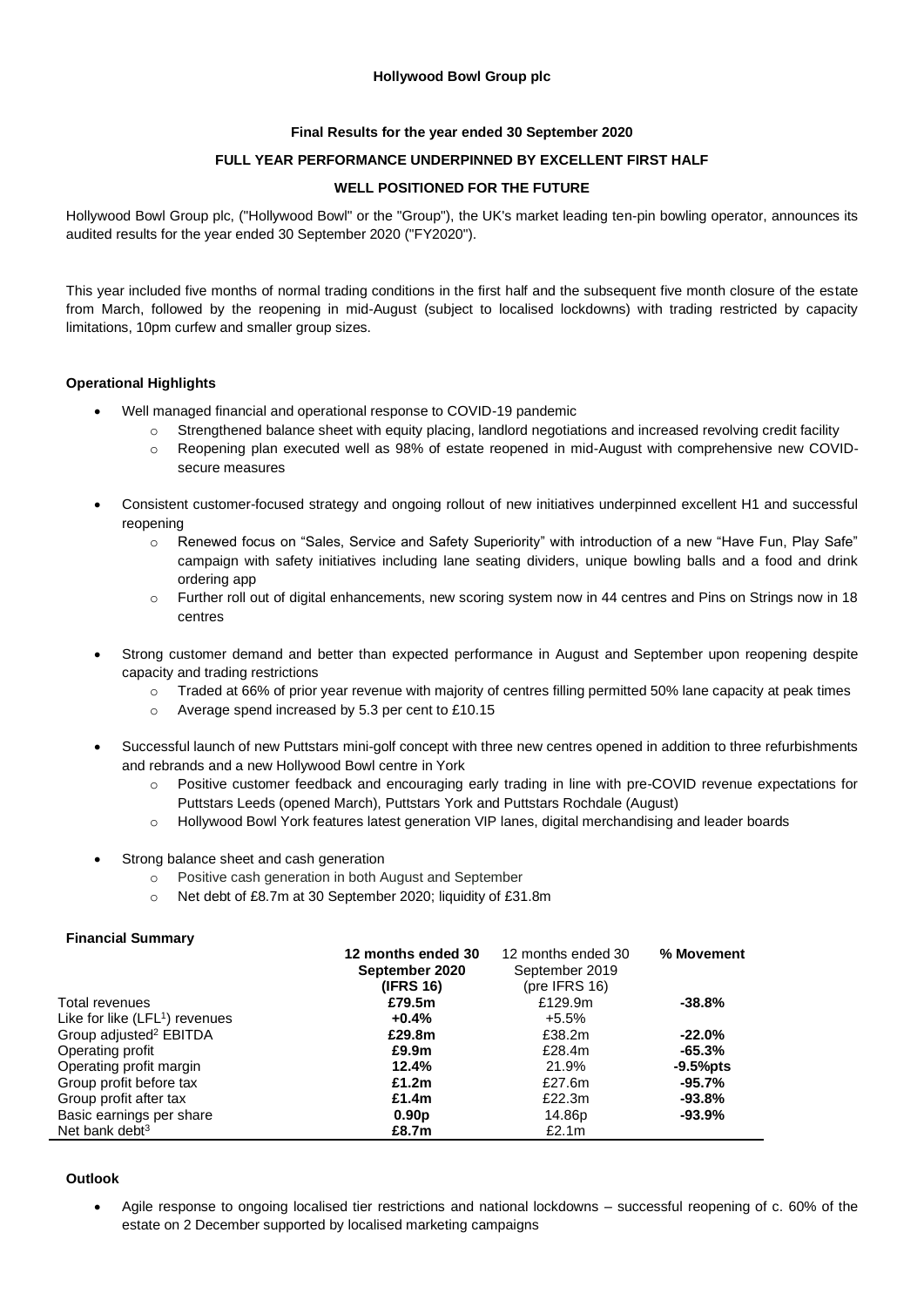- Safely increased capacity through introduction of new, approved COVID-secure measures, including full height lane seating area dividers across the estate and uniquely identified bowling balls for each lane
- Ongoing roll out of digital enhancements, Pins on Strings and new scoring system
- Conservative approach to capex with five seven refurbishments planned for FY2021
- Strong new centre pipeline to 2024 with additional opportunities for Puttstars expansion
- Focused on continued investment in the portfolio and roll out of customer innovations
- Continued, strong demand for a family focused, value-for-money and enjoyable experience

#### **Stephen Burns, Chief Executive of Hollywood Bowl Group, commented:**

*"Our ability to deliver this performance while having the majority of the estate closed for almost half the year demonstrates the strength of our business and the outstanding efforts of our team. I would like to thank those who have collectively supported our response throughout this pandemic, which has enabled us to reopen in a robust position with a renewed focus on the highest levels of safety and customer service.* 

*"Some of the changes we have made as a result of COVID-19 have enhanced our service proposition and we are very encouraged by the customer response to our reopenings both in August and again in December. I am very pleased with the success of our new Puttstars concept and its performance despite opening in the most challenging of circumstances, and we are excited about the opportunity ahead.* 

*"We remain confident in the continued strength of demand and we are optimistic for a gradual return to more recognisable market conditions in 2021. We will maintain our prudent approach but our core focus and longer-term strategy remains unchanged: to deliver the best possible inclusive, affordable, and safe family entertainment experience."*

1. LFL revenue is defined as total revenue excluding any new centre openings from the current financial year until they are LFL, closures since the same reporting period in the prior year and any closure period impacted by Covid-19 from 16<sup>th</sup> March and is used as a key measure of constant centre growth.

2. Group adjusted EBITDA (earnings before interest, tax, depreciation and amortisation) reflects the underlying trade of the overall business and excludes any one-off benefits (VAT rebates for prior years) and costs. It is calculated as statutory operating profit plus depreciation, amortisation, loss on disposal of property, right-of-use assets, plant and equipment and software, and any exceptional costs or income. It is management's view that these are non-recurring benefits and costs. The reconciliation to operating profit is set out below in this section of this announcement. For comparative purposes, Group adjusted EBITDA pre IFRS 16 is £14.0m (-63.4 per cent to FY2019).

3. Net bank debt is defined as bank borrowings from bank facilities (£29.5m) excluding issue costs, less cash and cash equivalents (£20.8m). Under IFRS 16, total net debt would include lease liabilities of £173.8m.

#### **Enquiries:**

**Hollywood Bowl Group**

Stephen Burns, Chief Executive Officer Laurence Keen, Chief Financial Officer Mat Hart, Chief Marketing and Technology Officer

### **Tulchan Communications**

James Macey White Elizabeth Snow Laura Marshall

via Tulchan **Communications** 

+44 (0) 207 353 4200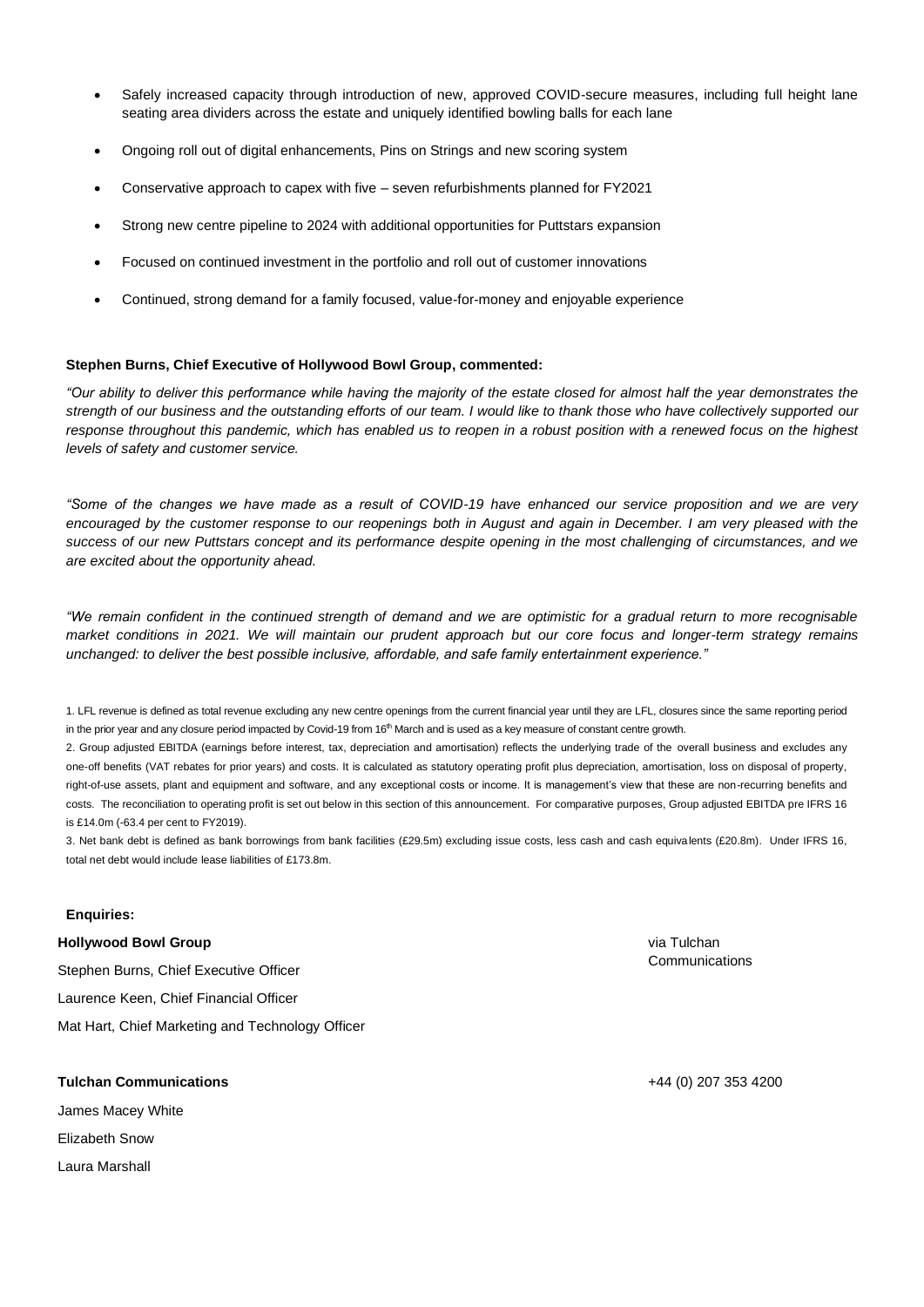#### **CHAIRMAN'S STATEMENT**

#### **A dynamic response to a challenging year**

My Chairman's Statement last year concluded with this paragraph: "I look forward to the year ahead with great enthusiasm and optimism. We are well placed to increase shareholder value through the continued execution of our customer-led strategy, planned effective investment and our highly motivated and engaged team."

Without our highly motivated and engaged team, the year that unfolded could have been significantly worse. I would like to thank the entire team, in particular the senior leadership team of Darryl, Mel, Mat, Laurence and Stephen, for their outstanding efforts in the face of extremely challenging and testing circumstances.

The year can be divided into three distinct parts: normal trading, total closure and then finally reopening and trading with COVID-secure measures and restrictions.

The first five months of the financial year delivered strong financial and operational performance with the continued execution of our customer-led strategy, delivering returns from product innovations, new centre openings and the ongoing refurbishment programme. At that point, revenue was up 12.5 per cent and like-for-like revenue was up 9.4 per cent.

The second five months of the year took us into unprecedented territory, with a total national lockdown. The immediate priorities of team member welfare and liquidity were uppermost in the thoughts of the senior leadership team. A combination of a capital raise through the issue and sale of 7.5m shares and the securing of a £10m revolving credit facility (RCF) under the Coronavirus Large Business Interruption Loan Scheme (CLBILS), plus the low level of net debt present in the Group, created good protection for our medium-term viability.

The Group received further government support under the Coronavirus Job Retention Scheme (CJRS) as it furloughed 98.6 per cent of the total team. This brought the payroll to a manageable level and the remaining team members proved their remarkable adaptability by putting their 'can-do' approach into action in taking on a wider range of duties, including ensuring all centres were COVID-secure prior to opening.

Through the proactive, direct approach to our landlords, we secured agreements that protected our rent position with the majority of our landlords.

The period of closure was put to good use. We used it as an opportunity to take a good look at the business, allowing us to push forward several important projects. We also successfully reviewed our operational structure and agreed processes to ensure that when we reopened, we would hit the ground running with all the required safety measures in place.

Reopening has not been without its challenges. Notwithstanding the significant delay to restrictions being lifted for bowling, and the disappointment at the false start, our comprehensive planning enabled us to reopen successfully.

We continue to put our efforts into engagement with the Department of Digital, Culture, Media & Sport (DCMS) and the Treasury to extend the VAT reduction available to the leisure sector, to bowling operators. We see this as crucial in ensuring a level playing field for leisure operators.

Since reopening with our comprehensive COVID-secure measures, performance to 30 September 2020 exceeded our expectations – trading at 66 per cent of prior year revenue levels. However, the introduction of tiered COVID alert systems in England and Scotland has created further customer confusion which had an impact on trading. We continue to proactively communicate with customers on a location-by-location basis to keep them up to date and, where possible, to reassure them that we are open. Despite all these challenges, we are able to report the Group was cash positive for the final two months of FY2020 and first month of FY2021, prior to the November lockdown.

We have learned more since reopening about how we can operate safely within a COVID-secure environment for our customers and team members, while finding new ways to increase capacity and open more lanes. We continue to listen to customers and team members to adapt, test and trial new ideas – some of which will be rolled out before the end of 2020 based on the excellent feedback we have had.

Despite the pandemic, for the year under review, we reported a profit of £1.4m. In line with previous announcements, we have suspended all dividend payments until such time that we return to trading levels which allow us to confidently reintroduce them.

Despite the disjointed nature of the year, we have adhered to our strategy and continued to invest in, and develop, both our teams and our assets. The most significant development was the opening of the three Puttstars mini-golf centres, in Leeds, York and Rochdale. I am pleased to report that despite the pandemic, the centres have traded in line with pre-COVID expectations. We are excited about the future opportunity for Puttstars and are already exploring additional sites for expansion.

We also opened a new bowling centre in York. This centre is particularly exciting for us. It contains all of our latest digital developments – screens and scoring, including enhanced VIP lanes, demonstrating that there is still opportunity to innovate and develop the customer offer. The new centre is co-located with a Puttstars, which will give us further insight into potential future co-locations.

Our refurbishment programme continues, too. Although our overall refurbishment spend in FY2020 was lower than we had planned as a result of the pandemic, significant investments were made at Crawley, Sheffield and Watford Woodside. These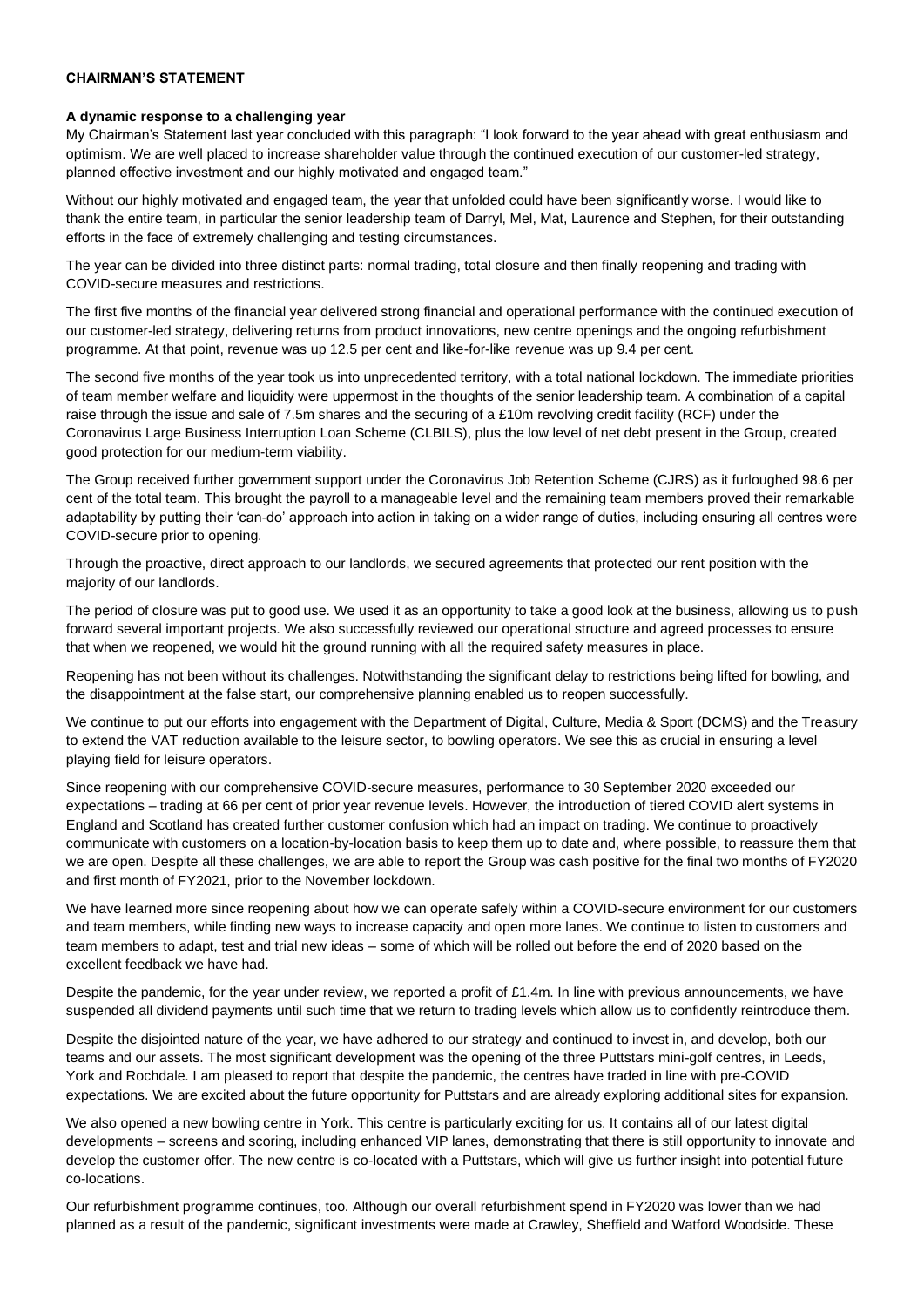centres now have an inspiring contemporary feel and have also been repurposed for additional machines and/or additional lanes by combining the bar and diner, refinements which also create more space and efficiencies for the customer. In addition to these refurbishments, we have rebranded Carlisle from AMF to Hollywood Bowl which has had a very positive impact on the customer experience.

Investment continues with 'Pins on strings' and the upgrade of the scoring system. Both investments deliver tangible benefits to the customer, through performance and simplicity of use, and ongoing returns for the Group. This level of sustained investment in the existing portfolio of centres underpins our future performance and reinforces the benefits of adopting and executing a clearly defined strategy.

This year has been dominated by COVID-19, the unprecedented impact it has had on the hospitality and leisure sector, and the challenges that we have had to deal with. Throughout this whole period, I remain impressed and inspired by the resilience and adaptability of the wider team within our Group. This was best illustrated by the manner in which we reopened our centres and recommenced trading in August in such an efficient and positive way, with so many examples of a 'can do' attitude and 'above and beyond' personal performance.

Whilst at the time of writing we are not yet able to operate all of our centres due to the government tiered restrictions, I firmly believe that the spirit and enthusiasm of our people makes us well placed to move forward and rediscover the success that has become synonymous with Hollywood Bowl.

**PETER BODDY** NON-EXECUTIVE CHAIRMAN 14 DECEMBER 2020

## **CHIEF EXECUTIVE'S REVIEW**

## **Operational and financial highlights**

- Pre-COVID trading ahead of expectations with significant cash generation
- Rapid lockdown of the estate, following UK government announcement;
- All centres closed on 20 March 2020:
- Cost-reduction plans implemented to minimise cash outflows during closure
- Strengthened balance sheet with equity placing completed, net proceeds of £10.5m and £10m CLBILS secured
- Development of COVID-secure operating protocols in preparation for the reopening of the estate during August
- Majority of centres reopened, with significant capacity restrictions, immediately following the lifting of local restrictions (Wales, 4 August; England, 15 August; Scotland, 24 August)
- Revenues from 15 August to 30 September were 66 per cent of prior year on a like-for-like basis (LFL), with full year profit of £1.4m
- Cash flow positive in August, September and October 2020
- Net debt of £8.7m at 30 September 2020; liquidity of £31.8m
- Four new centres opened in FY2020

#### **FY2021 outlook**

- Centre reopenings in line with the regional tier system restrictions
- Q1 completion of rollout of new innovative COVID-secure measures

#### **Delivering on our strategy responsibly**

The COVID-19 pandemic forced the closure of the entire Hollywood Bowl Group estate on 20 March 2020 and we were one of the few sectors to remain closed through to mid-August, resulting in nearly five months of lost revenue. The Group entered the global crisis in a strong financial position following a successful trading period over the first half of the financial year. We have always maintained a prudent approach to financing; a strategy that proved to be the right one when we entered the crisis with a low leverage with net debt of £14.6m and net debt:Group adjusted EBITDA (pre IFRS 16) of 0.38x at 31 March 2020.

With no possibility of online trading, takeaway offer or any clear idea as to how long we would be required to remain closed, we needed to act quickly and decisively as a team to protect and bolster the balance sheet. The prolonged period of closure meant zero revenue which resulted in a very challenging time, even for a healthy business such as ours. In response, we made significant operating cost reductions and central cost savings, negotiated hard with our landlords, and secured increased liquidity with a new £10m RCF under CLBILS and £10.5m net proceeds via an equity placing.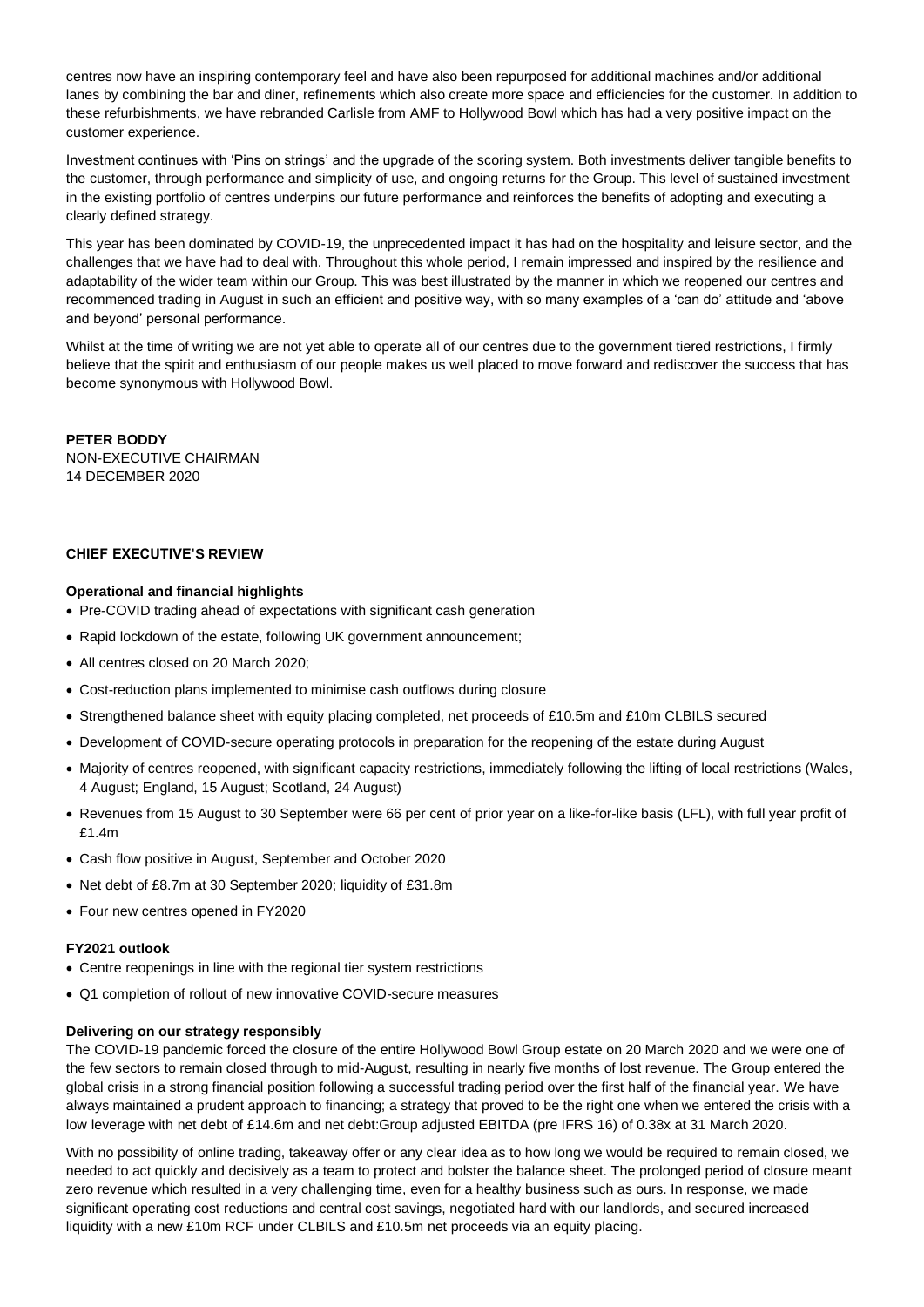Once we had secured financial stability for a sustained period of closure, we led the sector in developing the operational protocols required to reopen the centres. With reduced capacity, the team resourcing, marketing and technology requirements also needed reworking and refining, ensuring that the business reopened with sales, service and safety superiority as the core objectives.

## **Our response to COVID-19**

Our immediate focus at the onset of the pandemic was on securing our properties and reassuring our team, a team I would like to take this opportunity to thank for their incredible hard work and dedication over the course of the last 12 months. One of the good things about running a business that can see unexpected disruptions to trade due to extreme weather, is our tried, tested and well-practised ability to make significant changes to our operating model at short notice.

Prior to the government making any announcements, we monitored what was happening in the countries that were ahead of the UK curve, and started planning for the inevitable lockdown. On 16 March, when the social distancing measures were first introduced, we already had a detailed plan of how we would operate within the guidelines and had trained our team on how to implement the measures. When the full closure was announced, we put phase two of our plan in motion. This phase included an itemised closedown procedure that could be reversed later for a smooth reopening. We quickly 'turned off' all discretionary spending and acted to preserve and raise cash.

We were grateful for the swift response by government and made full use of the CJRS. We chose to pay all our team full pay for the first four weeks of lockdown and paid our salaried teams and management trainees full pay to the end of May, with some enforced holiday to relieve the post-opening burden. We also put in place a plan for salary cuts and deferrals from July, including for executive and non-executive directors, in preparation for a potentially longer lockdown period, giving our team the certainty and clarity they needed to plan their finances.

Refurbishments and new build work were paused and we reviewed all planned projects, prioritising capital spend on projects that guaranteed payback.

We took the decision to pay the March rent quarter in full and to engage early with our landlords in order to agree to defer and, or, waive payments during the period of closure.

The cash flow benefit of these agreements resulted in a cash saving of £6.7m in the year to 30 September 2020, of which £2.1m is waived and not due for repayment.

We further strengthened the balance sheet by raising £10.5m (net proceeds) from a five per cent equity placing and are grateful for the support shown by our shareholders in this capital raise. At the same time, we added a £10m extension to our debt facility through an RCF using CLBILS – which remains undrawn.

#### **Operational and strategic progress**

The results for FY2020 were substantially impacted by the five months of closure. Revenues were £79.5m, down 38.8 per cent on last year and Group adjusted EBITDA pre IFRS 16, was £14.0m (FY2019: £38.2m). These figures are despite delivering a fantastic performance over the first half of FY2020, before the COVID-19 crisis, with all revenue lines in LFL growth compared to the same period last year, spend per game up and Group adjusted EBITDA pre IFRS 16 up 2.1 per cent, to £21.6m.

The business resumed trading during August, under the new COVID-secure guidelines, with significant restrictions to capacity and opening hours. Encouragingly, during the final few weeks of the summer school holidays, we had far more demand than we could accommodate. Trading over the final weeks of FY2020 was at 66 per cent of prior year on a LFL basis. This was in spite of the restrictions noted, as well as the 10:00pm curfew, rule of six and tier system, all introduced during September 2020.

While the pandemic stopped us trading, it did not stop us innovating – we executed elements of our strategy to improve the quality of the estate and the experience we offer our customers.

Once construction teams were permitted back on site, during June 2020, we completed the refurbishment of our Crawley centre, which included adding two extra lanes as well as relocating the diner to allow expansion of the amusement area. We also refurbished and rebranded the AMF Carlisle centre in time for reopening. We took the opportunity that lockdown presented to continue the rollout of 'Pins on strings', installing the technology in three centres during June and July, adding to the four installations completed during the first half.

We also did not stop at refurbishments and the rebrand. We opened four new centres – one Hollywood Bowl in York and three new Puttstars centres. York's Hollywood Bowl is located in the new leisure extension to the successful Vangarde Way retail scheme, co-located with our Puttstars, a Cineworld cinema and multiple restaurants. The 28,000 square feet centre has 24 lanes, opened on 18 August 2020 and is trading in line with the rest of the estate.

We had originally planned to further develop the new opening Puttstars pipeline, but the pandemic has impacted a number of property developers which has slowed negotiations. Three new openings have been delayed, with the schemes in Swindon and Colchester now under review. With the changes to the retail landscape and availability of space, we believe there will be new opportunities to backfill the pipeline and remain confident that from FY2022, we will be able to open an average of two new centres per year in line with our stated strategy.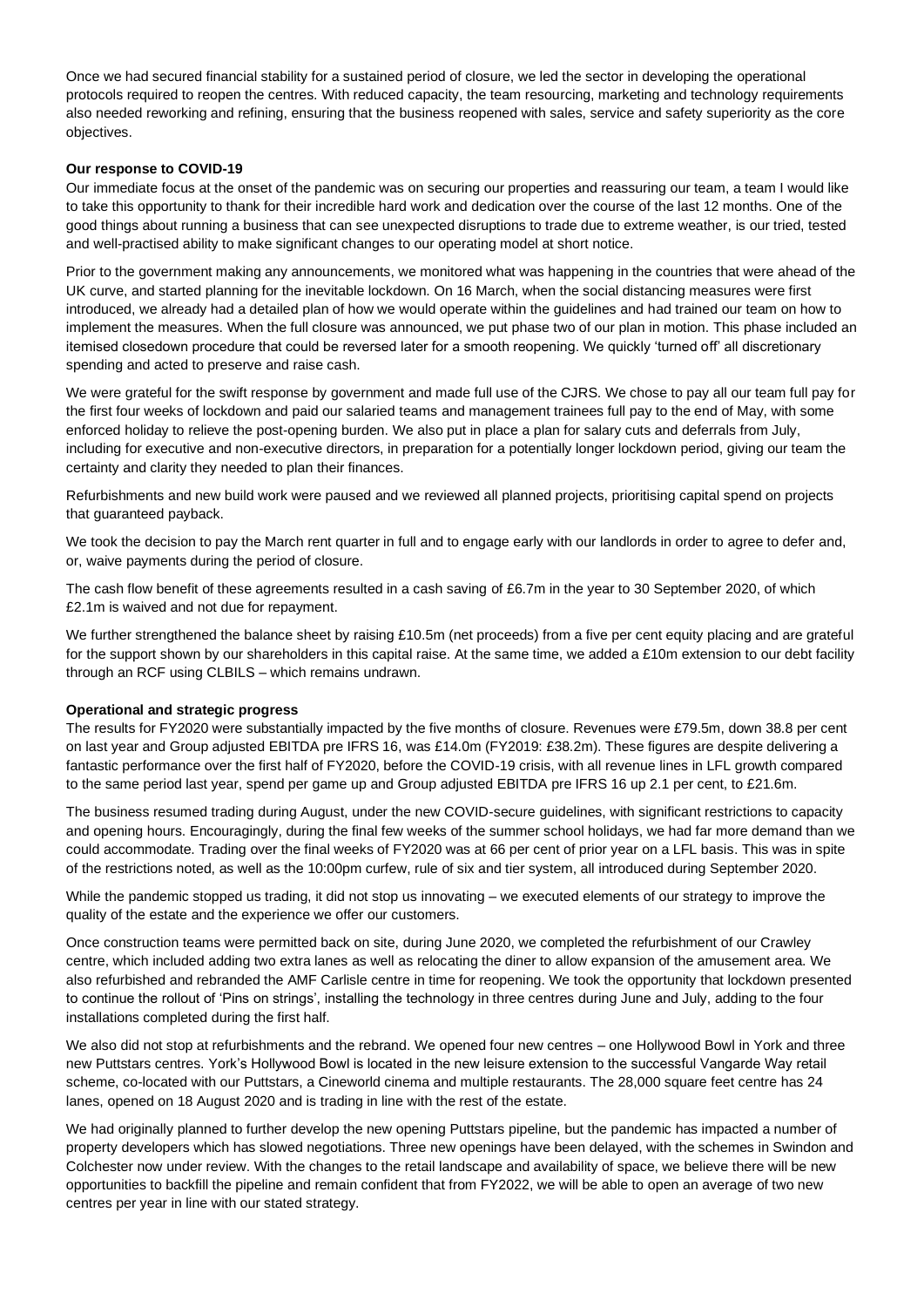### **Successful launch of new puttstars mini-golf brand**

We are very proud of having opened our new Puttstars concept during FY2020. The three centres were carefully chosen to ensure a robust test of the concept and reflect the different types of property location available for a rollout once the trials proved successful.

Puttstars Leeds opened first. It is a key leisure anchor, alongside an Odeon Luxe and PureGym, in the new Springs retail and leisure development adjacent to Junction 46 of the M1 at Thorpe Park. Puttstars Leeds which occupies 21,000 square feet over two floors, opened its doors just before the national lockdown and reopened during July.

Puttstars Rochdale is sited in a new leisure extension to the Riverside development, immediately beneath a new cinema and close to several restaurants. The centre occupies 18,000 square feet, all on one level and opened for trade in early August.

Our third centre is co-located with the new Hollywood Bowl in York. Like Rochdale, it occupies 18,000 square feet and is on the floor above the bowling centre.

Early trading has been encouraging, with all three centres performing in line with our expectations. The bespoke scoring system, gamification and digital journey combine with an affordable price to offer a unique leisure experience that appeals to a wide demographic. Customer feedback has been overwhelmingly positive and we are very excited about the long-term opportunities the brand presents.

#### **Sustainability**

Despite these challenging times, managing our business in a sustainable manner remains a key element of our culture and strategy.

Our customers benefit from our unique offering of affordable, inclusive fun which allows for quality social engagement and has been essential in our communities as we have started to emerge from blanket lockdowns. Our ongoing team engagement and feedback programmes have been vital during the periods of closure and we have maintained strong focus on team wellbeing.

We are always looking for ways to minimise the impact of our operations on the environment and finished our second solar installation in Bentley Bridge with further centres planned for the future. In our refurbishment and new centre openings there is increased focus on the use of sustainable construction supplies and we are making progress towards meeting our 70 per cent recycling target by the end of FY2021.

#### **Outlook**

The Hollywood Bowl Group is uniquely positioned. Offering a safe, fantastic value-for-money experience to a wide demographic, the business is resilient in a recession, well capitalised and ready to take full advantage of the opportunities that may present themselves after the pandemic.

I am proud of the way our team has risen to the challenge of creating a safe environment which allows our customers to enjoy the same fun-filled experiences with us. The strong demand for bookings following the opening in August 2020, is very encouraging and the feedback we have received on our new COVID-secure operations has been excellent. We continue to explore new ways of working to increase our capacity at peak times whilst maintaining a safe and compliant environment. Despite the ongoing uncertainty presented by Lockdown 2.0 and the introduction of variable regional opening restrictions, which have meant we are unable to open centres located in the highest tiers, we remain confident in the continued demand for a family focused, value for-money and enjoyable experience.

The longer-term strategy remains unchanged: our high-quality, well-invested estate is primed for growth; the property landscape is changing; the tenant mix is becoming more leisure focused; and we believe our customers will prioritise their leisure pound on all-inclusive, value-for-money, family entertainment experiences.

# **STEPHEN BURNS**

CHIEF EXECUTIVE OFFICER 14 DECEMBER 2020

#### **FINANCE REVIEW**

|                                    | <b>FY2020</b><br>(IFRS 16) | <b>FY2020</b><br>(pre IFRS $16$ ) | FY2019<br>(pre IFRS $16$ ) | Movement<br>(pre IFRS) |
|------------------------------------|----------------------------|-----------------------------------|----------------------------|------------------------|
| Revenue                            | £79.5m                     | £79.5m                            | £129.9m                    | $-38.8%$               |
| Gross profit                       | £67.9m                     | £67.9m                            | £111.4m                    | $-39.0%$               |
| Gross profit margin                | 85.5%                      | 85.5%                             | 85.7%                      | $-0.2%$ pts            |
| Administrative expenses            | £58.1m                     | £64.6m                            | £82.9m                     | $-22.1%$               |
| Group adjusted EBITDA <sup>1</sup> | £29.8m                     | £14.0m                            | £38.2m                     | $-63.8%$               |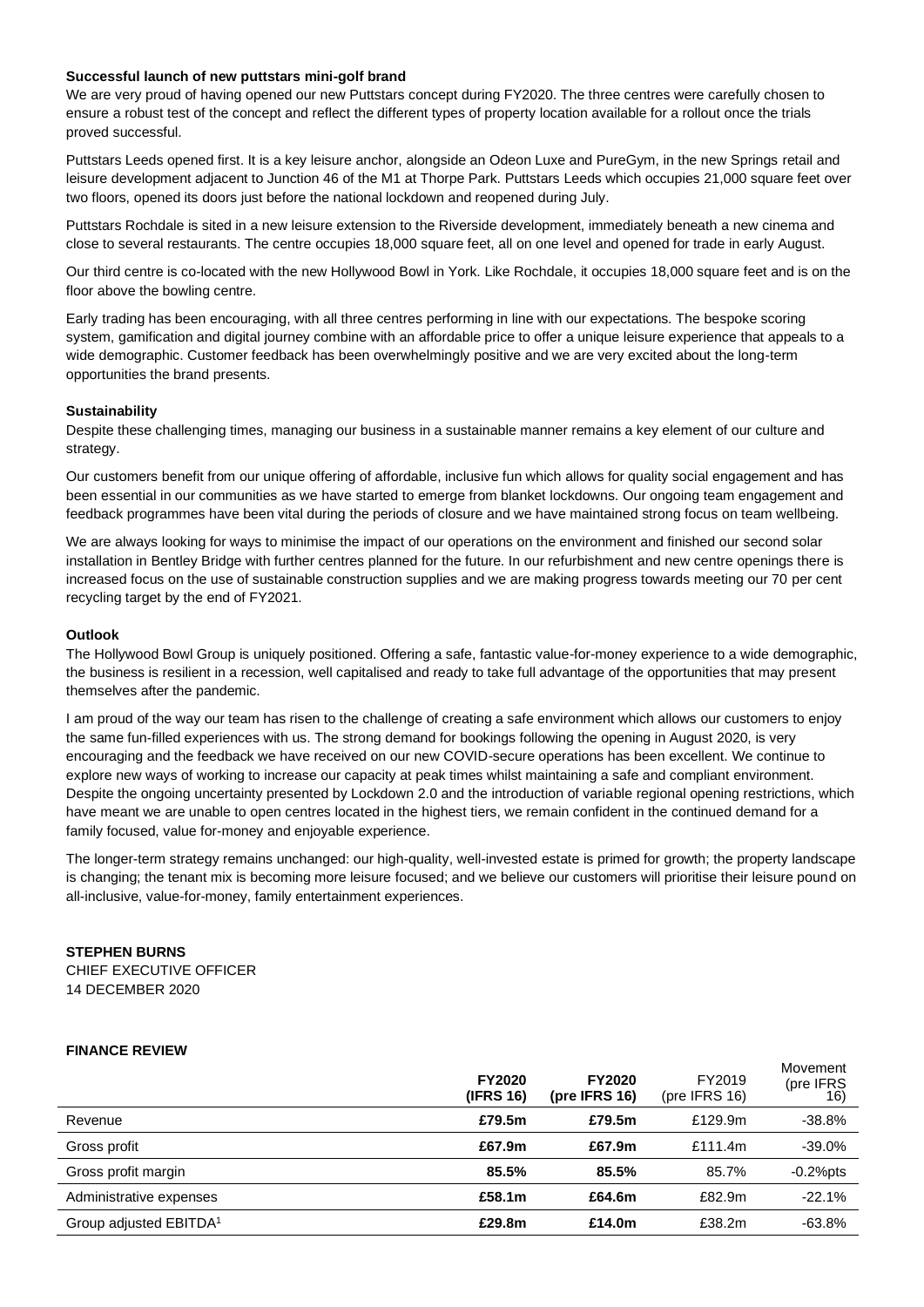|                                                     | <b>FY2020</b><br>(IFRS 16) | <b>FY2020</b><br>(pre IFRS $16$ ) | FY2019<br>(pre IFRS $16$ ) | Movement<br>(pre IFRS) |
|-----------------------------------------------------|----------------------------|-----------------------------------|----------------------------|------------------------|
| Group profit before tax                             | £1.2m                      | £2.4m                             | £27.6 $m$                  | $-91.2\%$              |
| Free cash flow <sup>2</sup>                         | (E4.2m)                    | (E4.2m)                           | £15.1 $m$                  | n/a                    |
| Group expansionary capital expenditure <sup>3</sup> | £8.9m                      | £8.9m                             | £8.1 <sub>m</sub>          | $+9.3%$                |
| Average spend per game                              | £10.15                     | £10.15                            | £9.64                      | $+5.3%$                |

1 Group adjusted EBITDA (earnings before interest, tax, depreciation and amortisation) reflects the underlying trade of the overall business and excludes any oneoff benefits (VAT rebates for prior years) and costs. It is calculated as statutory operating profit plus depreciation, amortisation, loss on disposal of property, rightof-use assets, plant and equipment and software, any exceptional costs or income, and also shown pre IFRS 16 as well as adjusted for IFRS 16. The reconciliation to operating profit is set out below in this section of this announcement.

2 Free cash flow is defined as net cash flow pre dividends, bank funding and any equity placing.

3 Group expansionary capital expenditure includes all capital on new centres, refurbishments and rebrands only.

The results for FY2020 are presented on an IFRS 16 and pre IFRS 16 basis to enable a comparison with FY2019. For the purposes of this review, the commentary will clearly state when it is referring to figures on an IFRS 16 or pre IFRS 16 basis.

Total revenue for FY2020 was obviously impacted by the lockdown which started on 20 March 2020. During this lockdown, and until the gradual reopening of the sector, the Group saw no revenues. The majority of the estate reopened on 15 August 2020 and was therefore without revenues for 21.3 weeks of the financial year. For the first half, the Group saw LFL revenue growth of 8.6 per cent, and total revenue growth of 3.3 per cent. Since the reopening of the sector, and with the Group operating within the approved guidelines as outlined in the COVID-19 Response section, it has seen LFL revenues at 66 per cent of the comparable period to 30 September 2020.

The total revenue for FY2020 was £79.5m (FY2019: £129.9m).

#### **Gross profit margin**

As a result of the closure, gross profit margin reduced to £67.9m (FY2019: £111.4m), with a margin rate of 85.5 per cent. Gross margin for combined diner and bar was impacted by increased waste as the Group entered lockdown, as well as the late notice of the delayed reopening that was planned for 1 August. In total, £0.2m was written off due to expiration dates of specific food and drink product categories. Excluding this write off, gross margin was in line with the prior year, at 85.7 per cent.

#### **Administrative expenses**

Administrative expenses, on a pre IFRS 16 basis, were £64.6m, a decrease of £18.4m (22.1 per cent) on the corresponding period in the prior year. During the four full months of lockdown, the Group saw a reduction of 59.5 per cent in administrative expenses, excluding depreciation and amortisation. This was principally due to the reduction in employee costs with the support of the CJRS, rent savings as agreed with landlords, and the business rates suspension from 1 April 2020.

#### **Mitigating actions to reduce costs**

Upon closure of our centres, we were able to reduce the estate running costs significantly: maintenance was reduced (to health and safety requirements only) until late July when preparing the sites for reopening; utilities were reduced, although not to zero as standing charges were still incurred; costs from our external cleaning company were reduced to zero.

In addition to the cost savings noted above, we reduced marketing spend significantly, with minimal spend focused on our social media channels and existing database communication.

During the closure period, we reviewed our support centre structure to ensure we were set up in the most efficient way to exit the lockdown and continue to drive the Group's strategy. This review led to a reduction of 14 per cent in our headcount, an annualised saving of £0.4m in Corporate costs.

Some of these savings were offset by one-off expenses to ensure that centres were opened in a COVID-secure way as stipulated by the guidelines. These costs included the development and rollout of COVID-secure protocols and measures; investment to develop our own COVID track and trace app; and an app-based food and drink ordering system. The total cost of these was £0.2m. Corporate costs decreased by £3.3m in FY2020 (FY2019: £11.9m).

#### **Support from UK government initiatives**

- Compared to the prior year, the 12-month business rates relief, from April 2020 to March 2021, provides a cash saving of £7.3m, with £3.9m for FY2020 and the rest to be seen in FY2021. From a profit and loss income statement perspective, the total amount is split equally between FY2020 and FY2021.
- The HMRC Time to Pay arrangement for the March 2020 VAT quarter results in a deferred cash benefit of £2.1m. Based on recent government legislation, this will now be paid over 11 equal monthly instalments, starting in March 2021.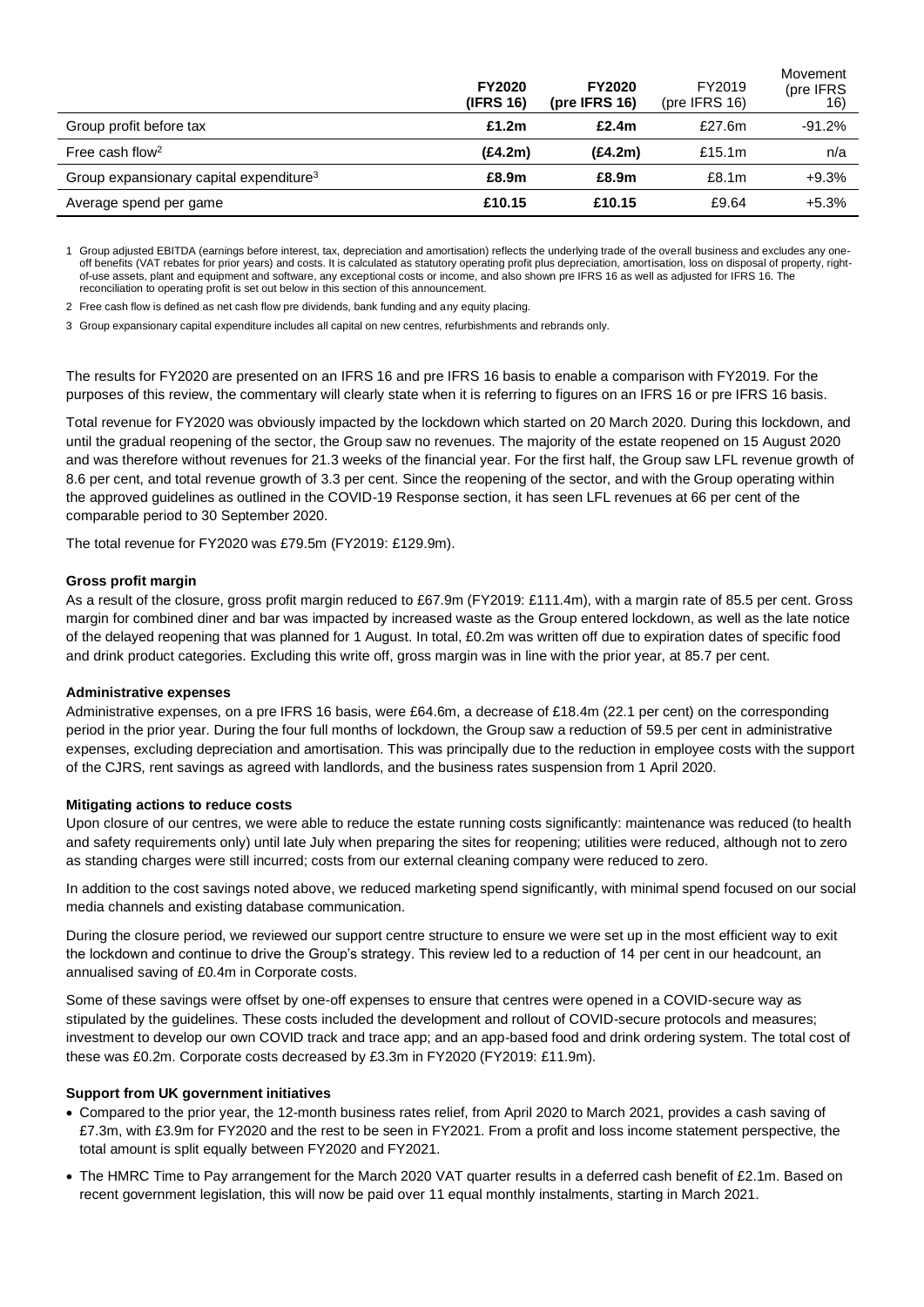- The CJRS meant that we were able to furlough 98.6 per cent of our team from 23 March to shortly before the centres reopened, in phases, from 4 August 2020. The Group took the decision to pay all hourly paid team members the higher of the furlough rate and their contracted hours for the first four weeks of lockdown, and then moved onto the furlough scheme rules post that period. For all salaried team members, the Group elected to top up salaries to 100 per cent of salary for March, April and May, and then moved to the government scheme of 80 per cent of salary for the rest of the lockdown period. The total support claimed from the CJRS in the period was £8.2m, of which £7.7m cash was received in FY2020, with the September claim being received in full, post year end.
- We have a strong relationship with our landlords which was further enhanced with full payment of the March rent quarter. This meant that, in April, we were able to engage with our landlords on how to work in partnership to ensure an equitable solution for the June and September quarters. We were able to agree with the vast majority rent-free periods of varying lengths, as well as some lease regears which we had been working on previously. For those landlords that have not engaged, we have taken advantage of the Corporate Insolvency and Governance (CIG) Bill, and deferred rent payments for June and September quarters. The total value of this deferment is £1.3m, exclusive of VAT, and we continue to look for engagement on these units over the coming months. These deferments did not impact the IFRS 16 income statement charge for FY2020 but did reduce the cash rent outflow, thereby supporting operating cash flow. If no agreements are reached, this deferred amount will be due for payment on 31 December 2020, unless the CIG Bill is extended.
- The above actions resulted in Group cash rent for June of £1.0m and £1.3m in September, which is a saving of £3.6m and £3.2m respectively. Of these savings, £0.7m in June and £0.8m in September, is deferred and will be due for payment as noted above.

Excluding property lease assets depreciation, the depreciation charge was £10.1m, compared to £9.0m in FY2019, as a result of the continued capital investment programme, including new centres, refurbishments and centre scoring technology rollout. Post the adoption of IFRS 16, depreciation has increased from £9.0m in FY2019 to £19.4m in FY2020.

Centre employee costs were £15.0m for FY2020, a decrease of £10m on an overall Group basis on the same period in the prior year. Excluding the CJRS benefit, we would have expected employee costs to increase by 3.1 per cent due to a combination of National Minimum/Living Wage increases and new centre openings.

Following the adoption of IFRS 16, administrative expenses exclude property rents and include the depreciation of property rightof-use assets. On this statutory basis, administrative expenses decreased by £24.9m (30.0 per cent) compared with FY2019.

## **Group adjusted EBITDA and operating profit**

During H1, Group adjusted EBITDA pre IFRS 16, continued to grow, albeit impacted by the COVID-19 enforced closure, and increased by 2.4 per cent compared to the prior year period, to £21.6m. However, the closure of all centres from 20 March until the phased reopening from 4 August, resulted in FY2020 Group adjusted EBITDA, pre IFRS 16, of £14.0m (FY2019: £38.2m).

|                                                                                  | <b>FY2020</b><br>£'000 | FY2019<br>£'000 |
|----------------------------------------------------------------------------------|------------------------|-----------------|
| Operating profit                                                                 | 9,861                  | 28,444          |
| Depreciation                                                                     | 19.418                 | 9,041           |
| Amortisation                                                                     | 507                    | 502             |
| Loss on property, right-of-use assets, plant and equipment and software disposal | 22                     | 596             |
| <b>Exceptional items</b>                                                         |                        | (380)           |
| Group adjusted EBITDA under IFRS 16                                              | 29,808                 | 38,203          |
| IFRS 16 adjustment <sup>1</sup>                                                  | (15, 840)              |                 |
| Group adjusted EBITDA pre IFRS 16                                                | 13.968                 | 38,203          |

1 IFRS 16 adoption has an impact on EBITDA, with the removal of rent from the calculation. For Group adjusted EBITDA pre IFRS 16, it is deducted for comparative purposes and is used by investors as a key measure of the business.

Management use EBITDA adjusted for exceptional items and IFRS 16 rent adjustment (Group adjusted EBITDA pre IFRS 16) as a key performance measure of the business.

Statutory operating profit reduced to £9.9m in FY2020, a reduction of £18.6m compared to the same period last year for the reasons noted above in respect of COVID-19.

#### **Exceptional costs**

There were no exceptional costs for the period. The VAT rebate shown in the period to FY2019 relates to a one-off retrospective reclaim in respect of unclaimed input VAT on professional fees.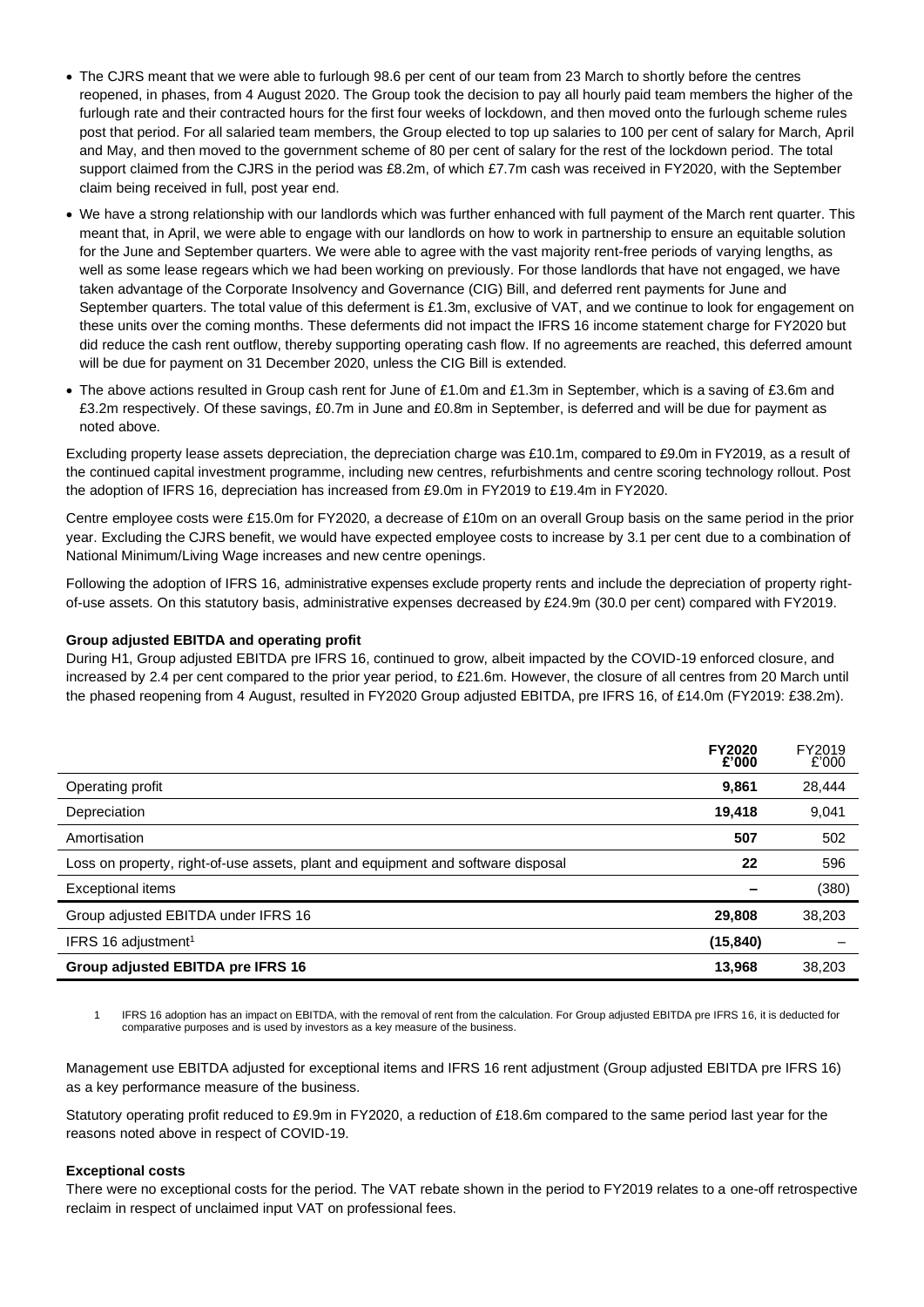### **Share-based payments**

During the first half of the year, the Group granted further Long Term Incentive Plan (LTIP) shares to the senior leadership team, including the CEO and CFO. These awards vest in three years providing continuous employment during this period and the attainment of certain performance conditions relating to earnings per share (EPS). The Group also started a new Sharesave scheme, open to all team members, in February 2020.

The Group recognised a total charge of £729,829 (FY2019: £633,075) in relation to the Group's share-based payment arrangements.

None of these non-cash costs are classified as exceptional costs.

## **Finance costs**

Finance costs increased to £8.8m in FY2020 (FY2019: £1.0m) comprising the implied interest relating to the lease liability under IFRS 16 of £7.8m and £1.0m associated with our bank borrowing facilities.

## **Taxation**

The Group has incurred a tax credit of £0.2m compared to a charge of £5.3m in the comparable period in the prior year.

## **Earnings**

Statutory profit before tax for the year was £1.2m, a decrease of £26.4m on the corresponding period in FY2019 due to the factors discussed above. The impact of IFRS 16 on FY2020 is to reduce profit before tax by £1.2m.

The Group delivered profit after tax of £1.4m (FY2019: £22.3m) and basic earnings per share were 0.90 pence (FY2019: 14.86 pence).

#### **Financing**

As highlighted previously, all centres were closed on 20 March, in line with government guidance.

In light of the COVID-19 uncertainty, the Group conducted an equity placing of 7,500,000 new ordinary shares (representing five per cent of the issued share capital) which raised £10.9m gross proceeds (£10.5m net of costs).

The Group also agreed with its lending bank, Lloyds, to a combination of liquidity-enhancing amendments to its borrowing facility. These included a £10m extension of the Group's RCF under CLBILS, a number of covenant test relaxations and waivers (listed below), and an additional year to extend the current facility out to September 2022. The RCF under the CLBILS remains undrawn.

| • Leverage covenants extended to:                                             |        |
|-------------------------------------------------------------------------------|--------|
| - September 2020                                                              | 2.25x  |
| - December 2020                                                               | waived |
| - March 2021                                                                  | waived |
| - June 2021                                                                   | 1.50x  |
| - September 2021 until June 2022                                              | 1.50x  |
| • Cash cover covenant waived for September 2020, December 2020 and March 2021 |        |

New liquidity and Group adjusted EBITDA (pre IFRS 16) covenant tests have been agreed for December 2020 and March 2021:

• Liquidity including balance sheet cash and any unutilised RCFs at least £17m.

• TTM Group adjusted EBITDA pre IFRS 16, minimum of -£3m.

#### **Cash flow and net debt**

Net debt at 30 September 2020 is £8.7m (FY2019: £2.1m), consisting of £20.8m cash at bank and £29.5m gross debt.

| Adjusted operating cash flow (OCF) <sup>1</sup> | 14.785                 | 25.050          |
|-------------------------------------------------|------------------------|-----------------|
| Payment of capital elements of leases           | (3,500)                |                 |
| Taxation                                        | (3, 116)               | (5, 517)        |
| Maintenance capital expenditure                 | (4, 862)               | (8,606)         |
| Movement in working capital                     | (3, 546)               | 969             |
| Group adjusted EBITDA                           | 29,808                 | 38,203          |
|                                                 | <b>FY2020</b><br>£'000 | FY2019<br>£'000 |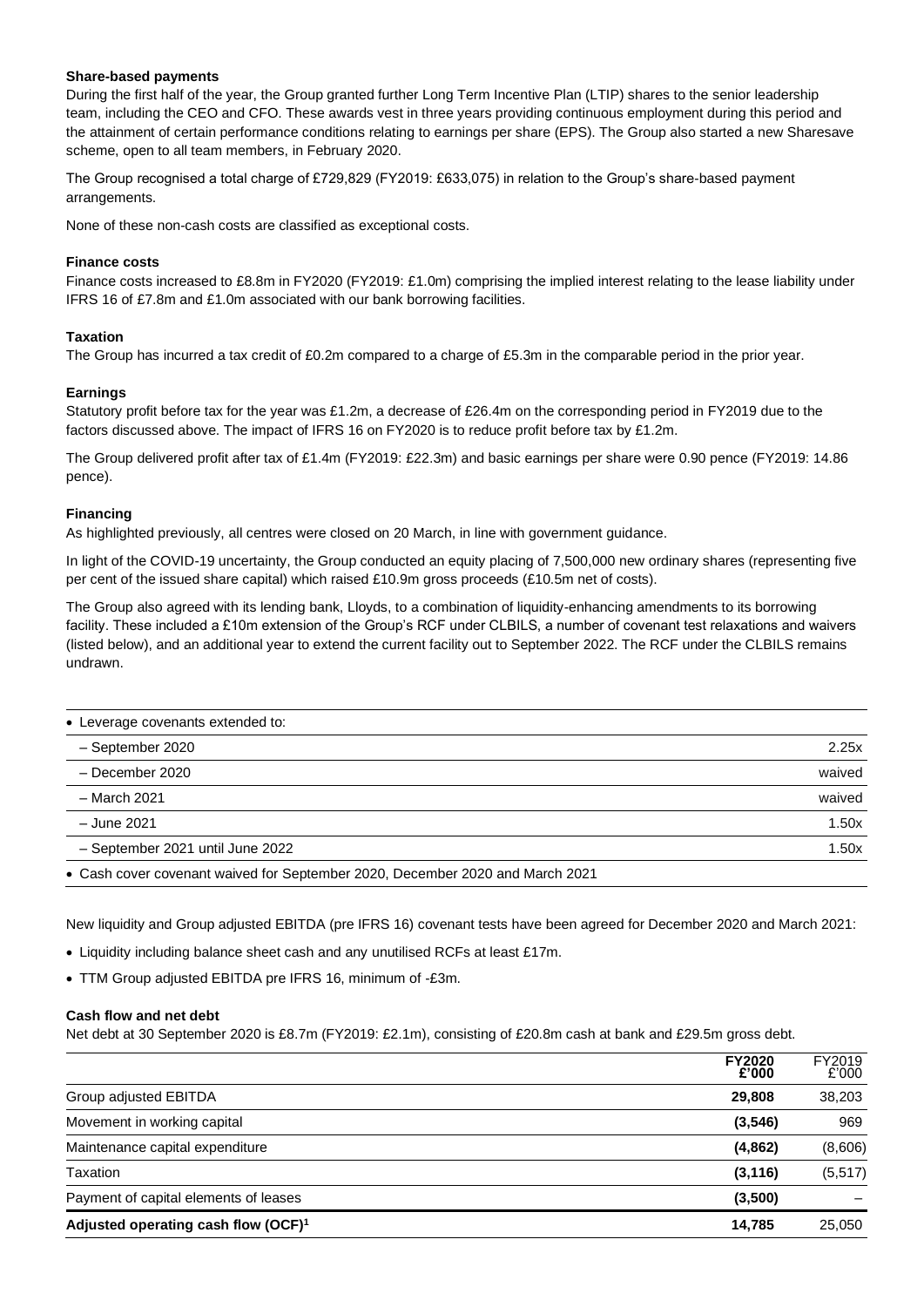| <b>Adjusted OCF conversion</b>   | 49.6%     | 65.6%     |
|----------------------------------|-----------|-----------|
| Expansionary capital expenditure | (8, 852)  | (8,098)   |
| <b>Exceptional items</b>         |           | 390       |
| Net bank loan interest paid      | (858)     | (711)     |
| Lease interest paid              | (7, 770)  |           |
| Debt repayments                  | (1,500)   | (1,500)   |
| Free cash flow $(FCF)^2$         | (4, 195)  | 15,131    |
| Drawdown on RCF                  | 4,000     |           |
| Dividends paid                   | (14, 489) | (15, 244) |
| Equity placing (net of fees)     | 10,541    |           |
| Net cash flow                    | (4, 144)  | (1, 113)  |

1 Adjusted operating cash flow is calculated as Group adjusted EBITDA less working capital, maintenance capital expenditure, taxation and payment of capital element of leases. This represents a good measure for the cash generated by the business after taking into account all necessary maintenance capital expenditure to ensure the routine running of the business. This excludes one-off exceptional items, net interest paid, debt drawdowns and any debt repayments.

2 Free cash flow is defined as net cash flow pre dividends, bank funding and any equity placing.

The Group's free cash flow was significantly impacted by the closure of its centres, although the impact would have been greater if not for the considerable work undertaken on managing capital expenditure through lockdown, and more notably the negotiations undertaken with the Group's landlords.

#### **Capital expenditure**

Total net capital expenditure was down £3.0m year on year (17.9 per cent) on the comparable period in the prior year, to £13.7m.

At the start of the first lockdown, there were a number of capital projects underway and therefore already committed to. These included the new Puttstars centres in both York and Rochdale, the new Hollywood Bowl in York, and refurbishments in Crawley and Carlisle. These projects were all completed within a week of the English centres being permitted to open (15 August), and we also used the closure of centres to install 'Pins on strings' in two further centres. It is anticipated that all of these projects will generate returns in line with Board expectations. Four centres opened in FY2020, resulting in net capital spend on new centres of £7.7m, an increase of £2.3m on FY2019.

#### **Dividend**

As part of its COVID-19-related actions, the Board is not recommending any dividend for FY2020.

The Group operates a highly cash generative business model, and therefore once the overall impact of COVID-19 and the subsequent recovery has been more clearly established, the Board believes it will be in a position to reinstate its dividend policy. The RCF available under the CLBILS would need to be closed for dividends to recommence.

#### **IFRS 16**

The Group has applied IFRS 16 as at 1 October 2019. A right-of-use asset and a lease liability is included on the balance sheet, and interest and depreciation has been charged to the consolidated income statement instead of existing rental expenses.

IFRS 16 has no effect on how the business is run, and there will be no change to the Group's cash flow and growth plans due to its adoption.

The Group has adopted the modified retrospective method. Under this method, comparative data is not restated and the cumulative effect of applying IFRS 16 is recognised in retained earnings at the date of initial application.

A summary of the impact on the Group consolidated income statement and consolidated statement of financial position (balance sheet), is as below:

|                                          | <b>FY2020</b><br>£'000 |
|------------------------------------------|------------------------|
| Administrative expenses:                 |                        |
| $\bullet$ Rent <sup>1</sup>              | 15,840                 |
| • Depreciation                           | (9,300)                |
| • Gain on lease surrenders               | 6                      |
| Net reduction to administrative expenses | 6,546                  |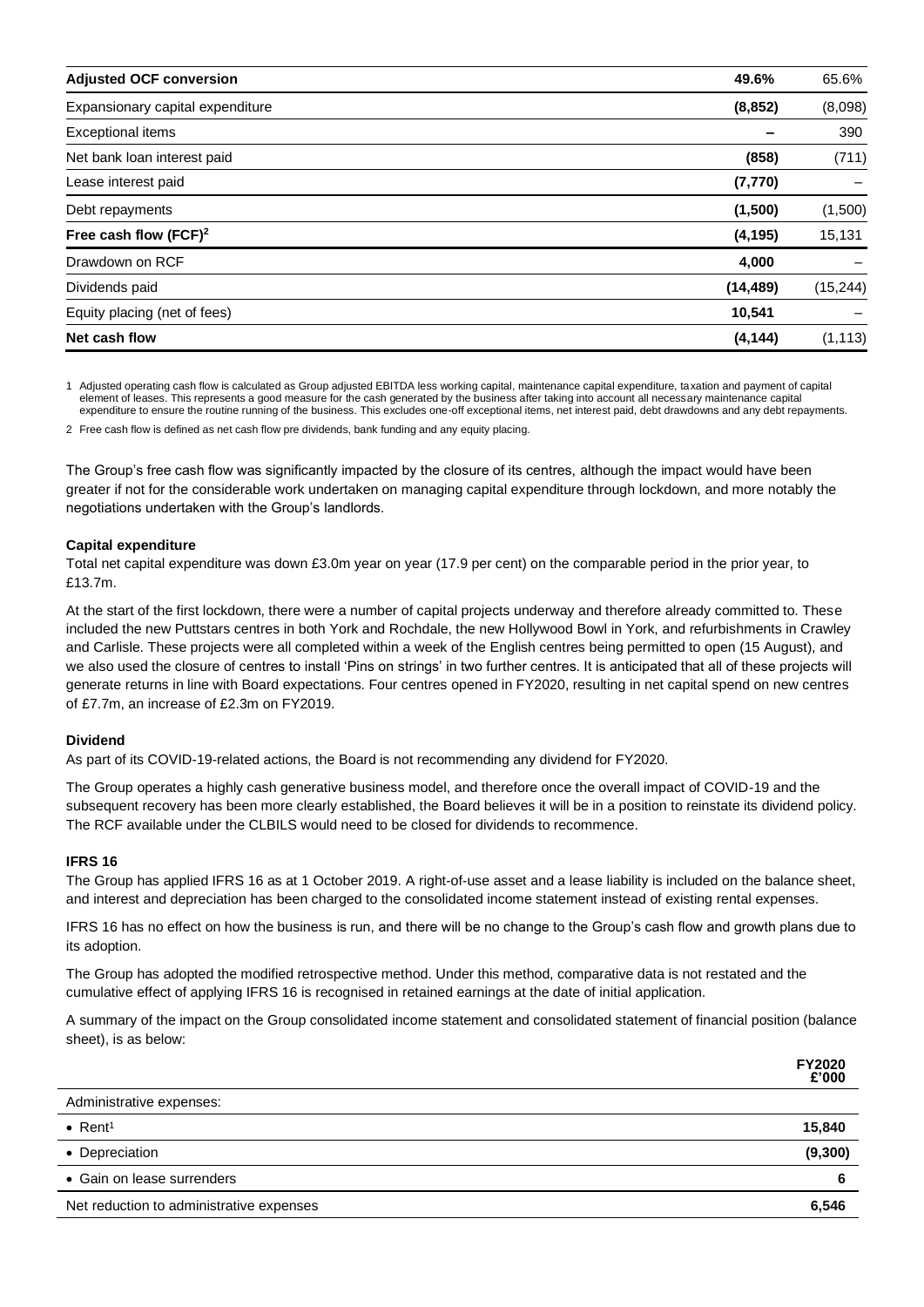|                                   | <b>FY2020</b><br>£'000 |
|-----------------------------------|------------------------|
| Finance costs (interest)          | (7,770)                |
| Net decrease to profit before tax | (1,224)                |

1 IFRS 16 adoption has an impact on EBITDA, with the removal of rent from the calculation.

### **Impact on the Group consolidated statement of financial position**

|                    | <b>FY2020</b><br>£'000 |
|--------------------|------------------------|
| Assets             | 135,176                |
| Deferred tax asset | 5,611                  |
| Lease liability    | (173, 804)             |
| Retained earnings  | (33,017)               |

## **Going concern**

As part of the adoption of the going concern basis, the Group has considered the Group's cash flow, liquidity and business activities, as well as the uncertainty caused by the COVID-19 outbreak. All of the Group's centres were closed for trade from 20 March 2020 with a phased reopening from 4 August 2020, with the majority of the centres reopening on 15 August.

As part of the review and the potential impact of the COVID-19 outbreak on the Group's cash flows and liquidity over the next 12 months, a base case and multiple downside scenarios were prepared. Under each scenario, mitigating actions are within management control and can be initiated as they relate to discretionary spend. The actions include reduced employee costs, maintenance and marketing spend, as well as reducing all non-essential and non-committed capital expenditure. The Group also agreed with its lending bank, Lloyds, to a combination of liquidity-enhancing amendments to its borrowing facility. These include a £10m extension of the Group's RCF under CLBILS, a number of covenant test relaxations and waivers, and an additional year to extend the current facility out to September 2022.

The base case has FY2021 revenues at levels of between -45 per cent and -15 per cent of FY2020 (five months actual and seven months budget), excluding the English lockdown in November 2020, closed centres due to local tier trading restrictions, as well as taking into account the impact of socially distanced operations.

Under this base case scenario, in FY2021 the Group continues to remain profitable with sufficient liquidity and no covenant breaches.

As detailed in note 2 to the Financial Statements, the most severe downside scenario modelled would still provide sufficient liquidity to pass the liquidity and cash cover covenant tests. However, under this severe downside, the TTM Group adjusted EBITDA (pre IFRS 16) loan covenant, whilst not breached, would be challenged at March 2021. In the event this covenant is breached, an extension of this covenant would need to be negotiated with Lloyds Bank plc, which particularly given the cash position of between £18m and £22m, as well as the Group's success negotiating recent covenant waivers, would likely be attained.

Nevertheless in the event of extended lockdown measures impacting the Group's operations, the possibility of a covenant breach at the end of March 2021 cannot be discounted, and as such represents a material uncertainty that may cast significant doubt on the Group's ability to continue as a going concern.

Taking the above and the principal risks faced by the Group into consideration, and the Directors expectation that they could negotiate an extension to the covenant should the need arise, the Directors are satisfied that the Group has adequate resources to continue in operation for the foreseeable future, a period of at least 12 months from the date of this report. Accordingly, the Group continues to adopt the going concern basis in preparing these Financial Statements.

**LAURENCE KEEN** CHIEF FINANCIAL OFFICER 14 DECEMBER 2020

# **FINANCIAL STATEMENTS**

**CONSOLIDATED INCOME STATEMENT AND STATEMENT OF COMPREHENSIVE INCOME YEAR ENDING 30 SEPTEMBER 2020**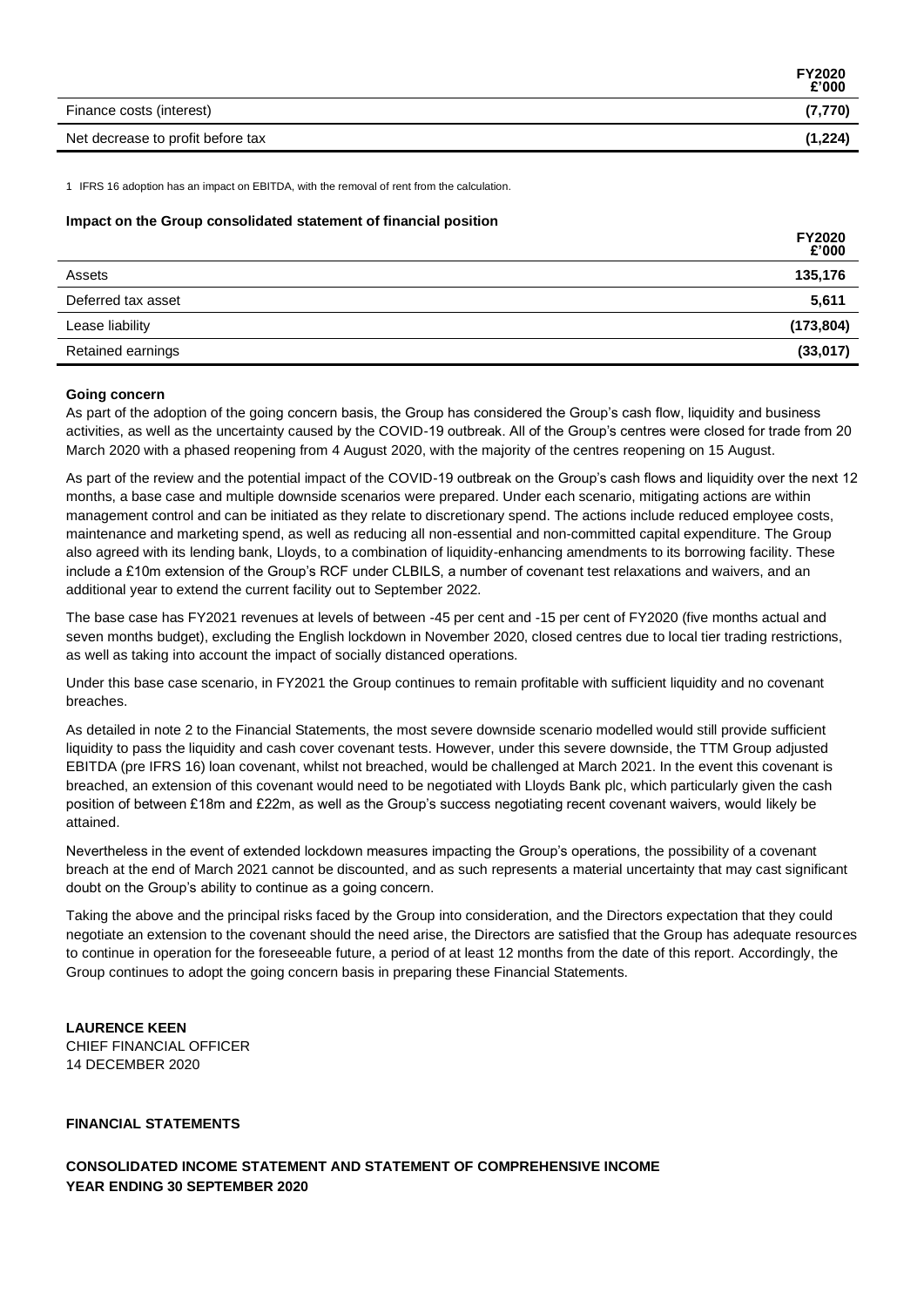|                                                                                |             | 30 September<br>2020 | 30 September<br>2019 |
|--------------------------------------------------------------------------------|-------------|----------------------|----------------------|
|                                                                                | <b>Note</b> | £'000                | £'000                |
| Revenue                                                                        |             | 79,473               | 129,894              |
| Cost of sales                                                                  |             | (11, 543)            | (18, 542)            |
| <b>Gross profit</b>                                                            |             | 67,930               | 111,352              |
| Administrative expenses                                                        | 5           | (58,069)             | (82,908)             |
| <b>Operating profit</b>                                                        |             | 9,861                | 28,444               |
| Underlying operating profit                                                    |             | 9,861                | 28,064               |
| <b>Exceptional items</b>                                                       | 4           |                      | 380                  |
| Finance income                                                                 | 7           | 78                   | 167                  |
| Finance expenses                                                               | 7           | (8, 743)             | (1,023)              |
| <b>Profit before tax</b>                                                       |             | 1,196                | 27,588               |
| Tax expense                                                                    | 8           | 189                  | (5,303)              |
| Profit for the year attributable to equity shareholders                        |             | 1,385                | 22,285               |
| Other comprehensive income                                                     |             |                      |                      |
| Total comprehensive income for the year attributable to equity<br>shareholders |             | 1,385                | 22,285               |
| Basic earnings per share (pence)                                               | 9           | 0.90                 | 14.86                |
| Diluted earnings per share (pence)                                             | 9           | 0.90                 | 14.79                |

# **CONSOLIDATED STATEMENT OF FINANCIAL POSITION AS AT 30 SEPTEMBER 2020**

|                                |             | 30 September<br>2020 | 30 September<br>2019 |
|--------------------------------|-------------|----------------------|----------------------|
|                                | <b>Note</b> | £'000                | £'000                |
| <b>ASSETS</b>                  |             |                      |                      |
| <b>Non-current assets</b>      |             |                      |                      |
| Property, plant and equipment  | 10          | 48,220               | 47,365               |
| Right-of-use assets            | 11          | 135,176              |                      |
| Goodwill and intangible assets | 12          | 78,173               | 78,457               |
| Deferred tax asset             | 16          | 5,295                |                      |
|                                |             | 266,864              | 125,822              |
| <b>Current assets</b>          |             |                      |                      |
| Cash and cash equivalents      |             | 20,784               | 24,929               |
| Trade and other receivables    | 13          | 1,720                | 8,014                |
| Corporation tax receivable     |             | 285                  |                      |
| Inventories                    |             | 1,340                | 1,212                |
|                                |             | 24,129               | 34,155               |
| <b>Total assets</b>            |             | 290,993              | 159,977              |
| <b>LIABILITIES</b>             |             |                      |                      |
| <b>Current liabilities</b>     |             |                      |                      |
| Trade and other payables       | 14          | 9,940                | 18,464               |
| Lease liabilities              | 11          | 14,404               |                      |
| Loans and borrowings           | 15          | 5,205                | 1,380                |
| Corporation tax payable        |             |                      | 2,517                |
|                                |             | 29,549               | 22,361               |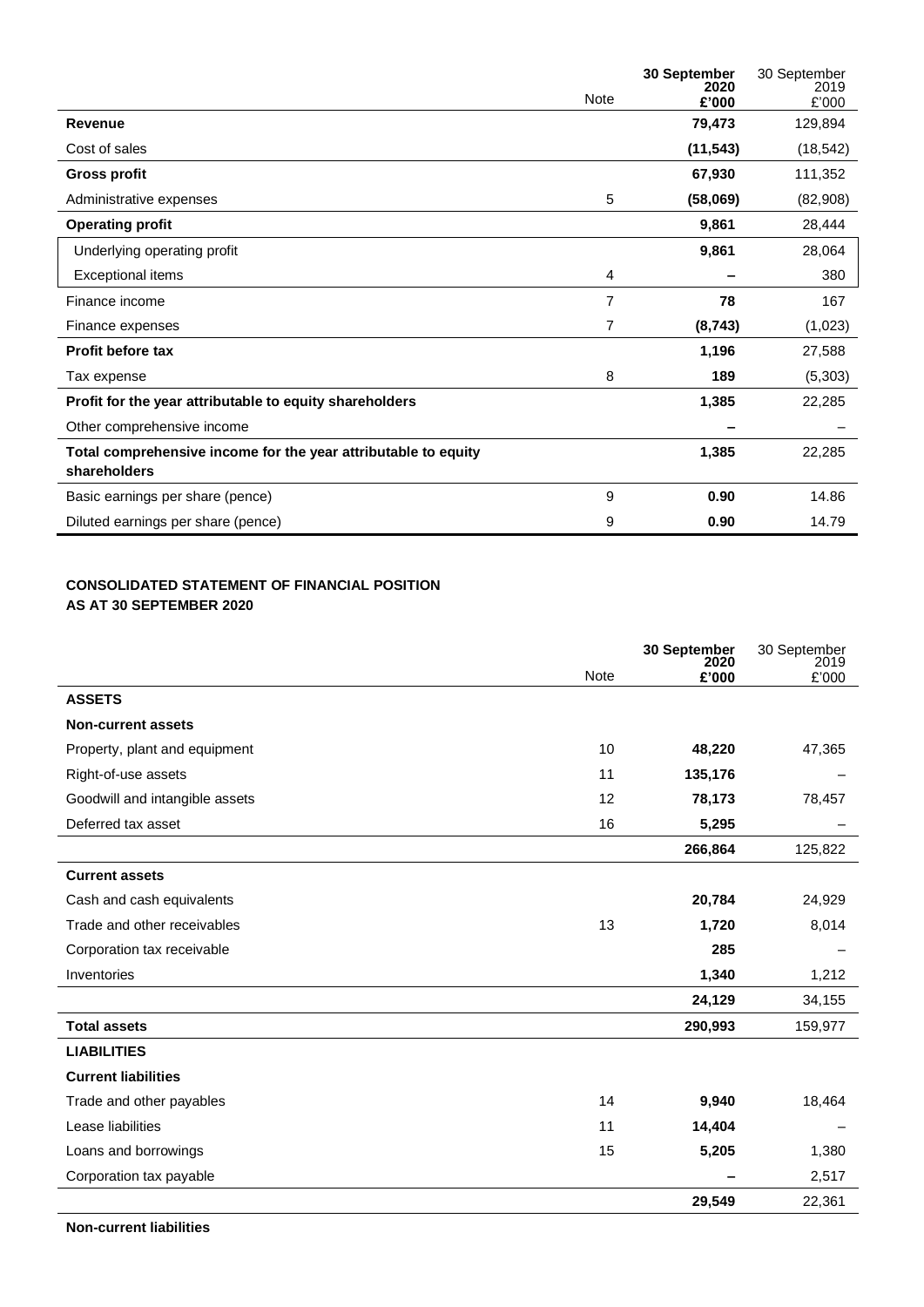|                                     |      | 30 September<br>2020 | 30 September<br>2019 |
|-------------------------------------|------|----------------------|----------------------|
|                                     | Note | £'000                | £'000                |
| Other payables                      | 14   | 814                  | 6,846                |
| Lease liabilities                   | 11   | 159,400              |                      |
| Loans and borrowings                | 15   | 23,833               | 25,383               |
| Deferred tax liabilities            | 16   |                      | 596                  |
| Provisions                          |      | 3,903                | 3,150                |
|                                     |      | 187,950              | 35,975               |
| <b>Total liabilities</b>            |      | 217,499              | 58,336               |
| <b>NET ASSETS</b>                   |      | 73,494               | 101,641              |
| Equity attributable to shareholders |      |                      |                      |
| Share capital                       |      | 1,575                | 1,500                |
| Share premium                       |      | 10,466               |                      |
| Merger reserve                      |      | (49, 897)            | (49, 897)            |
| Retained earnings                   |      | 111,350              | 150,038              |
| <b>TOTAL EQUITY</b>                 |      | 73,494               | 101,641              |

# **CONSOLIDATED STATEMENT OF CHANGES IN EQUITY FOR THE YEAR ENDED 30 SEPTEMBER 2020**

|                                                       | Share<br>capital<br>£'000 | Share<br>premium<br>£'000 | Merger<br>reserve<br>£'000 | Retained<br>earnings<br>£'000 | Total<br>£'000 |
|-------------------------------------------------------|---------------------------|---------------------------|----------------------------|-------------------------------|----------------|
| Equity at 30 September 2018                           | 1,500                     |                           | (49, 897)                  | 143,335                       | 94,938         |
| Dividends paid                                        |                           |                           |                            | (16, 244)                     | (16, 244)      |
| Share-based payments                                  |                           |                           |                            | 662                           | 662            |
| Profit for the period                                 |                           |                           |                            | 22,285                        | 22,285         |
| Equity at 30 September 2019                           | 1,500                     |                           | (49, 897)                  | 150,038                       | 101,641        |
| Adjustment on initial application of IFRS 16 (note 2) |                           |                           |                            | (31,696)                      | (31,696)       |
| Taxation on IFRS 16 transition adjustment (note 2)    |                           |                           |                            | 5,388                         | 5,388          |
| Adjusted balance at 1 October 2019                    | 1,500                     |                           | (49, 897)                  | 123,730                       | 75,333         |
| Shares issued during the year                         | 75                        | 10,466                    |                            |                               | 10,541         |
| Dividends paid                                        |                           |                           |                            | (14, 489)                     | (14, 489)      |
| Share-based payments                                  |                           |                           |                            | 724                           | 724            |
| Profit for the period                                 |                           |                           |                            | 1,385                         | 1,385          |
| Equity at 30 September 2020                           | 1,575                     | 10,466                    | (49, 897)                  | 111,350                       | 73,494         |

# **CONSOLIDATED STATEMENT OF CASH FLOWS FOR THE YEAR ENDED 30 SEPTEMBER 2020**

|                                               | Note | 30<br><b>September</b><br>2020<br>£'000 | 30<br>September<br>2019<br>£'000 |
|-----------------------------------------------|------|-----------------------------------------|----------------------------------|
| Cash flows from operating activities          |      |                                         |                                  |
| Profit before tax                             |      | 1,196                                   | 27,588                           |
| <b>Adjusted by:</b>                           |      |                                         |                                  |
| Depreciation of Property, plant and equipment | 10   | 7.247                                   | 9,041                            |
| Depreciation of right-of-use assets           | 11   | 12,171                                  |                                  |
| Amortisation of intangible assets             | 12   | 507                                     | 502                              |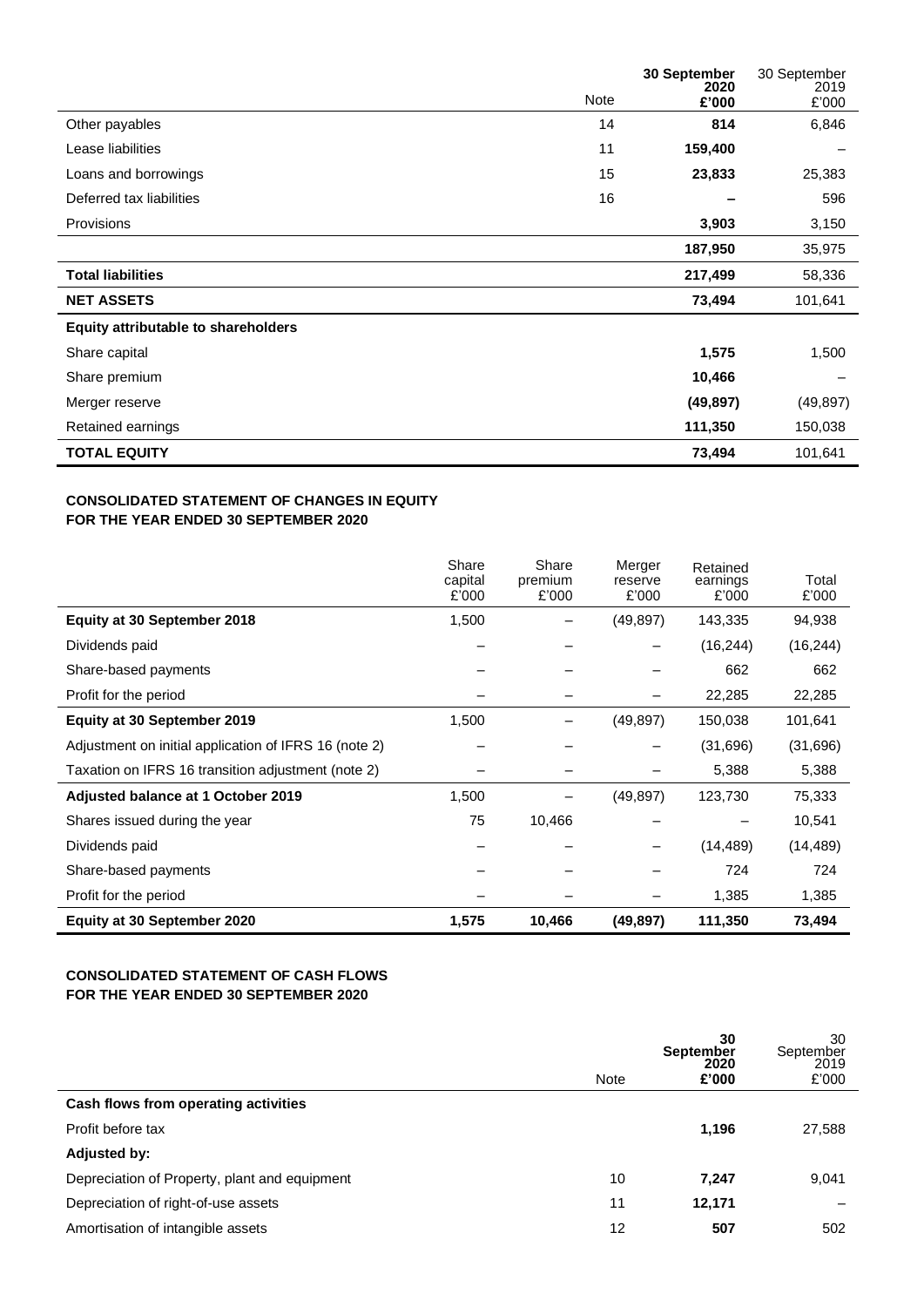|                                                                |      | 30<br>September<br>2020 | 30<br>September<br>2019 |
|----------------------------------------------------------------|------|-------------------------|-------------------------|
|                                                                | Note | £'000                   | £'000                   |
| Net interest expense                                           |      | 8,665                   | 856                     |
| Loss on disposal of property, plant and equipment and software |      | 22                      | 596                     |
| Share-based payments                                           |      | 724                     | 662                     |
| Operating profit before working capital changes                |      | 30,532                  | 39,245                  |
| (Increase)/decrease in inventories                             |      | (128)                   | 42                      |
| Decrease/(increase) in trade and other receivables             |      | 1,727                   | (1,444)                 |
| (Decrease)/increase in payables and provisions                 |      | (5,868)                 | 1,718                   |
| Cash inflow generated from operations                          |      | 26,263                  | 39,561                  |
| Interest received                                              |      | 85                      | 160                     |
| Income tax paid - corporation tax                              |      | (3, 117)                | (5,518)                 |
| Bank interest paid                                             |      | (943)                   | (871)                   |
| Lease interest paid                                            |      | (7, 770)                |                         |
| Net cash inflow from operating activities                      |      | 14,518                  | 33,332                  |
| Cash flows from investing activities                           |      |                         |                         |
| Purchase of property, plant and equipment                      |      | (13, 492)               | (16, 390)               |
| Purchase of intangible assets                                  |      | (223)                   | (311)                   |
| Net cash used in investing activities                          |      | (13, 715)               | (16, 701)               |
| Cash flows from financing activities                           |      |                         |                         |
| Repayment of bank loan                                         |      | (1,500)                 | (1,500)                 |
| Drawdown of borrowings                                         |      | 4,000                   |                         |
| Payment of capital elements of leases                          |      | (3,500)                 |                         |
| Issue of shares                                                |      | 10,541                  |                         |
| Dividends paid                                                 |      | (14, 489)               | (16, 244)               |
| Net cash used in financing activities                          |      | (4,948)                 | (17, 744)               |
| Net change in cash and cash equivalents for the period         |      | (4, 145)                | (1, 113)                |
| Cash and cash equivalents at the beginning of the period       |      | 24,929                  | 26,042                  |
| Cash and cash equivalents at the end of the period             |      | 20,784                  | 24,929                  |

# **NOTES TO THE FINANCIAL STATEMENTS**

# **1. GENERAL INFORMATION**

The financial information set out above does not constitute the company's statutory accounts for the years ended 30 September 2020 or 2019, but is derived from these accounts. Statutory accounts for 2019 have been delivered to the registrar of companies, and those for 2020 will be delivered in due course. The auditor has reported on those accounts; their reports were (i) unqualified, (ii) did not include a reference to any matters which the auditor drew attention by way of emphasis without qualifying their report and (iii) did not contain a statement under section 498 (2) or (3) of the Companies Act 2006. However the auditors' report on the statutory accounts for 2020 included a reference to the material uncertainty related to going concern.

Hollywood Bowl Group plc (together with its subsidiaries, 'the Group') is a public limited company whose shares are publicly traded on the London Stock Exchange and is incorporated and domiciled in England and Wales. The registered office of the Parent Company is Focus 31, West Wing, Cleveland Road, Hemel Hempstead, HP2 7BW, United Kingdom. The registered Company number is 10229630.

The Group's principal activities are that of the operation of ten-pin bowling and mini-golf centres as well as the development of new centres and other associated activities.

The Directors of the Group are responsible for the consolidated Financial Statements.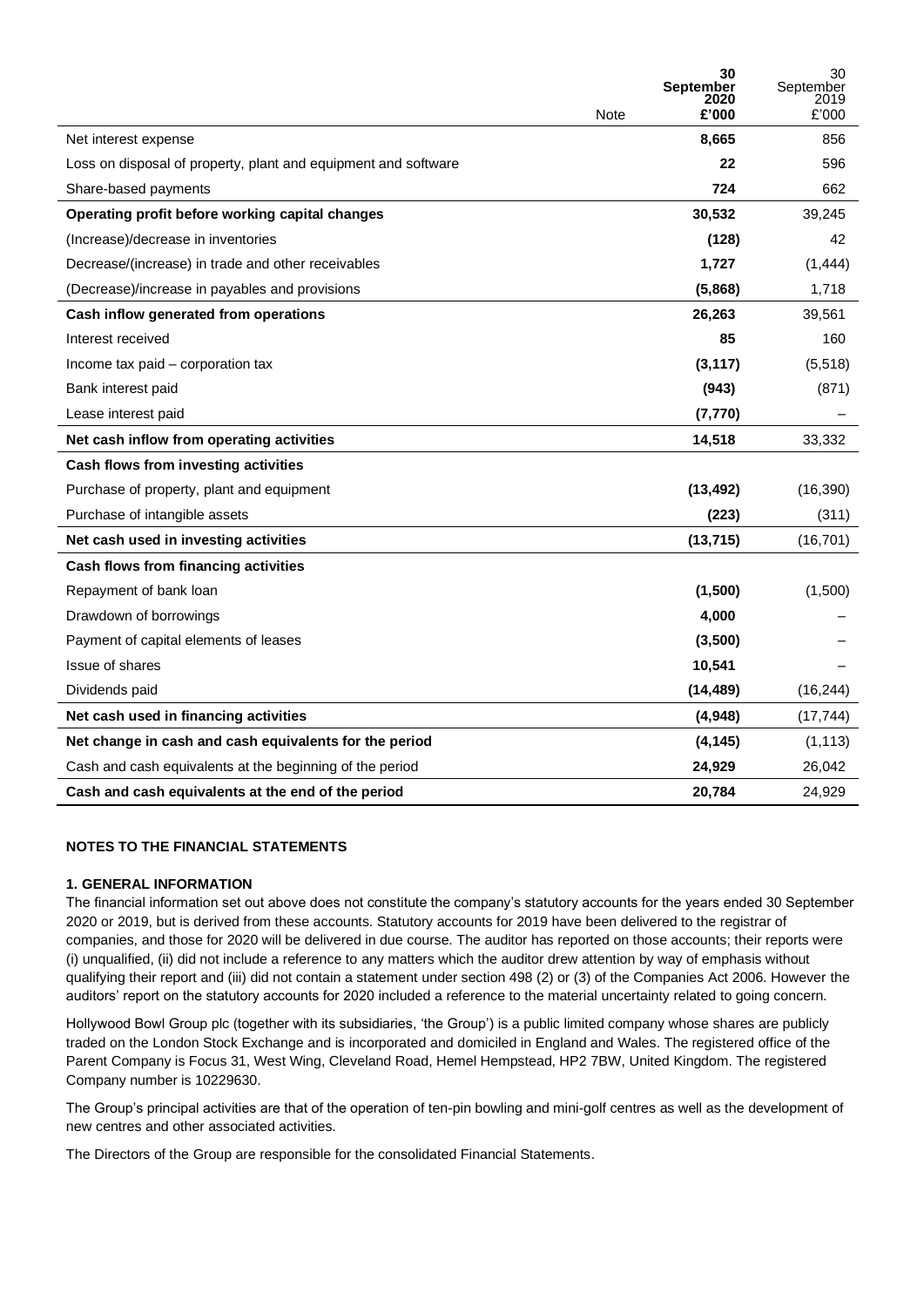# **2. ACCOUNTING POLICIES**

## **Basis of preparation**

The consolidated Financial Statements have been prepared on a going concern basis under the historical cost convention.

The Company has elected to prepare its Financial Statements in accordance with FRS 102, the Financial Reporting Standard applicable in the UK and Republic of Ireland. On publishing the Parent Company Financial Statements here together with the Group Financial Statements, the Company has taken advantage of the exemption in s408 of the Companies Act 2006 not to present its individual income statement and statement of comprehensive income and related notes that form a part of these approved Financial Statements.

Judgements made by the Directors, in the application of these accounting policies, that have significant effect on the Financial Statements and estimates with a significant risk of material adjustment in the next year are discussed below.

#### **New standards adopted in the year**

During the year the Group has adopted IFRS 16 for the first time. The nature and effect of the impact of this are outlined in the leases section in Note 11.

#### **Earnings per share**

The calculation of earnings per Ordinary share is based on earnings after tax and the weighted average number of Ordinary shares in issue during the year.

The adjusted earnings per share figures have also been calculated based on earnings before adjusting items that are significant in nature and/or quantum and are considered to be distortive (see notes 4 and 9). These have been presented to provide shareholders with an additional measure of the Group's year-on-year performance.

For diluted earnings per share, the weighted average number of Ordinary shares in issue is adjusted to assume conversion of all dilutive potential Ordinary shares. The Group has one type of dilutive potential Ordinary shares, being those unvested shares granted under the Long Term Incentive Plans.

#### **Standards issued not yet effective**

At the date of authorisation of this financial information, certain new standards, amendments and interpretations to existing standards applicable to the Group have been published but are not yet effective, and have not been adopted early by the Group. These are listed below:

| Standard/interpretation Content                           |                                                                                                                                                                                                                                                                                                                                                                                                              | Applicable for<br>financial years<br>beginning<br>on/after |
|-----------------------------------------------------------|--------------------------------------------------------------------------------------------------------------------------------------------------------------------------------------------------------------------------------------------------------------------------------------------------------------------------------------------------------------------------------------------------------------|------------------------------------------------------------|
| non-current'                                              | IAS 1 Classification of In January 2020, the IASB issued amendments to paragraphs 69 to 76 of IAS 1 to<br>liabilities as current or specify the requirements for classifying liabilities as current or non-current.                                                                                                                                                                                          | 1 October 2023                                             |
|                                                           | The amendments are not expected to have a material impact on the Group.                                                                                                                                                                                                                                                                                                                                      |                                                            |
| and equipment:<br><b>Proceeds before</b><br>intended use  | IAS 16 Property, plant In May 2020, the IASB issued Property, Plant and Equipment: Proceeds before<br>Intended Use, which prohibits entities deducting from the cost of an item of property,<br>plant and equipment any proceeds from selling items produced while bringing that<br>asset to the location and condition necessary for it to be capable of operating in the<br>manner intended by management. | 1 October 2022                                             |
|                                                           | The amendment is not expected to have a material impact on the Group.                                                                                                                                                                                                                                                                                                                                        |                                                            |
| <b>IFRS 17 Insurance</b><br>contracts                     | In May 2017, the IASB issued IFRS 17 Insurance Contracts (IFRS 17), a<br>comprehensive new accounting standard for insurance contracts covering recognition<br>and measurement, presentation and disclosure. Once effective, IFRS 17 will replace<br>IFRS 4 Insurance Contracts (IFRS 4) that was issued in 2005.                                                                                            | 1 October 2023                                             |
|                                                           | The amendment is not expected to have a material impact on the Group.                                                                                                                                                                                                                                                                                                                                        |                                                            |
| <b>IFRS 3 Reference to</b><br>the conceptual<br>framework | In May 2020, the IASB issued Amendments to IFRS 3 Business Combinations -<br>Reference to the Conceptual Framework.                                                                                                                                                                                                                                                                                          | 1 October 2022                                             |
|                                                           | The amendment is not expected to have a material impact on the Group.                                                                                                                                                                                                                                                                                                                                        |                                                            |
| <b>IAS 37 Onerous</b><br>contracts                        | In May 2020, the IASB issued amendments to IAS 37 to specify which costs an entity<br>needs to include when assessing whether a contract is onerous or loss-making.                                                                                                                                                                                                                                          | 1 October 2022                                             |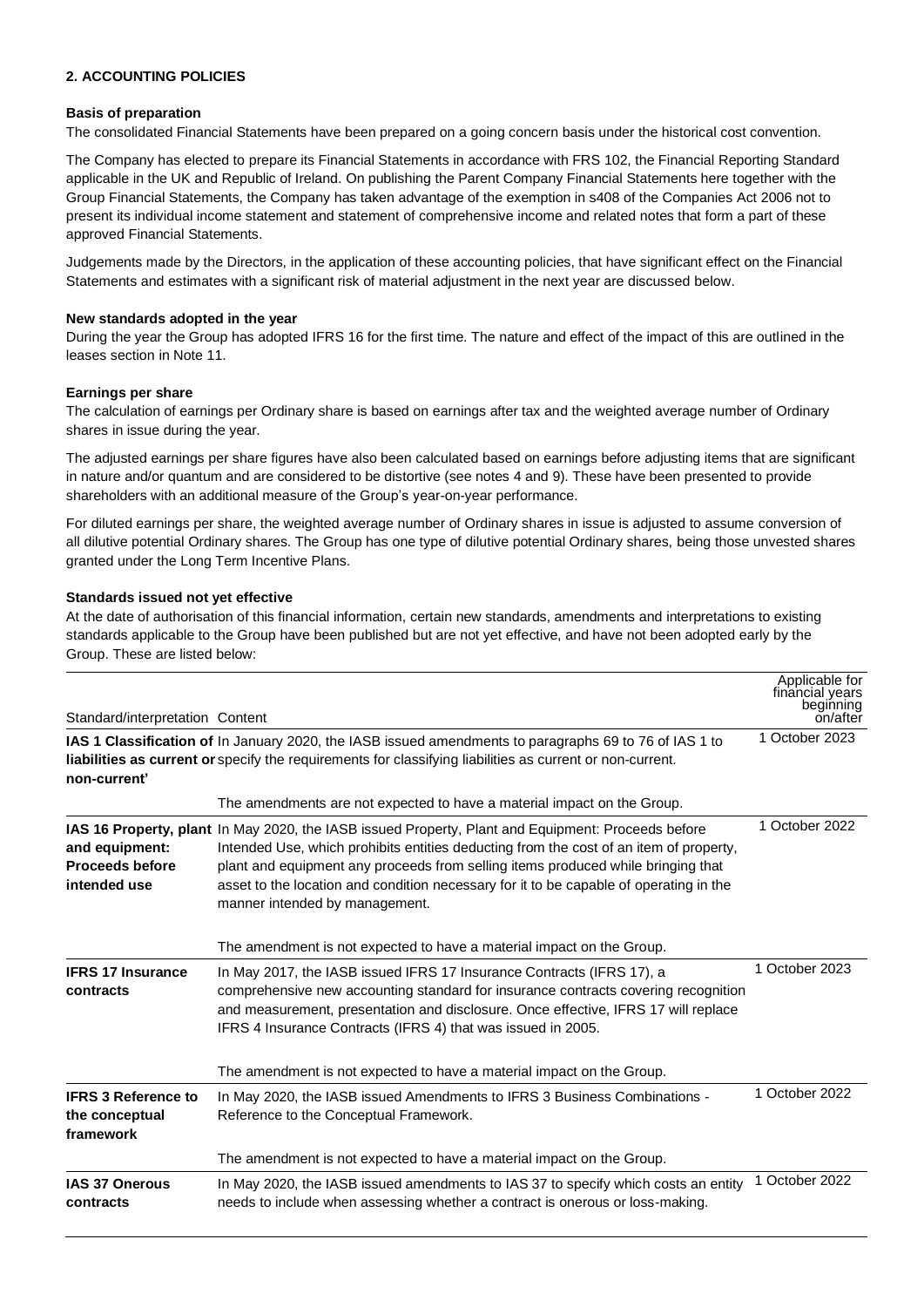| Interest rate     | The amendments address issues that might affect IFRS 9, IAS 39, IFRS 7, IFRS 4 and 1 October 2021 |  |  |  |
|-------------------|---------------------------------------------------------------------------------------------------|--|--|--|
| benchmark reform: | IFRS 16 as a result of the reform of an interest rate benchmark.                                  |  |  |  |
| Phase 2           |                                                                                                   |  |  |  |
|                   |                                                                                                   |  |  |  |

The amendment is not expected to have a material impact on the Group.

#### **Going concern**

In assessing the going concern position of the Group for the Consolidated Financial Statements for the year ended 30 September 2020, the Directors have considered the Group's cash flow, liquidity and business activities, as well as the uncertainty caused by the COVID-19 outbreak. All of the Group's centres were closed for trade from 20 March 2020 with a phased reopening from 4 August 2020, with the majority of the centres reopening on 15 August. At 30 September 2020, the Group had cash balances of £20.8m and undrawn financing facilities of £11m.

As part of the review of the potential impact of the COVID-19 outbreak on the Group's cash flows and liquidity over the next 12 months, a base case and multiple downside scenarios were prepared. Under each scenario, mitigating actions are within management control and can be initiated as they relate to discretionary spend. The actions include reduced employee costs, maintenance and marketing spend, as well as reducing all non-essential and non-committed capital expenditure. The Group also agreed with its lending bank, Lloyds Bank plc, to a combination of liquidity-enhancing amendments to its borrowing facility. These include a number of covenant test relaxations and waivers, as well as an additional year to extend the current facility out to September 2022.

The base case has FY2021 revenues at levels of between -45 per cent and -15 per cent of FY2020 (five months actual performance and seven months budget), excluding the English lockdown in November 2020, closed centres due to local tier trading restrictions, as well as taking into account the impact of socially distanced operations. Under this base case scenario, in FY2021 the Group continues to be profitable with sufficient liquidity and no covenant breaches.

The most severe downside scenario was prepared using the following key assumptions:

- revenue assumed at 11 percentage points down on the base case for FY2021;
- the centres closed due to local tier trading restrictions that commenced on 2 December 2020, to remain closed until the end of February 2021;
- in line with the revenue reduction, reduced employee costs. When centres are forced to close, taking advantage of the CJRS and no additional top up pay for centre teams;
- reduced maintenance and marketing spend, as well as reducing all non-essential and non-committed capital expenditure in FY2021; and
- no dividend payments in FY2021.

The most severe downside scenario modelled would still provide sufficient liquidity within its cash position, but under this severe downside, the TTM Group adjusted EBITDA (pre IFRS 16) loan covenant would be challenged at March 2021. In the event this covenant is breached, an extension of this covenant would need to be negotiated with Lloyds Bank plc. The Directors believe this is likely to be attained, particularly given the strong cash position of the Group in this scenario being between £18m and £22m, depending on capital expenditure, as well as its strong relationship and success on obtaining covenant waivers with its lending bank recently. The Group would also have access to £11m in undrawn RCFs.

Nevertheless in the event of extended lockdown measures impacting the Group's operations, the possibility of a covenant breach at the end of March 2021 cannot be discounted, and as such represents a material uncertainty that may cast significant doubt on the Group's ability to continue as a going concern, in which case it may be unable to realise its assets and discharge its liabilities in the normal course of business.

Taking the above and the principal risks faced by the Group into consideration, and the Directors expectation that they could negotiate an extension to the covenant should the need arise, the Directors are satisfied that the Group has adequate resources to continue in operation for the foreseeable future, a period of at least twelve months from the date of this report. Accordingly, the Group continues to adopt the going concern basis in preparing these financial statements.

#### **Leases**

IFRS 16 Leases replaces existing guidance under IAS 17 and introduces a fundamental change to the recognition, measurement, presentation and disclosure of leases for lessees.

The Group adopted IFRS 16 with effect from 1 October 2019. The Group applied the standard using the modified retrospective approach and thus comparative information has not been restated and is presented, as previously reported, under IAS 17.

The new standard results in all property and amusement machine leases being recognised on the Statement of Financial Position as, from a lessee perspective, there is no longer any distinction between operating and finance leases. Under IFRS 16,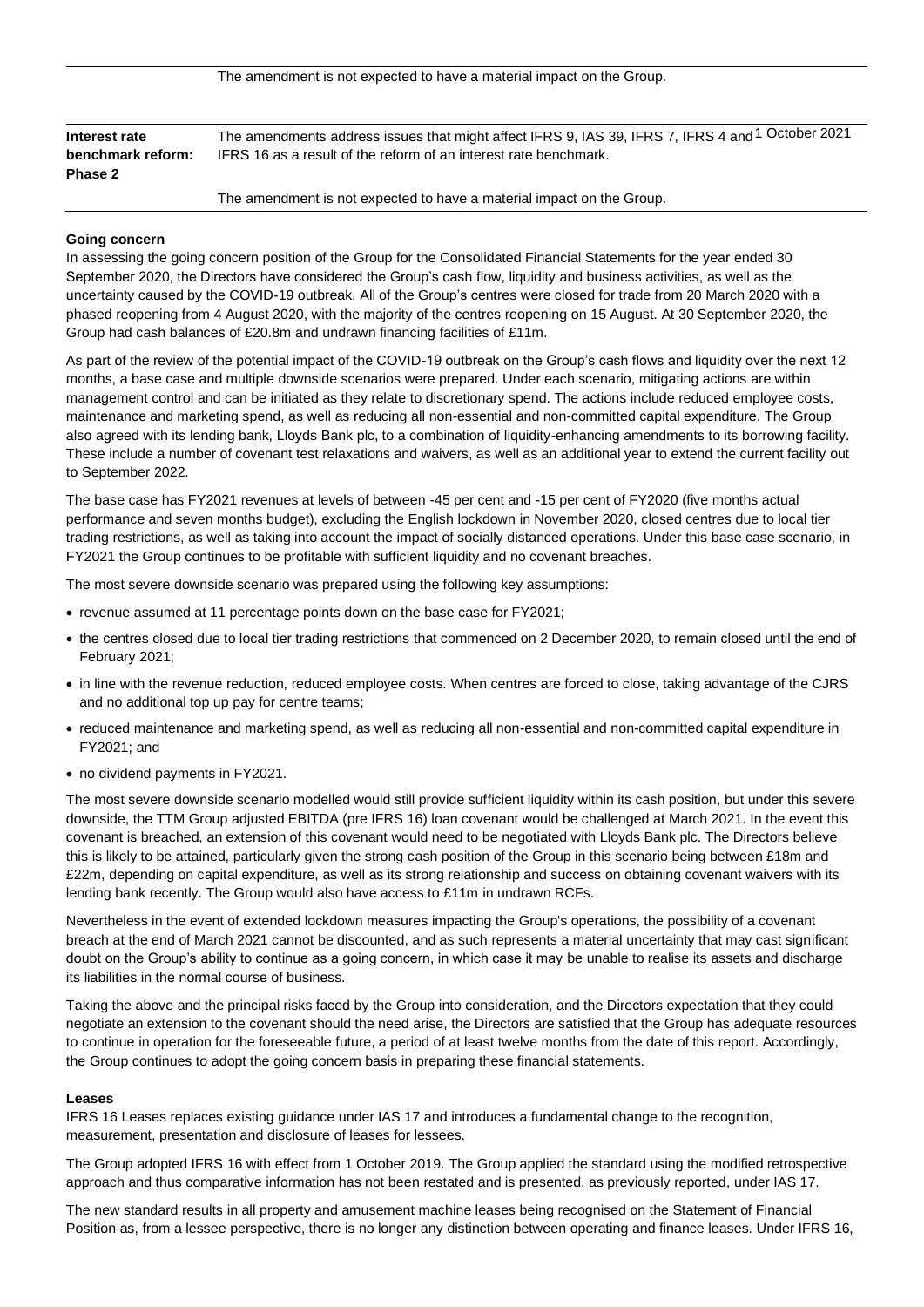an asset is based on the right to use a leased item over a long-term period and a financial liability to pay rentals are recognised. The only exceptions are short-term and low-value leases.

The Group leases properties, which under IAS 17 were classified as a series of operating lease contracts with payments made (net of any incentives received from the lessor) charged to profit or loss as arising over the period of the lease.

The Group obtains control over amusement machines using extended credit terms over four years. For financial years up to 30 September 2019, these were accounted for as property, plant and equipment under IAS 16, with an associated creditor with respect to the extended credit. Upon adoption of IFRS 16, the Group has re-assessed the amusement machines contract as meeting the definition of a lease. Accordingly, these amusement machines have been accounted for under IFRS 16 from 1 October 2019.

From 1 October 2019, under IFRS 16, leases are recognised as a right-of-use asset with a corresponding lease liability from the date at which the leased asset becomes available for use by the Group.

Right-of-use assets are measured at cost, less any accumulated depreciation and impairment losses, and adjusted for any remeasurement of lease liabilities. The cost of right-of-use assets includes the amount of lease liabilities recognised, less any lease incentives received. Right-of-use assets are depreciated on a straight-line basis over the shorter of the lease term and the estimated useful lives of the assets.

Lease liabilities are measured at the present value of lease payments to be made over the lease term. The lease payments include fixed payments (including in-substance fixed payments) less any lease incentives receivable and variable lease payments that depend on an index or a rate. Variable lease payments that do not depend on an index or a rate are recognised as expenses in the period in which the event or condition that triggers the payment occurs.

In calculating the present value of lease payments, the Group uses its incremental borrowing rate at the lease commencement date because the interest rate implicit in the lease is not readily determinable. After the commencement date, the amount of lease liabilities is increased to reflect the accretion of interest and reduced for the lease payments made. In addition, the carrying amount of lease liabilities is remeasured if there is a modification, a change in the lease term or a change in the lease payments (e.g. changes to future payments resulting from a change in an index or rate used to determine such lease payments).

In applying IFRS 16 for the first time, the Group has used the following practical expedients permitted by the standard:

- Use of a single discount rate to a portfolio of leases with reasonably similar characteristics for amusement machines.
- Short-term leases (leases of less than 12 months) and leases with less than 12 months remaining as at the date of adoption of the new standard are not within the scope of IFRS 16.
- Leases for which the asset is of low value (IT equipment and small items of office equipment) are not within the scope of IFRS 16.
- Exclusion of initial direct costs from the measurement of the right-of-use asset on transition.
- The use of hindsight in determining the lease term when the contract included options to extend the lease.

On adoption of IFRS 16, the Group recognised lease liabilities in relation to leases previously classified as 'operating leases' under the principles of IAS 17 Leases. For all leases, these liabilities were measured at the present value of the remaining lease payments, discounted using the Group's incremental borrowing rate as of 1 October 2019, specific to each type of asset. This ranged from 4.05 per cent to 5.53 per cent for property leases and 2.90 per cent for amusement machine leases.

The associated right-of-use assets were measured using the approach set out in IFRS 16.C8(b)(i), whereby right-of-use assets are measured at their carrying amount as if the standard had been applied since the lease commencement date, but discounted using the Group's incremental borrowing rate at the date of initial application.

Under IFRS 16, the right-of-use assets are tested for impairment in accordance with IAS 36 Impairment of Assets. This replaces the previous requirement to recognise a provision for onerous leases. An impairment assessment of the cash-generating unit (CGU) assets was performed on transition at 1 October 2019 with no initial impairment charge identified.

The effect of the accounting policy change on the Consolidated Statement of Financial Position at implementation on 1 October 2019 was:

|                               | As at 30<br><b>September</b><br>£'000 | <b>IFRS 16</b><br>2019 adjustments<br>£'000 | As at<br>1 October<br>2019<br>£'000 |
|-------------------------------|---------------------------------------|---------------------------------------------|-------------------------------------|
| <b>Assets</b>                 |                                       |                                             |                                     |
| Property, plant and equipment | 47,365                                | (6, 312)                                    | 41,053                              |
| Right-of-use assets           | $\overline{\phantom{m}}$              | 136,337                                     | 136,337                             |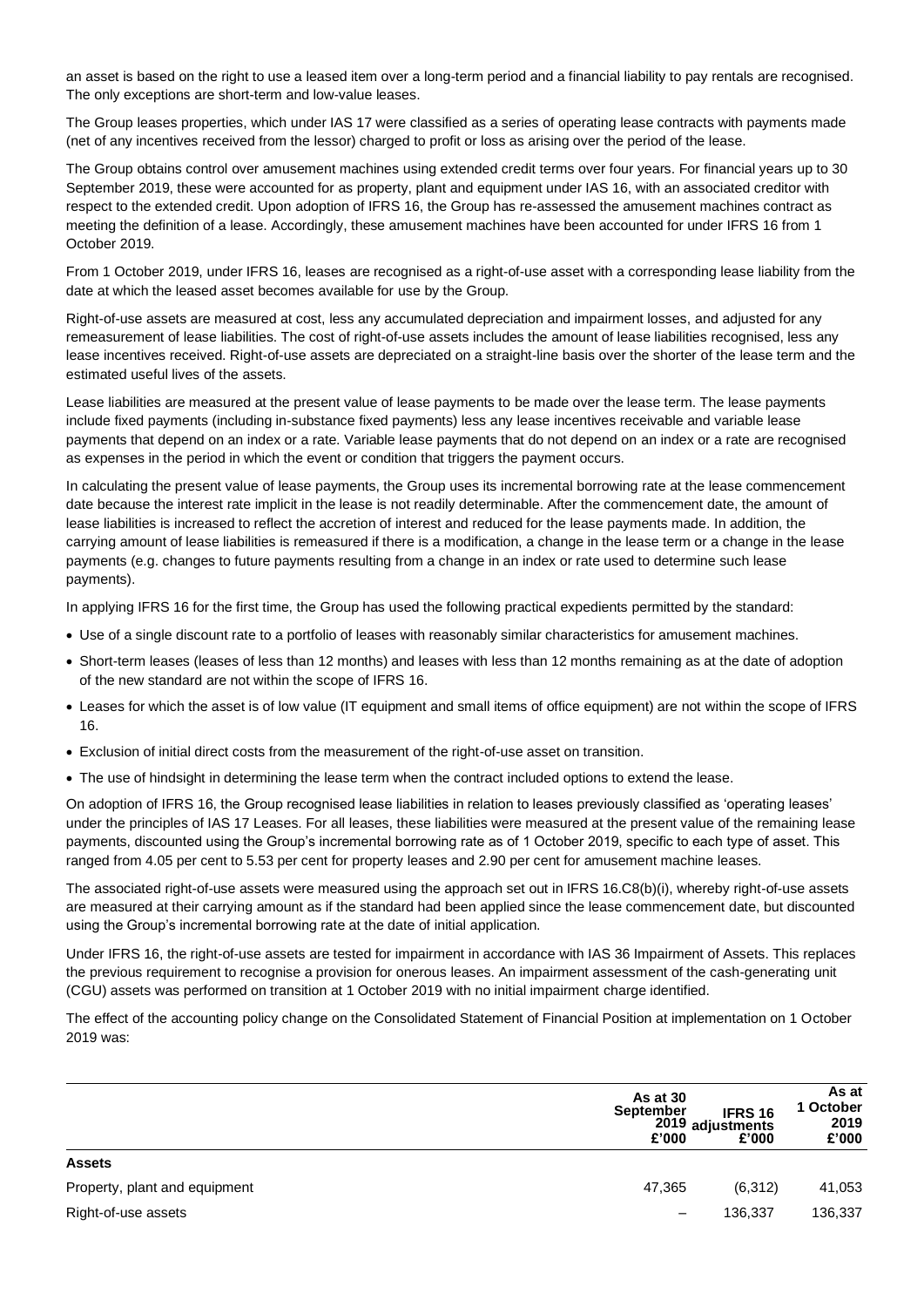|                                                                  | As at 30<br>September<br>£'000 | <b>IFRS 16</b><br>2019 adjustments<br>£'000 | As at<br>1 October<br>2019<br>£'000 |
|------------------------------------------------------------------|--------------------------------|---------------------------------------------|-------------------------------------|
| Prepayments                                                      | 7,240                          | (4,561)                                     | 2,679                               |
| Deferred tax asset                                               |                                | 5,388                                       | 5,388                               |
| <b>Total assets</b>                                              | 54,605                         | 130,852                                     | 185,457                             |
| <b>Liabilities</b>                                               |                                |                                             |                                     |
| Lease liabilities - current                                      |                                | 10,965                                      | 10,965                              |
| Lease liabilities - non-current                                  |                                | 156,417                                     | 156,417                             |
| Lease incentives – current (within other payables)               | 219                            | (219)                                       |                                     |
| Lease incentives – non-current (within other payables)           | 2,437                          | (2, 437)                                    |                                     |
| Rent-free creditor (within accruals)                             | 1,269                          | (1,269)                                     |                                     |
| Amusement machine creditor – current (within other payables)     | 2,652                          | (2,652)                                     |                                     |
| Amusement machine creditor – non-current (within other payables) | 3,645                          | (3,645)                                     |                                     |
| <b>Total liabilities</b>                                         | 10,222                         | 157,160                                     | 167,382                             |
| Retained earnings                                                | 150,038                        | (31,696)                                    | 118,342                             |
| Retained earnings – deferred tax                                 |                                | 5,388                                       | 5,388                               |
| <b>Total retained earnings</b>                                   | 150,038                        | (26, 308)                                   | 123,730                             |

The adoption of IFRS 16 reduced opening retained earnings as at 1 October 2019 by £26.3m.

The table below presents a reconciliation from operating lease commitments disclosed at 30 September 2019 to lease liabilities recognised at 1 October 2019:

|                                                            | £'000     |
|------------------------------------------------------------|-----------|
| Operating lease commitments disclosed at 30 September 2019 | 245.557   |
| Increased rent reviews <sup>1</sup>                        | 131       |
| Effect of discounting <sup>2</sup>                         | (84, 527) |
| Amusement machines <sup>3</sup>                            | 6.221     |
| Lease liabilities recognised as at 1 October 2019          | 167.382   |

| Lease liabilities recognised as at 1 October 2019 | 167.382 |
|---------------------------------------------------|---------|
| Non-current lease liabilities                     | 156.417 |
| Current lease liabilities                         | 10.965  |
| Of which are:                                     |         |

1 A number of outstanding rent reviews have been finalised since the end of FY19; these were not included in the operating lease commitments disclosed at 30 September 2019.

2 Previously, disclosures of lease commitments were undiscounted whilst under IFRS 16 lease commitments are discounted based on the Group's incremental borrowing rate.

3 Previously, amusement machines were accounted for under IAS 16 Property, plant and equipment.

During the year ended 30 September 2020, the application of IFRS 16 resulted in increased adjusted EBITDA, as reported in the Consolidated Income Statement and Statement of Comprehensive Income, of £15.8m in comparison to treatment under IAS 17 for property and IAS 16 for amusement machines. There was an increase to operating profit of £6.5m. The differences have arisen as operating lease payments under IAS 17 were replaced by a depreciation charge on right-of-use assets, and adjustments to rent free periods and other lease incentives. Profit before taxation therefore decreased by a total of £1.2m with the inclusion of £7.8m of finance costs under the new standard.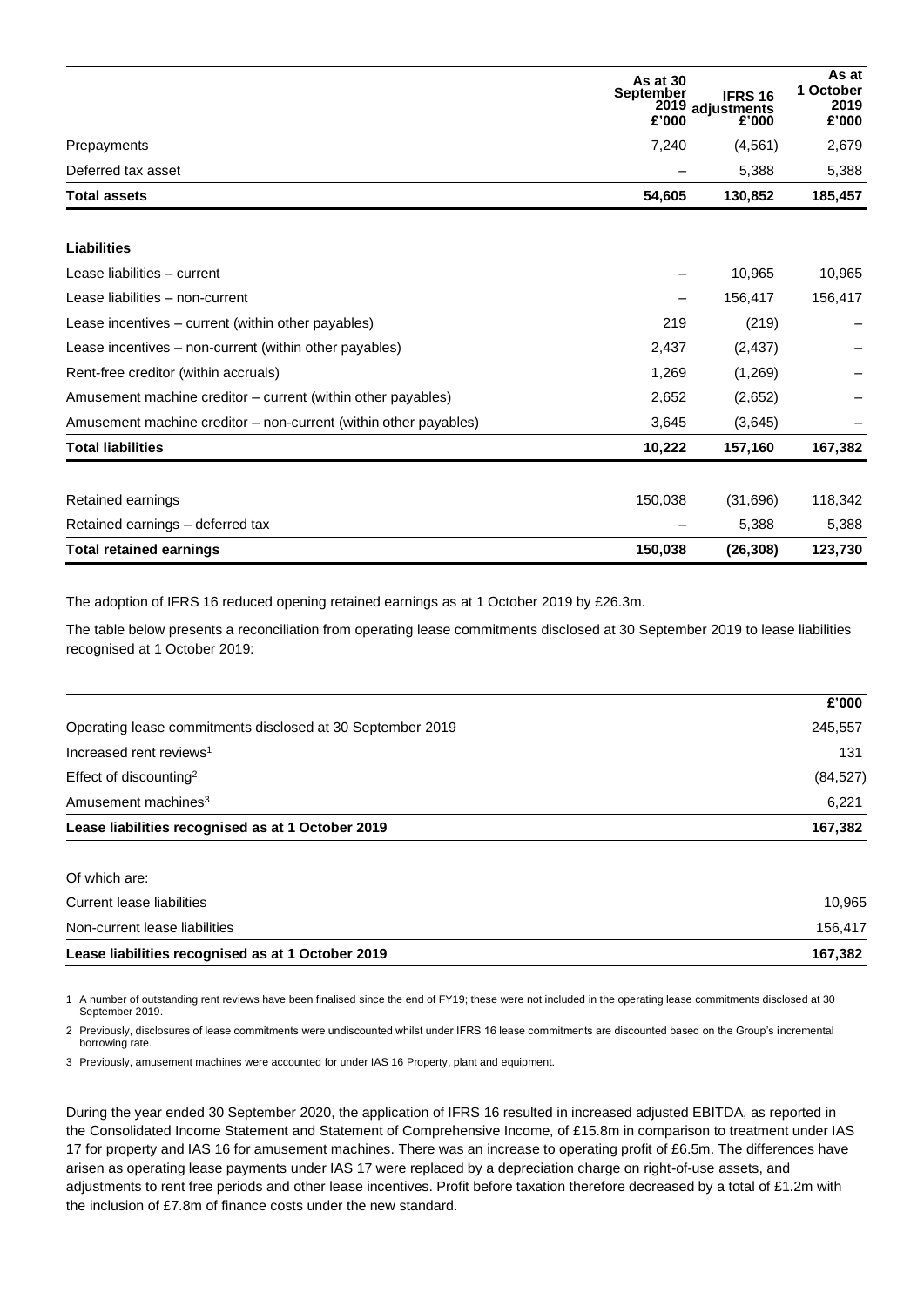|                                                                                                              | £'000    |
|--------------------------------------------------------------------------------------------------------------|----------|
| Add: Operating lease costs under IAS171                                                                      | 15,840   |
| Impact on adjusted EBITDA for the year ended 30 September 2020                                               | 15,840   |
| Less: Depreciation of right-of-use assets for leases previously recognised as operating leases under IAS 172 | (9,300)  |
| Add: Gain on lease surrenders                                                                                | 6        |
| Impact on operating profit for the year ended 30 September 2020                                              | 6,546    |
| Less: Finance costs associated with lease liabilities                                                        | (7, 770) |
| Impact on profit before tax for the year ended 30 September 2020                                             | (1, 224) |

1 The Group has applied the practical expedient to all rent concessions that meet the conditions in paragraph 46B of the COVID-19-related rent concessions amendment to IFRS 16 published in May 2020 (see further detail below). This figure includes £1.4m of rent savings recognised in profit or loss to reflect changes in lease payments that arose as a result of COVID-19-related rent concessions.

2 This is net of £2.9m of depreciation that would have been charged if the amusement machine assets were still accounted for under IAS 16 Property, Plant and Equipment.

On application of IFRS 16, there will be no impact on cash flows, except in relation to tax payments. The presentation of cash flows will change. Cash flows from operating activities will increase, but this will be offset by an increase in lease capital payments.

#### *Short-term leases and leases of low-value assets*

The Group applies the short-term lease recognition exemption to its short-term leases of machinery and equipment (i.e. those leases that have a lease term of 12 months or less from the commencement date and do not contain a purchase option). It also applies the lease of low-value assets recognition exemption to leases of office equipment that are considered to be low value. Lease payments on short-term leases and leases of low-value assets are recognised as expense on a straight-line basis over the lease term.

# *Amendments to IFRS 16: COVID-19 Related Rent Concessions*

On 28 May 2020, the IASB issued COVID-19-Related Rent Concessions - amendment to IFRS 16 Leases. The amendments provide relief to lessees from applying IFRS 16 guidance on lease modification accounting for rent concessions arising as a direct consequence of the COVID-19 pandemic. As a practical expedient, a lessee may elect not to assess whether a COVID-19-related rent concession from a lessor is a lease modification. A lessee that makes this election accounts for any change in lease payments resulting from the COVID-19-related rent concession the same way it would account for the change under IFRS 16, if the change were not a lease modification.

The practical expedient was adopted by the Group and the impact on the consolidated Financial Statements is outlined in note 11.

#### **Summary of critical accounting estimates and judgements**

The preparation of the consolidated Group Financial Statements requires management to make judgements, estimates and assumptions in applying the Group's accounting policies to determine the reported amounts of assets, liabilities, income and expenditure. Actual results may differ from these estimates. The estimates and underlying assumptions are reviewed on an ongoing basis, with revisions applied prospectively.

Judgements made by the Directors in the application of these accounting policies that have a significant effect on the consolidated Group Financial Statements are discussed below.

#### **Critical accounting judgements**

#### *Determining the incremental borrowing rate used to measure lease liabilities*

The Group cannot readily determine the interest rate implicit in the lease therefore, it uses its incremental borrowing rate (IBR) to measure lease liabilities. Judgement is applied in determining the components of the IBR used for each lease including riskfree rates, the Group's credit risk and any lease specific adjustments.

IBRs depend on the term and start date of the lease. The IBR is determined based on a series of inputs including: the risk-free rate based on government bond rates and a credit risk adjustment based on the average credit spread from commercial bank lenders.

#### **Key sources of estimation uncertainty**

The key estimates are discussed below: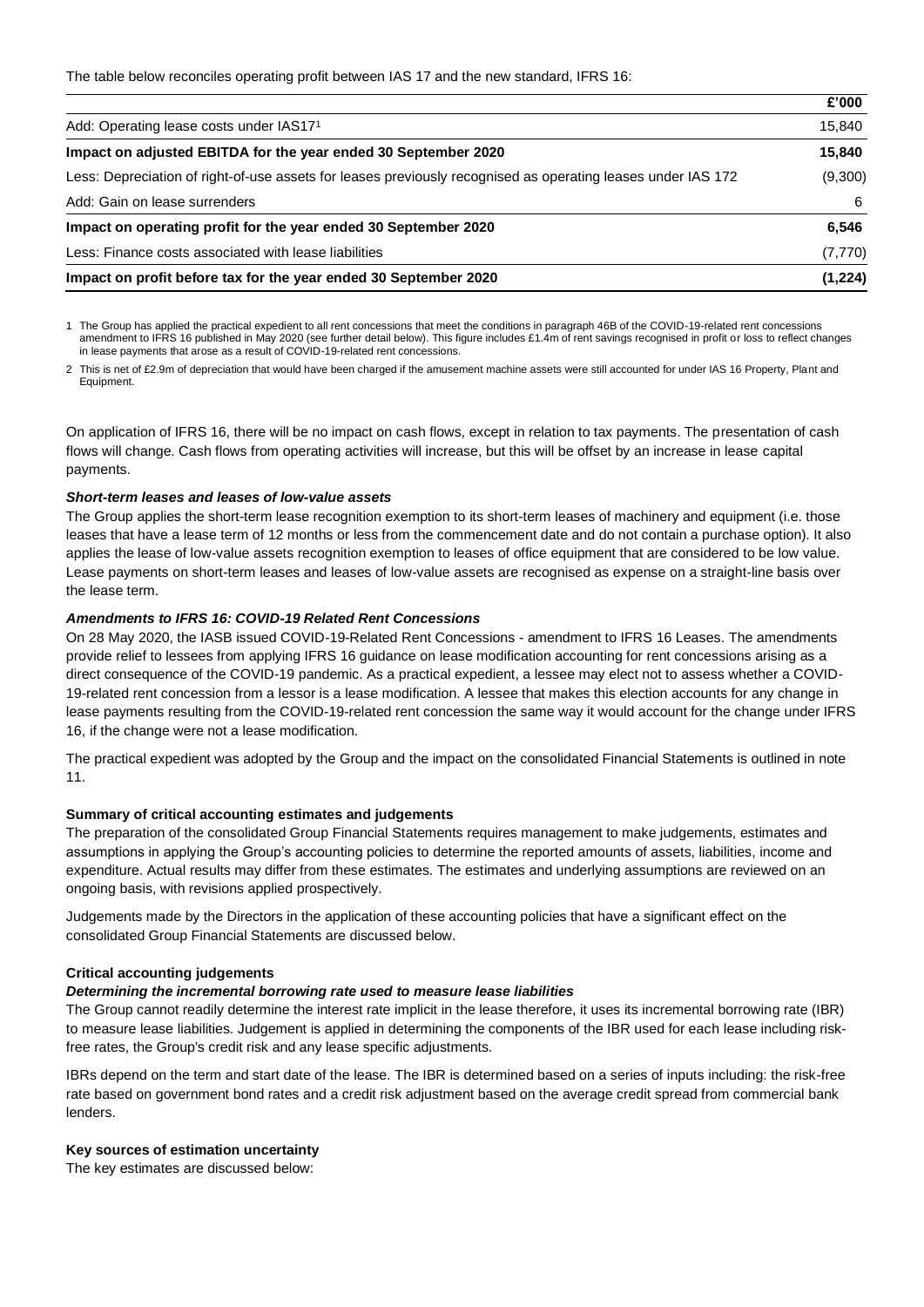# *Property, plant and equipment and right-of-use asset impairment reviews*

Plant and equipment and right-of-use assets are reviewed for impairment when there is an indication that the assets might be impaired by comparing the carrying value of the assets with their recoverable amounts. The recoverable amount of an asset or a CGU is typically determined based on value-in-use calculations prepared on the basis of management's assumptions and estimates.

The key assumptions in the value-in-use calculations include growth rates of revenue and expenses, and discount rates. Due to the ongoing COVID-19 pandemic, there is an increased level of uncertainty in all of the above assumptions such that a reasonably possible change in these assumptions could lead to a material change in the carrying value of the assets.

Further information in respect of the Group's property, plant and equipment and right-of-use assets is included in notes 10 and 11 respectively.

## **3. RECONCILIATION OF OPERATING PROFIT TO GROUP ADJUSTED EBITDA**

|                                                                                                   | 30<br><b>September</b><br>2020<br>£'000 | 30<br>September<br>2019<br>£'000 |
|---------------------------------------------------------------------------------------------------|-----------------------------------------|----------------------------------|
| Operating profit                                                                                  | 9,861                                   | 28,444                           |
| Depreciation of property, plant and equipment (note 10)                                           | 7,247                                   | 9,041                            |
| Depreciation of right-of-use assets (note 11)                                                     | 12,171                                  |                                  |
| Amortisation of intangible assets (note 12)                                                       | 507                                     | 502                              |
| Loss on disposal of property, plant and equipment, right-of-use assets and software (notes 10-12) | 22                                      | 596                              |
| <b>EBITDA</b>                                                                                     | 29,808                                  | 38,583                           |
| Exceptional items (note 4)                                                                        |                                         | (380)                            |
| Group adjusted EBITDA                                                                             | 29,808                                  | 38,203                           |

Group adjusted EBITDA (earnings before interest, tax, depreciation and amortisation) reflects the underlying trade of the overall business. It is calculated as operating profit plus depreciation, amortisation and loss on disposal of property, plant and equipment, right-of-use assets and software and any exceptional items.

Management use Group adjusted EBITDA as a key performance measure of the business and it is considered by management to be a measure investors look at to reflect the underlying business.

# **4. EXCEPTIONAL ITEMS**

Exceptional items are disclosed separately in the Financial Statements where the Directors consider it necessary to do so to provide further understanding of the financial performance of the Group. They are material items or expenses that have been shown separately due to the significance of their nature or amount:

| 30<br>September<br>2020<br>£'000                    | 30<br>September<br>2019<br>£'000 |
|-----------------------------------------------------|----------------------------------|
| VAT rebate <sup>1</sup><br>$\overline{\phantom{a}}$ | 380                              |
| $\sim$                                              | 380                              |

1 In FY19 the Group was able to make a non-recurring retrospective reclaim in respect of overpaid VAT relating to transaction fees.

#### **5. PROFIT FROM OPERATIONS**

Profit from operations includes the following:

|                                               | 30<br><b>September</b><br>2020<br>£'000 | 30<br>September<br>2019<br>£'000 |
|-----------------------------------------------|-----------------------------------------|----------------------------------|
| Amortisation of intangible assets             | 507                                     | 502                              |
| Depreciation of property, plant and equipment | 7,247                                   | 9,041                            |
| Depreciation of right-of-use assets           | 12,171                                  |                                  |
| Operating leases:                             |                                         |                                  |
| - Property                                    |                                         | 14,991                           |
| $-$ Other                                     | 50                                      | 50                               |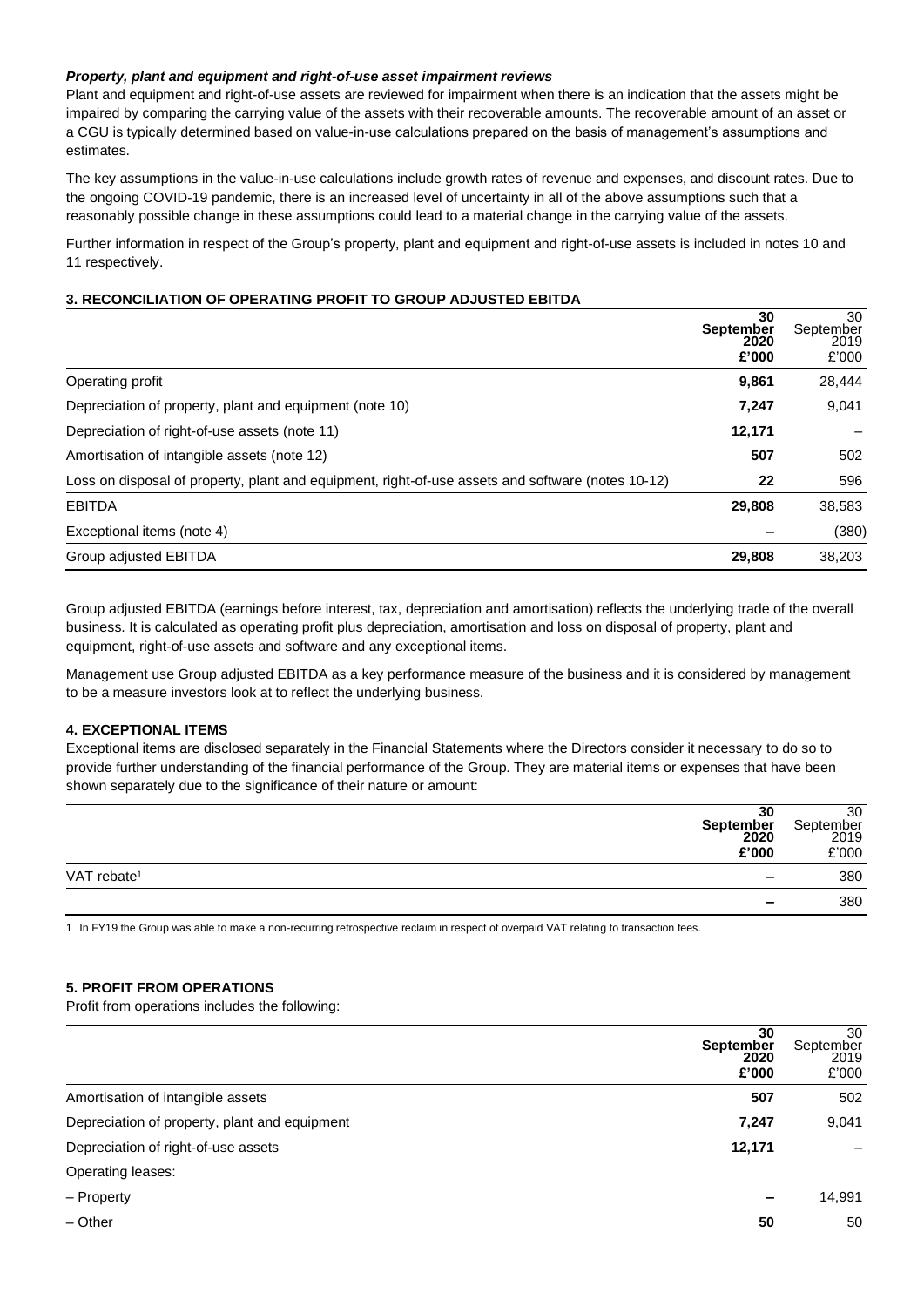|                                                                                     | 30<br><b>September</b><br>2020<br>£'000 | 30<br>September<br>2019<br>£'000 |
|-------------------------------------------------------------------------------------|-----------------------------------------|----------------------------------|
| Loss on disposal of property, plant and equipment, right-of-use assets and software | 22                                      | 596                              |
| Loss/(gain) on foreign exchange                                                     | 23                                      | (61)                             |
| Auditor's remuneration:                                                             |                                         |                                  |
| - Fees payable for audit of these Financial Statements                              | 155                                     | 100                              |
| Fees payable for other services                                                     |                                         |                                  |
| - Audit of subsidiaries                                                             | 45                                      | 35                               |
| - Audit of subsidiaries relating to prior year                                      | 20                                      |                                  |
| - Review of interim Financial Statements                                            |                                         | 25                               |
| - Other services                                                                    | 14                                      | 9                                |
|                                                                                     | 234                                     | 169                              |

# **6. STAFF NUMBERS AND COSTS**

The average number of employees (including Directors) during the period was as follows:

|                  | 30<br>September<br>2020 | 30<br>September<br>2019 |
|------------------|-------------------------|-------------------------|
| <b>Directors</b> | 6                       | 6                       |
| Administration   | 65                      | 67                      |
| Operations       | 1,970                   | 1,996                   |
| Total staff      | 2,041                   | 2,069                   |

The cost of employees (including Directors) during the period was as follows:

| <b>September</b>        | 30<br>2020<br>£'000 | 30<br>September<br>2019<br>£'000 |
|-------------------------|---------------------|----------------------------------|
| Wages and salaries      | 16,563              | 28,045                           |
| Social security costs   | 1,371               | 2,072                            |
| Pension costs           | 297                 | 350                              |
| Share-based payments    | 695                 | 662                              |
| <b>Total staff cost</b> | 18,926              | 31,129                           |

FY20 staff costs includes £8,232,000 (FY19: £nil) of CJRS government grant received.

# **7. FINANCE INCOME AND EXPENSES**

| 30<br><b>September</b><br>2020<br>£'000     | 30<br>September<br>2019<br>£'000 |
|---------------------------------------------|----------------------------------|
| Interest on bank deposits<br>78             | 164                              |
| Other interest                              | 3                                |
| <b>Finance income</b><br>78                 | 167                              |
|                                             |                                  |
| 904<br>Interest on bank borrowings          | 930                              |
| Other interest<br>5                         | 55                               |
| Finance costs on lease liabilities<br>7,770 |                                  |
| Unwinding of discount on provisions<br>64   | 38                               |
| 8,743<br><b>Finance expense</b>             | 1,023                            |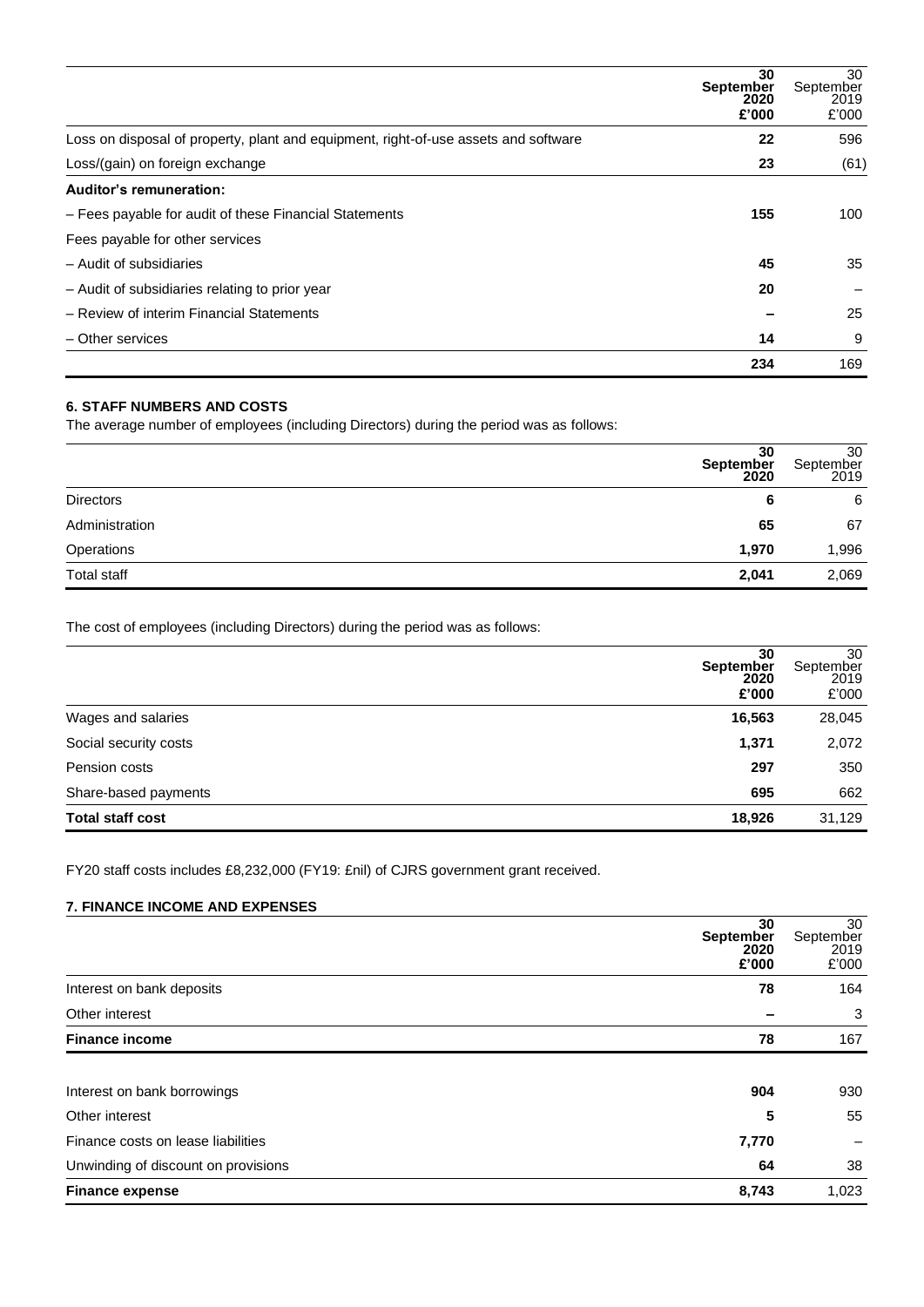# **8. TAXATION**

|                                                   | 2020  | <b>30 September</b> 30 September<br>2019 |
|---------------------------------------------------|-------|------------------------------------------|
|                                                   | £'000 | £'000                                    |
| The tax expense is as follows:                    |       |                                          |
| - UK corporation tax                              | 339   | 5,134                                    |
| - Adjustment in respect of prior years            | (24)  | 60                                       |
| Total current tax                                 | 315   | 5,194                                    |
| Deferred tax:                                     |       |                                          |
| Origination and reversal of temporary differences | 39    | 123                                      |
| Effect of changes in tax rates                    | (546) | (14)                                     |
| Adjustment in respect of prior years              | 3     |                                          |
| Total deferred tax                                | (504) | 109                                      |
| Total tax (credit)/expense                        | (189) | 5,303                                    |

## **Factors affecting current tax charge/(credit):**

The tax assessed on the profit for the period is different to the standard rate of corporation tax in the UK of 19 per cent (30 September 2019: 19 per cent). The differences are explained below:

|                                                          | 30<br><b>September</b><br>2020<br>£'000 | 30<br>September<br>2019<br>£'000 |
|----------------------------------------------------------|-----------------------------------------|----------------------------------|
| Profit excluding taxation                                | 1,196                                   | 27,588                           |
| Tax using the UK corporation tax rate of 19% (2019: 19%) | 227                                     | 5,242                            |
| Change in tax rate on deferred tax balances              | (546)                                   | (14)                             |
| Non-deductible expenses                                  | 58                                      | 89                               |
| Tax exempt revenues                                      | 93                                      | (74)                             |
| Adjustment in respect of prior years                     | (21)                                    | 60                               |
| Total tax (credit)/expense included in profit or loss    | (189)                                   | 5,303                            |

The Group's standard tax rate for the year ended 30 September 2020 was 19 per cent (30 September 2019: 19 per cent).

The FY2019 adjustment in respect of prior years for current taxation of £60,000 relates to an Advance Thin Capitalisation Agreement tax liability. This was settled with HMRC during the prior year.

At Budget 2020, the government announced that the corporation tax main rate for the years starting 1 April 2020 and 2021 would remain at 19 per cent. As such, the rate used to calculate the deferred tax balances as at 30 September 2020 has increased from 17 per cent to 19 per cent.

# **9. EARNINGS PER SHARE**

Basic earnings per share is calculated by dividing the profit attributable to equity holders of Hollywood Bowl Group plc by the weighted average number of shares outstanding during the year, excluding invested shares held pursuant to Long Term Incentive Plans.

Diluted earnings per share is calculated by adjusting the weighted average number of Ordinary shares outstanding to assume conversion of all dilutive potential Ordinary shares. During the years ended 30 September 2020 and 30 September 2019, the Group had potentially dilutive shares in the form of unvested shares pursuant to Long Term Incentive Plans.

|                                                                          | 30<br><b>September</b><br>2020 | 30<br>September<br>2019 |
|--------------------------------------------------------------------------|--------------------------------|-------------------------|
| <b>Basic and diluted</b>                                                 |                                |                         |
| Profit for the year after tax $(E'000)$                                  | 1.385                          | 22,285                  |
| Basic weighted average number of shares in issue for the period (number) |                                | 153,401,639 150,000,000 |
| Adjustment for share awards                                              | 935.738                        | 676,861                 |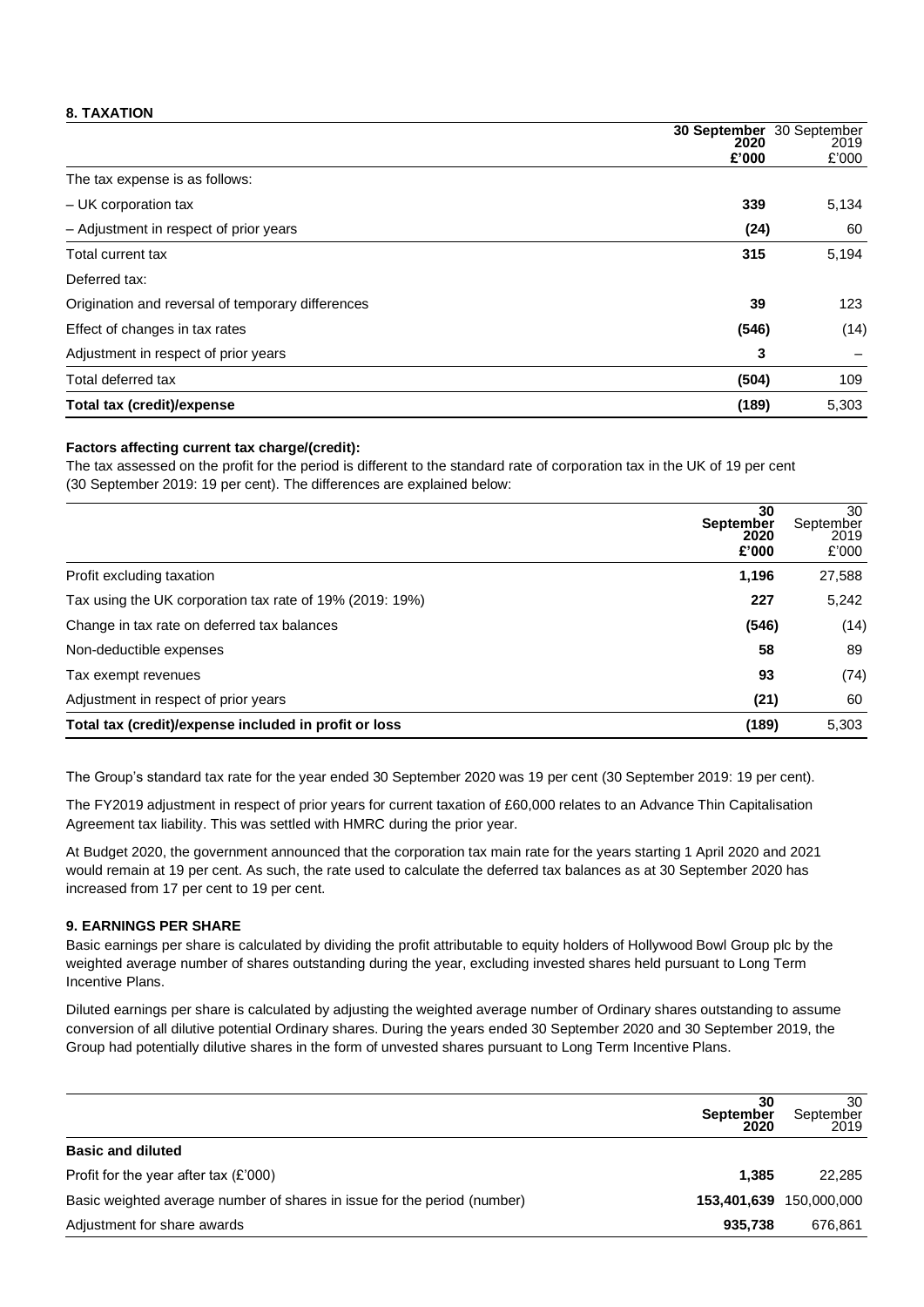|                                           | 30<br>September<br>2020 | 30<br>September<br>2019 |
|-------------------------------------------|-------------------------|-------------------------|
| Diluted weighted average number of shares |                         | 154,337,377 150,676,861 |
| Basic earnings per share (pence)          | 0.90                    | 14.86                   |
| Diluted earnings per share (pence)        | 0.90                    | 14.79                   |

# **Adjusted underlying earnings per share**

Adjusted earnings per share is calculated by dividing adjusted underlying earnings after tax by the weighted average number of shares issued during the year.

|                                                                           | 30<br>September<br>2020 | 30<br>September<br>2019 |
|---------------------------------------------------------------------------|-------------------------|-------------------------|
| Adjusted underlying earnings after tax (before exceptional costs) (£'000) | 1.385                   | 21,905                  |
| Basic adjusted earnings per share (pence)                                 | 0.90                    | 14.60                   |
| Diluted adjusted earnings per share (pence)                               | 0.90                    | 14.54                   |

Adjusted underlying earnings after tax is calculated as follows:

|                                            | 30<br><b>September</b><br>2020<br>£'000 | 30<br>September<br>2019<br>£'000 |
|--------------------------------------------|-----------------------------------------|----------------------------------|
| Profit before taxation                     | 1,196                                   | 27,588                           |
| Exceptional items (note 4)                 | $\overline{\phantom{a}}$                | (380)                            |
| Adjusted underlying profit before taxation | 1,196                                   | 27,208                           |
| Add/(less) taxation                        | 189                                     | (5,303)                          |
| Adjusted underlying earnings after tax     | 1,385                                   | 21,905                           |

# **10. PROPERTY, PLANT AND EQUIPMENT**

|                                                          | Long<br>leasehold<br>property<br>£'000 | Short<br>leasehold<br>property<br>£'000 | Lanes and<br>pinspotters<br>£'000 | Amusement fixtures and<br>machines<br>£'000 | Plant &<br>machinery,<br>fittings<br>£'000 | Total<br>£'000 |
|----------------------------------------------------------|----------------------------------------|-----------------------------------------|-----------------------------------|---------------------------------------------|--------------------------------------------|----------------|
| Cost                                                     |                                        |                                         |                                   |                                             |                                            |                |
| At 1 October 2018                                        | 1,251                                  | 18,311                                  | 8,561                             | 14,912                                      | 25,699                                     | 68,734         |
| Additions                                                |                                        | 5,321                                   | 1,594                             | 2,981                                       | 6,751                                      | 16,647         |
| <b>Disposals</b>                                         | (10)                                   | (34)                                    | (85)                              | (1,531)                                     | (3,039)                                    | (4,699)        |
| At 30 September 2019                                     | 1,241                                  | 23,598                                  | 10,070                            | 16,362                                      | 29,411                                     | 80,682         |
| Adjustment on initial application of IFRS 16<br>(note 2) |                                        |                                         |                                   | (16, 362)                                   |                                            | (16, 362)      |
| Additions                                                |                                        | 5,125                                   | 2,537                             |                                             | 6,780                                      | 14,442         |
| Disposals                                                | (1)                                    | (71)                                    | (338)                             |                                             | (34)                                       | (444)          |
| At 30 September 2020                                     | 1,240                                  | 28,652                                  | 12,269                            | -                                           | 36,157                                     | 78,318         |
| <b>Accumulated depreciation</b>                          |                                        |                                         |                                   |                                             |                                            |                |
| At 1 October 2018                                        | 207                                    | 6,492                                   | 3,668                             | 8,173                                       | 9,117                                      | 27,657         |
| Depreciation charge                                      | 48                                     | 2,201                                   | 413                               | 2,687                                       | 3,692                                      | 9,041          |
| <b>Disposals</b>                                         | (10)                                   | (29)                                    | (60)                              | (810)                                       | (2, 472)                                   | (3, 381)       |
| At 30 September 2019                                     | 245                                    | 8,664                                   | 4,021                             | 10,050                                      | 10,337                                     | 33,317         |
| Adjustment on initial application of IFRS 16<br>(note 2) |                                        |                                         |                                   | (10,050)                                    |                                            | (10,050)       |
| Depreciation charge                                      | 48                                     | 2,417                                   | 647                               | -                                           | 4,135                                      | 7,247          |
| <b>Disposals</b>                                         | (1)                                    | (70)                                    | (321)                             |                                             | (24)                                       | (416)          |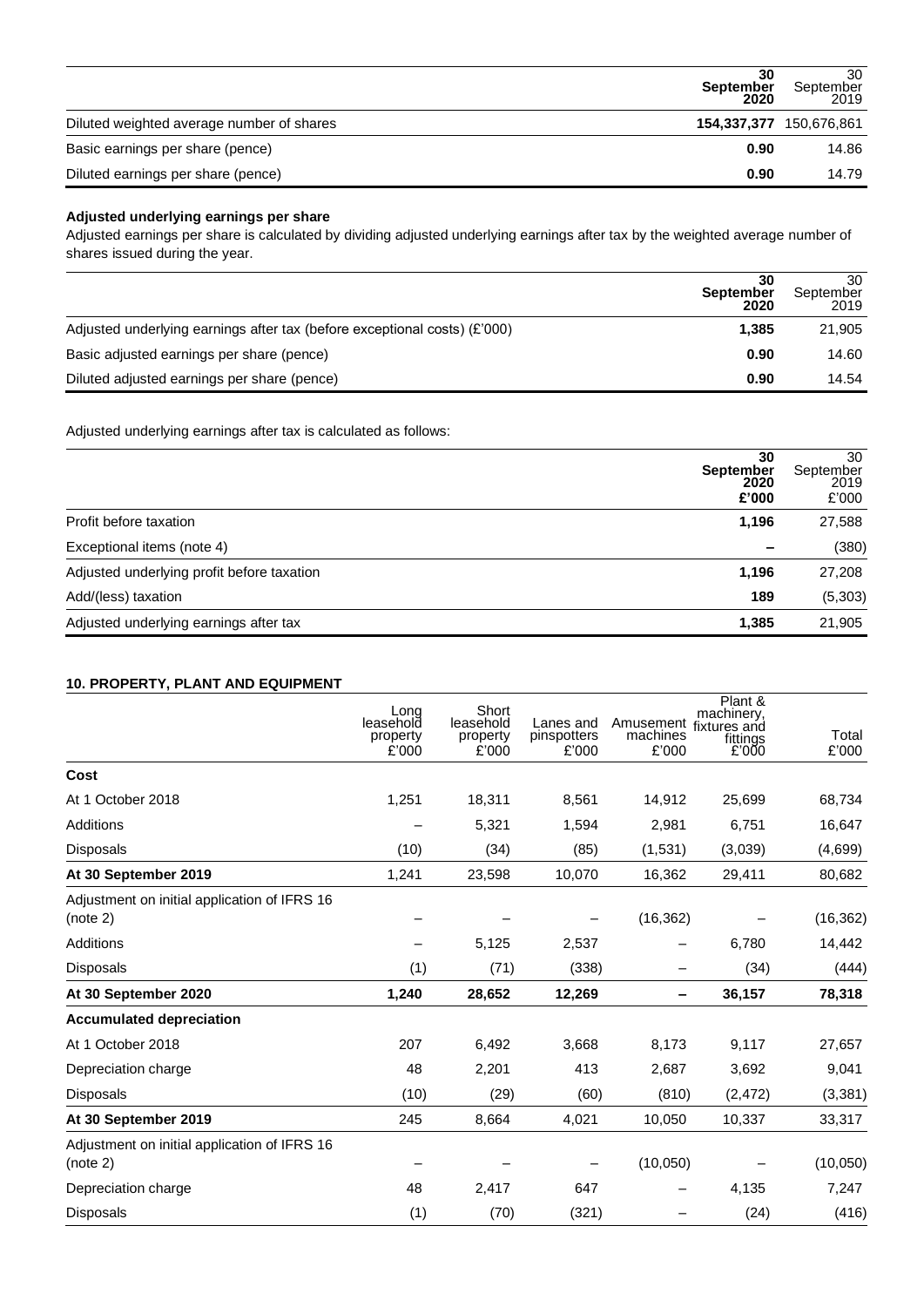|                      | Long<br>leasehold<br>property<br>£'000 | Short<br>leasehold<br>property<br>£'000 | Lanes and<br>pinspotters<br>£'000 | Amusement<br>machines<br>£'000 | Plant &<br>machinery.<br>fixtures and<br>fittings<br>2'000 | Total<br>£'000 |
|----------------------|----------------------------------------|-----------------------------------------|-----------------------------------|--------------------------------|------------------------------------------------------------|----------------|
| At 30 September 2020 | 292                                    | 11.011                                  | 4,347                             | $\overline{\phantom{0}}$       | 14.448                                                     | 30,098         |
| Net book value       |                                        |                                         |                                   |                                |                                                            |                |
| At 30 September 2020 | 948                                    | 17.641                                  | 7,922                             | $\overline{\phantom{a}}$       | 21,709                                                     | 48,220         |
| At 30 September 2019 | 996                                    | 14.934                                  | 6,049                             | 6,312                          | 19.074                                                     | 47,365         |
| At 30 September 2018 | 1.044                                  | 11.819                                  | 4,893                             | 6,739                          | 16,582                                                     | 41,077         |

Plant & machinery, fixtures and fittings includes £nil (30 September 2019: £1,228,000) of assets in the course of construction, relating to the development of new centres.

#### **Impairment**

Impairment testing is carried out at the CGU level. A CGU is the smallest identifiable group of assets that generates cash inflows that are largely independent of the cash inflows from other assets or groups of assets. Each individual centre is considered to be a CGU.

Each CGU is tested for impairment at the balance sheet date if any indicators of impairment have been identified. The UK government restrictions implemented as a result of the COVID-19 pandemic are considered an impairment trigger. An initial impairment test was performed on all 64 centres. A detailed impairment test based on a base case was then performed on two centres, where the excess of recoverable amount over the value-in-use calculation was sensitive to changes in the key assumptions.

Property, plant and equipment and right-of-use assets for two centres have been tested for impairment by comparing the carrying value of each CGU with its recoverable amount determined from value-in-use calculations using cash flow projections based on financial budgets approved by the Board covering a three-year period.

Cash flows beyond this three-year period are extrapolated using the estimated growth rates stated in the key assumptions. The key assumptions used in the value-in-use calculations are:

|                                  | 2020 | 2019    |
|----------------------------------|------|---------|
| Discount rate (pre-tax)          | 8.5% | $8.5\%$ |
| Growth rate (beyond three years) | 2.0% | 2.0%    |

The base case has FY2021 revenues at levels of between -45 per cent and -15 per cent of FY2020 (five months actual performance and seven months budget), excluding the English lockdown in November 2020, as well as taking into account the impact of socially distanced operations. In line with the revenue reductions the employee costs were reduced, taking advantage of the CJRS and no additional top up for centre teams. Maintenance and marketing spend, as well as all non-essential and noncommitted capital expenditure were reduced in FY2021.

Discount rates reflect management's estimate of return on capital employed required and assessment of the current market risks. This is the benchmark used by management to assess operating performance and to evaluate future capital investment proposals. These discount rates are derived from the Group's weighted average cost of capital. Changes in the discount rates over the years are calculated with reference to latest market assumptions for the risk-free rate, equity risk premium and the cost of debt.

#### **Sensitivity to changes in assumptions**

The estimate of the recoverable amounts associated with the two centres affords reasonable headroom over the carrying value of the property, plant and equipment and right-of-use assets under the base case. Management have sensitised the key assumptions in the impairment tests of the two centres under the base case.

A reduction in revenue of six percentage points down on the base case for FY2021 to FY2023 and an increase in the discount rate applied to the cash flows of the CGU of one per cent would not cause the carrying value to exceed its recoverable amount. Detailed impairment testing for the two centres showed that the growth rate (beyond three years) would need to be -1% per annum for the assets recoverable amounts to be equal to the value-in-use calculations. Therefore, management believe that any reasonable possible change in the key assumptions would not result in an impairment charge.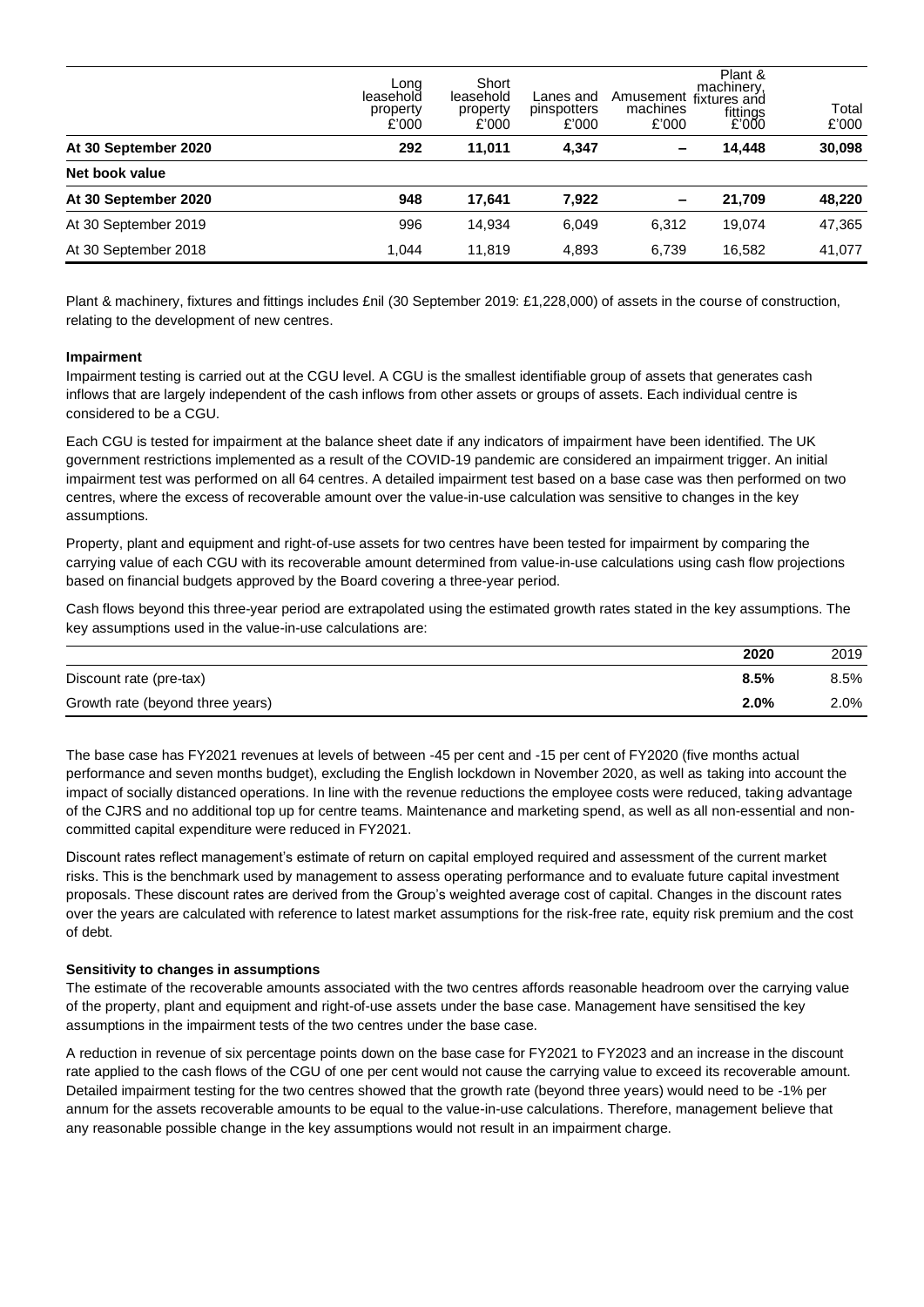# **11. LEASES**

## **Group as a lessee**

The Group has lease contracts for property and amusement machines used in its operations. The Group's obligations under its leases are secured by the lessor's title to the leased assets. The Group is restricted from assigning and subleasing the leased assets. There are several lease contracts that include variable lease payments.

The Group also has certain leases of equipment with lease terms of 12 months or less and leases of office equipment with low value. The Group applies the 'short-term lease' and 'lease of low-value assets' recognition exemptions for these leases.

Set out below are the carrying amounts of right-of-use assets recognised and the movements during the period:

|                                       | <b>Property</b> | <b>Amusement</b><br>machines | Total   |
|---------------------------------------|-----------------|------------------------------|---------|
| <b>Right-of-use assets</b>            | £'000           | £'000                        | £'000   |
| Cost                                  |                 |                              |         |
| At transition on 1 October 2019       | 130,227         | 6,110                        | 136,337 |
| Lease additions                       | 1,762           | 1,995                        | 3,757   |
| Lease surrenders                      |                 | (443)                        | (443)   |
| Lease modifications                   | 7,710           |                              | 7,710   |
| At 30 September 2020                  | 139,699         | 7,662                        | 147,361 |
| Accumulated depreciation              |                 |                              |         |
| At transition on 1 October 2019       |                 |                              |         |
| Depreciation charge to profit or loss | 9,481           | 2,690                        | 12,171  |
| Depreciation charge to PPE            | 261             |                              | 261     |
| Lease surrenders                      |                 | (247)                        | (247)   |
| At 30 September 2020                  | 9,742           | 2,443                        | 12,185  |
| Net book value                        |                 |                              |         |
| At 30 September 2020                  | 129,957         | 5,219                        | 135,176 |
| At 30 September 2019                  |                 |                              |         |

Set out below are the carrying amounts of lease liabilities and the movements during the period:

| Lease liabilities               | <b>Property</b><br>£'000 | Amusement<br>machines<br>£'000 | <b>Total</b><br>£'000 |
|---------------------------------|--------------------------|--------------------------------|-----------------------|
| At transition on 1 October 2019 | 161,161                  | 6,221                          | 167,382               |
| Lease additions                 | 1,762                    | 1,995                          | 3,757                 |
| Accretion of interest           | 7,609                    | 161                            | 7,770                 |
| Lease modifications             | 7,710                    | (203)                          | 7,507                 |
| Payments <sup>1</sup>           | (11, 142)                | (1,470)                        | (12, 612)             |
| At 30 September 2020            | 167,100                  | 6,704                          | 173,804               |
| Current                         | 11,438                   | 2,966                          | 14,404                |
| Non-current                     | 155,662                  | 3,738                          | 159,400               |
|                                 | 167,100                  | 6,704                          | 173,804               |

1 As a result of COVID-19 rent concessions, £3,591,000 of property payments and £1,376,000 of amusement machine payments noted above were deferred during the year and are netted off the payments. A further £1,400,000 of rent savings were taken to profit or loss as a credit to variable lease payments within administrative expenses.

The following are the amounts recognised in profit or loss:

|                                                                                      | 2020<br>£'000 |
|--------------------------------------------------------------------------------------|---------------|
| Depreciation expense of right-of-use assets                                          | 12,171        |
| Interest expense on lease liabilities                                                | 7.770         |
| Expense relating to leases of low-value assets (included in administrative expenses) | 50            |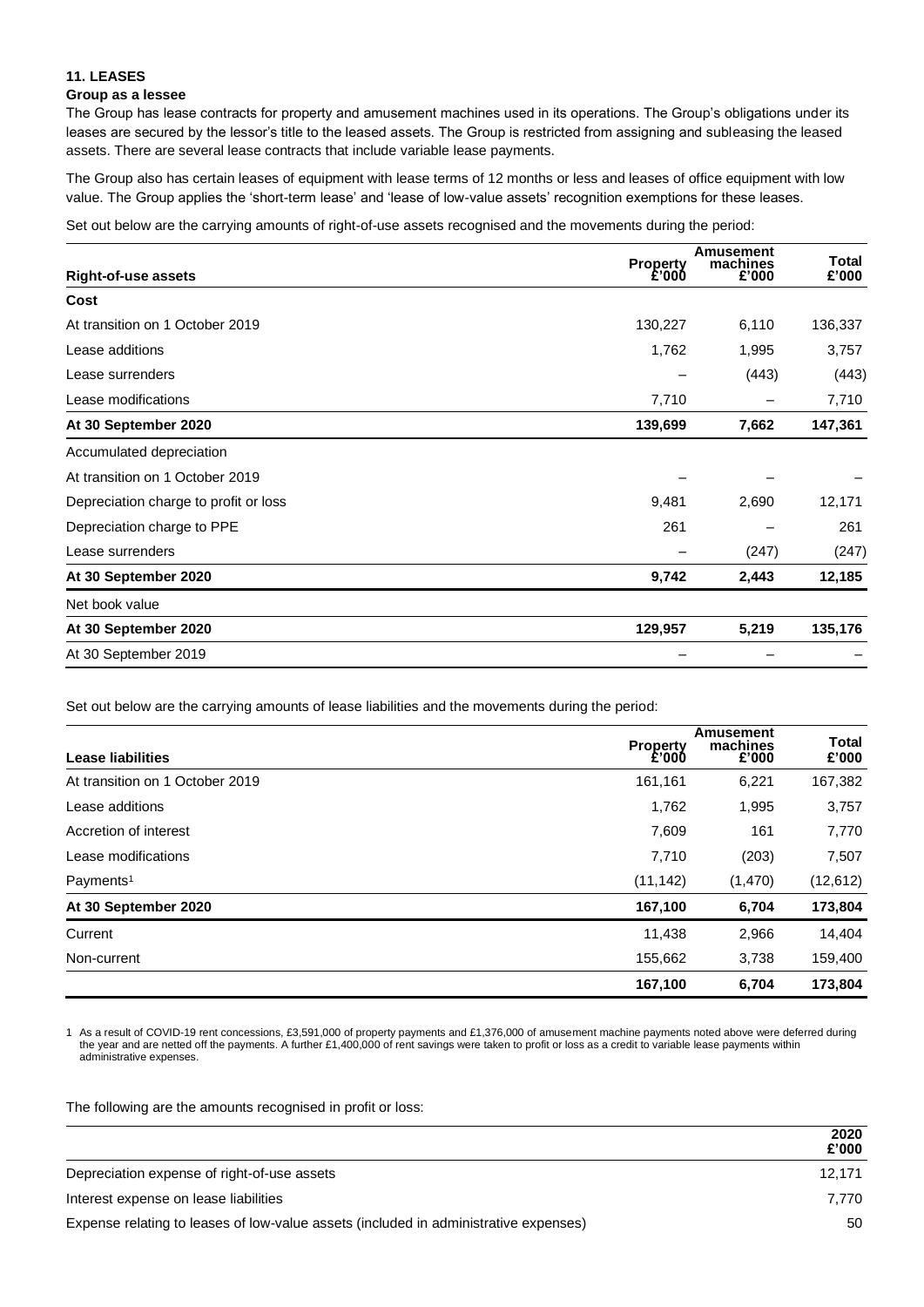|                                                               | 2020<br>£'000 |
|---------------------------------------------------------------|---------------|
| Variable lease payments (included in administrative expenses) | 110           |
| COVID-19 rent savings (included in administrative expenses)   | (1,400)       |
| Total amount recognised in profit or loss                     | 18.701        |

Variable lease payments relate to revenue-based rent top-ups at three centres.

Impairment testing is carried out as outlined in note 10.

# **12. GOODWILL AND INTANGIBLE ASSETS**

|                                 | Goodwill | Brand <sup>1</sup> | Trademark <sup>1</sup>   | Software | Total  |
|---------------------------------|----------|--------------------|--------------------------|----------|--------|
|                                 | £'000    | £'000              | £'000                    | £'000    | £'000  |
| Cost                            |          |                    |                          |          |        |
| At 1 October 2018               | 75,034   | 3,360              | 798                      | 1,455    | 80,647 |
| Additions                       |          |                    |                          | 311      | 311    |
| Disposals                       |          |                    |                          | (129)    | (129)  |
| At 30 September 2019            | 75,034   | 3,360              | 798                      | 1,637    | 80,829 |
| Additions                       |          |                    |                          | 223      | 223    |
| Disposals                       | -        |                    | $\overline{\phantom{0}}$ |          |        |
| At 30 September 2020            | 75,034   | 3,360              | 798                      | 1,860    | 81,052 |
| <b>Accumulated amortisation</b> |          |                    |                          |          |        |
| At 1 October 2018               |          | 684                | 216                      | 1,099    | 1,999  |
| Amortisation charge             |          | 168                | 50                       | 284      | 502    |
| Disposals                       |          |                    |                          | (129)    | (129)  |
| At 30 September 2019            |          | 852                | 266                      | 1,254    | 2,372  |
| Amortisation charge             |          | 168                | 50                       | 289      | 507    |
| Disposals                       |          |                    | $\overline{\phantom{0}}$ |          |        |
| At 30 September 2020            |          | 1,020              | 316                      | 1,543    | 2,879  |
| Net book value                  |          |                    |                          |          |        |
| At 30 September 2020            | 75,034   | 2,340              | 482                      | 317      | 78,173 |
| At 30 September 2019            | 75,034   | 2,508              | 532                      | 383      | 78,457 |
| At 30 September 2018            | 75,034   | 2,676              | 582                      | 356      | 78,648 |

1 This relates to the Hollywood Bowl brand and trademark only.

Impairment testing is carried out at the CGU level on an annual basis. A CGU is the smallest identifiable group of assets that generates cash inflows that are largely independent of the cash inflows from other assets or groups of assets. Each individual centre is considered to be a CGU. However, for the purposes of testing goodwill for impairment, it is acceptable under IAS 36 to group CGUs, in order to reflect the level at which goodwill is monitored by management. The whole Group is considered to be one CGU, for the purposes of goodwill impairment test, on the basis of the level at which goodwill is monitored by management and historical allocation of goodwill upon acquisition.

The recoverable amount of the CGU is determined based on a value-in-use calculation using cash flow projections based on financial budgets approved by the Board covering a three-year period. Cash flows beyond this period are extrapolated using the estimated growth rates stated in the key assumptions. The key assumptions used in the value-in-use calculations are:

|                                  | 2020 | 2019    |
|----------------------------------|------|---------|
| Discount rate (pre-tax)          | 8.5% | $8.5\%$ |
| Growth rate (beyond three years) | 2.0% | 2.0%    |

As part of the review of the potential impact of the COVID-19 outbreak on the cash flows of the CGU, a base case was prepared. The base case has FY2021 at levels of between -45 per cent and -15 per cent of FY2020 (5 months actual and 7 months budget), closed centres due to local tier restrictions, as well as taking into account the impact of socially distanced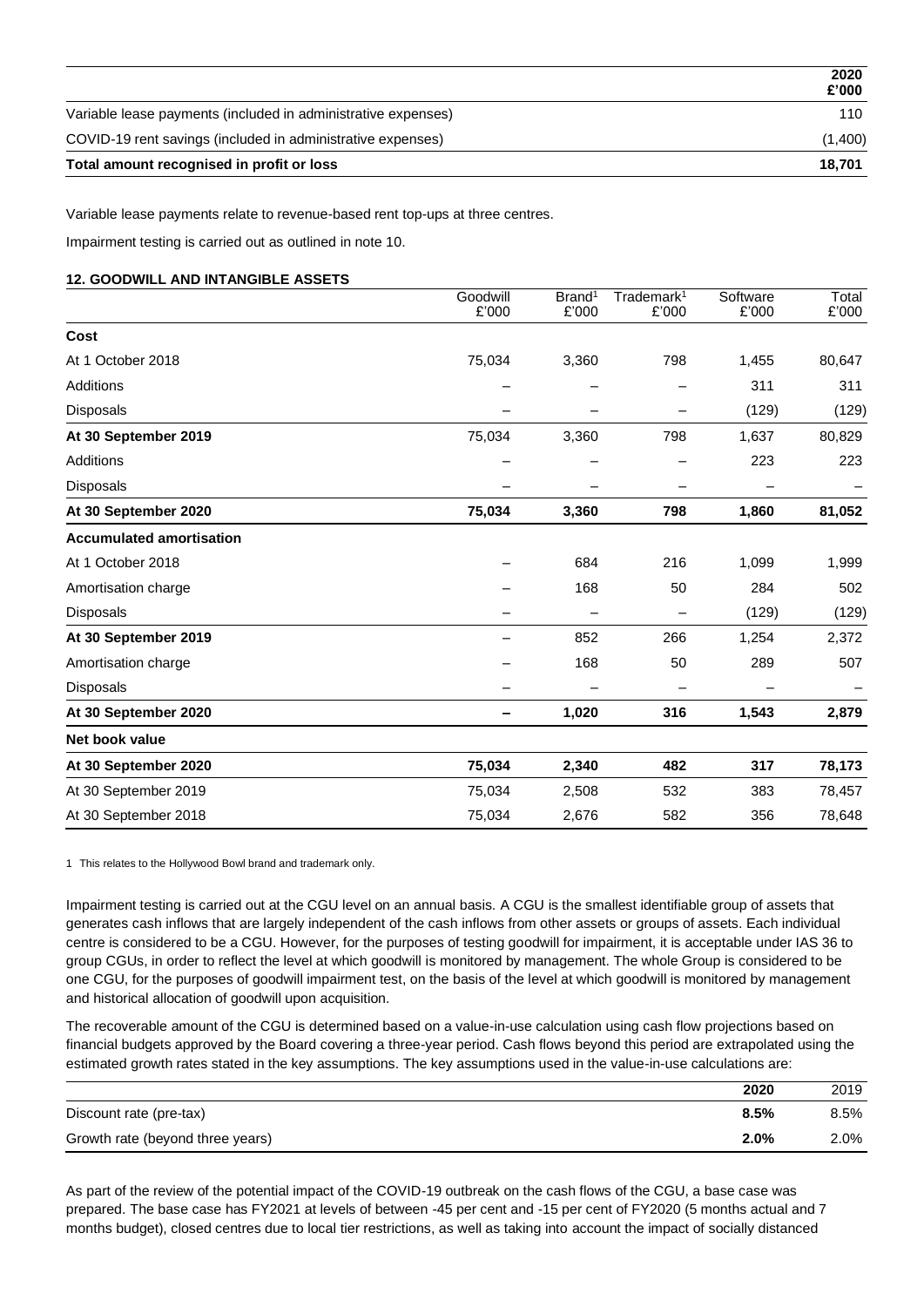operations. In line with the revenue reductions the employee costs were reduced, taking advantage of the CJRS and no additional top up for centre teams. Maintenance and marketing spend, as well as all non-essential and non-committed capital expenditure were reduced in FY2021. Discount rates reflect management's estimate of return on capital employed required and assessment of the current market risks. This is the benchmark used by management to assess operating performance and to evaluate future capital investment proposals. These discount rates are derived from the Group's weighted average cost of capital. Changes in the discount rates over the years are calculated with reference to latest market assumptions for the risk-free rate, equity risk premium and the cost of debt.

## **Sensitivity to changes in assumptions**

Management have sensitised the key assumptions in the impairment tests of the CGU under the base case scenario.

The key assumptions used and sensitised were forecast growth rates and the discount rates, which were selected as they are the key variable elements of the value-in-use calculation. The combined effect of a reduction in revenue of six percentage points on the base case for FY2021 to FY2023, an increase in the discount rate applied to the cash flows of the CGU of one per cent and a reduction of one per cent in the growth rate (beyond three years), would reduce the headroom by £176.0m. This scenario would not cause the carrying value to exceed its recoverable amount. Therefore, management believe that any reasonable possible change in the key assumptions would not result in an impairment charge.

# **13. TRADE AND OTHER RECEIVABLES**

|                   | 30<br>September<br>2020<br>£'000 | 30<br>September<br>2019<br>£'000 |
|-------------------|----------------------------------|----------------------------------|
| Trade receivables | 143                              | 734                              |
| Other receivables | 48                               | 40                               |
| Prepayments       | 1,529                            | 7,240                            |
|                   | 1,720                            | 8,014                            |

Trade receivables have an ECL against them that is immaterial. There were no overdue receivables at the end of any period.

# **14. TRADE AND OTHER PAYABLES**

|                                | 30<br><b>September</b><br>2020<br>£'000 | 30<br>September<br>2019<br>£'000 |
|--------------------------------|-----------------------------------------|----------------------------------|
| <b>Current</b>                 |                                         |                                  |
| Trade payables                 | 2,909                                   | 3,189                            |
| Other payables                 | 1,251                                   | 3,493                            |
| Accruals and deferred income   | 4,229                                   | 8,735                            |
| Taxation and social security   | 1,551                                   | 3,047                            |
| Total trade and other payables | 9,940                                   | 18,464                           |

| 30<br>September<br>2020<br>£'000 | 30<br>September<br>2019<br>£'000 |
|----------------------------------|----------------------------------|
| <b>Non-current</b>               |                                  |
| Other payables<br>814            | 6,846                            |

Accruals and deferred income includes a staff bonus provision of £410,000 (30 September 2019: £2,913,000). Deferred income includes £148,000 (30 September 2019: £472,000) of customer deposits received in advance, all of which is recognised in the income statement during the following financial year.

Non-current other payables includes lease incentives received of £nil (30 September 2019: £2,437,000) which were expected to be released to the income statement on a straight-line basis over the remaining term of each lease, which ranged from 1 to 25 years. In FY2019, this also included extended credit of £4,409,000 from an amusement machine supplier. These are both now accounted for as part of IFRS 16 leases (see note 2).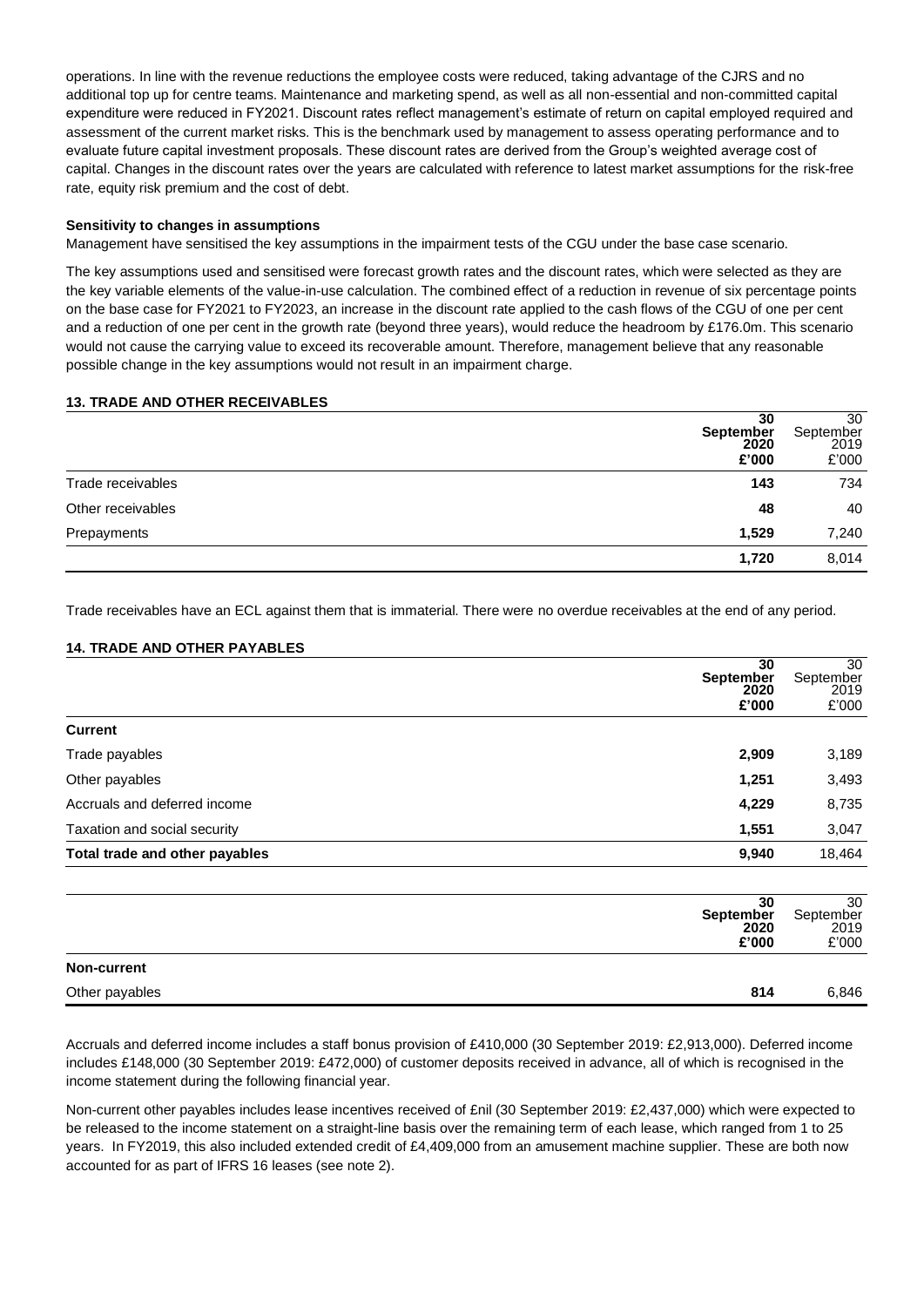## **15. LOANS AND BORROWINGS**

| 30<br><b>September</b><br>2020             | 30<br>September<br>2019 |
|--------------------------------------------|-------------------------|
| £'000                                      | £'000                   |
| <b>Current</b>                             |                         |
| Bank loan<br>5,205                         | 1,380                   |
| Borrowings (less than 1 year)<br>5,205     | 1,380                   |
| Non-current                                |                         |
| Bank loan<br>23,833                        | 25,383                  |
| Borrowings (greater than 1 year)<br>23,833 | 25,383                  |
| 29,038<br><b>Total borrowings</b>          | 26,763                  |

Bank borrowings have the following maturity profile:

|                         | 30<br><b>September</b><br>2020<br>£'000 | 30<br>September<br>2019<br>£'000 |
|-------------------------|-----------------------------------------|----------------------------------|
| Due in less than 1 year | 5,500                                   | 1,500                            |
| Less issue costs        | (295)                                   | (120)                            |
|                         | 5,205                                   | 1,380                            |
| Due 2 to 5 years        | 24,000                                  | 25,500                           |
| Less issue costs        | (167)                                   | (117)                            |
| <b>Total borrowings</b> | 29,038                                  | 26,763                           |

The bank loans are secured by a fixed and floating charge over all assets. The loans carry interest at LIBOR plus a variable margin.

| 30<br><b>September</b><br>2020<br>£'000        | 30<br>September<br>2019<br>£'000 |
|------------------------------------------------|----------------------------------|
| Loans and borrowings brought forward<br>26,763 | 28,143                           |
| (1,500)<br>Repayment during the year           | (1,500)                          |
| 4,000<br>Drawdown during the year              |                                  |
| (350)<br>Issue costs                           |                                  |
| Amortisation of issue costs<br>125             | 120                              |
| Loans and borrowings carried forward<br>29,038 | 26,763                           |

On 7 May 2020, the Group amended its facility with Lloyds Bank plc to add an additional £10m under the CLBILS.

On 21 September 2020, the Group extended its £35m facility with Lloyds Bank plc for a further year, resulting in a revised expiry date of 2 September 2022. The next repayment of £0.3m is due on 31 December 2020 and every six months up to 30 June 2022. The remaining balance will be repayable on the expiry date of 2 September 2022.

As at 30 September 2020, the outstanding loan balance, excluding the amortisation of issue costs, was £29,500,000 (30 September 2019: £27,000,000). In addition, the Group had an undrawn £1m revolving credit facility and undrawn £10m CLBILS facility at 30 September 2020 (30 September 2019: £5m undrawn RCF). All loans carry interest at LIBOR plus a margin, which varies in accordance with the ratio of net debt divided by EBITDA and cash flow cover. The margin at 30 September 2020 was 2.0 per cent (30 September 2019: 1.75 per cent). The Group considers this feature to be a nonfinancial variable that is specific to a party to the contract and hence not treated as an embedded derivative.

During the year, the Group drew down £4m of its RCF facility with Lloyds Bank plc.

The terms of the facility include the following Group financial covenants: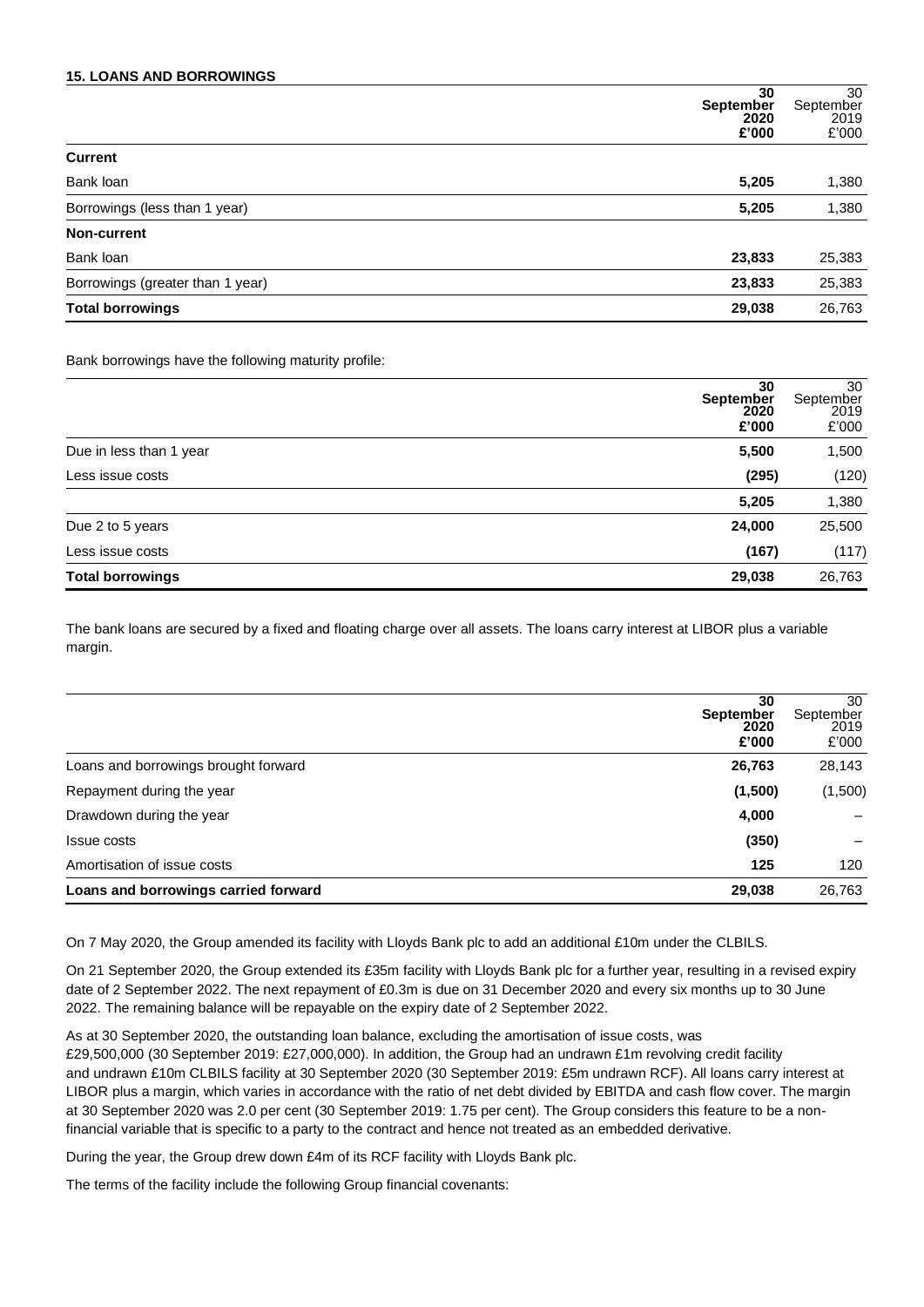(i) that the ratio of consolidated total net debt to EBITDA in respect of any relevant period shall not exceed 1.25:1 up to 31 March 2020, 1.50:1 for the quarter ending 30 June 2020, 2.25:1 for the quarter ending 30 September 2020, waived for the quarters ending 31 December 2020 and 31 March 2021, and 1.50:1 for the quarter ending 30 June 2021 and thereafter; and

(ii) that the ratio of consolidated cash flow to consolidated debt service in respect of any relevant period shall not be less than 1:1 (waived for the quarters ending 30 June 2020, 30 September 2020, 31 December 2020 and 31 March 2021).

New covenants were introduced for 31 December 2020 and 31 March 2021:

(i) Liquidity, including balance sheet cash and undrawn RCFs, at least £17m; and

(ii) Trailing twelve-month Group adjusted EBITDA pre IFRS 16 a minimum of -£3m.

The Group operated within these covenants during the period and the previous period.

#### **16. DEFERRED TAX ASSETS AND LIABILITIES**

|                                     | 30<br>September<br>2020<br>£'000 | 30<br>September<br>2019<br>£'000 |
|-------------------------------------|----------------------------------|----------------------------------|
| Deferred tax assets and liabilities |                                  |                                  |
| Deferred tax assets                 | 6,115                            | 824                              |
| Deferred tax liabilities            | (820)                            | (1, 420)                         |
|                                     | 5,295                            | (596)                            |

| 30<br><b>September</b><br>2020<br>£'000            | 30<br>September<br>2019<br>£'000 |
|----------------------------------------------------|----------------------------------|
| Reconciliation of deferred tax balances            |                                  |
| Balance at beginning of period<br>(596)            | (487)                            |
| Deferred tax (charge)/credit for the period<br>500 | (109)                            |
| 5,388<br><b>IFRS 16 transition adjustment</b>      |                                  |
| Adjustment in respect of prior years<br>3          |                                  |
| Balance at end of period<br>5,295                  | (596)                            |

The components of deferred tax are:

|                                 | 30<br>September<br>2020<br>£'000 | 30<br>September<br>2019<br>£'000 |
|---------------------------------|----------------------------------|----------------------------------|
| Deferred tax assets             |                                  |                                  |
| Fixed assets                    | 5,740                            | 562                              |
| Other temporary differences     | 375                              | 262                              |
|                                 | 6,115                            | 824                              |
| <b>Deferred tax liabilities</b> |                                  |                                  |
| Property, plant and equipment   | (376)                            | (446)                            |
| Intangible assets               | (444)                            | (426)                            |
| Capital gain                    |                                  | (548)                            |
|                                 | (820)                            | (1, 420)                         |

Deferred tax assets and liabilities are measured using the tax rates that are expected to apply to the periods when the assets are realised or liabilities settled, based on tax rates enacted or substantively enacted at 30 September 2020.

The capital gain relates to a site sold in 2010, where the gain crystallised during the year.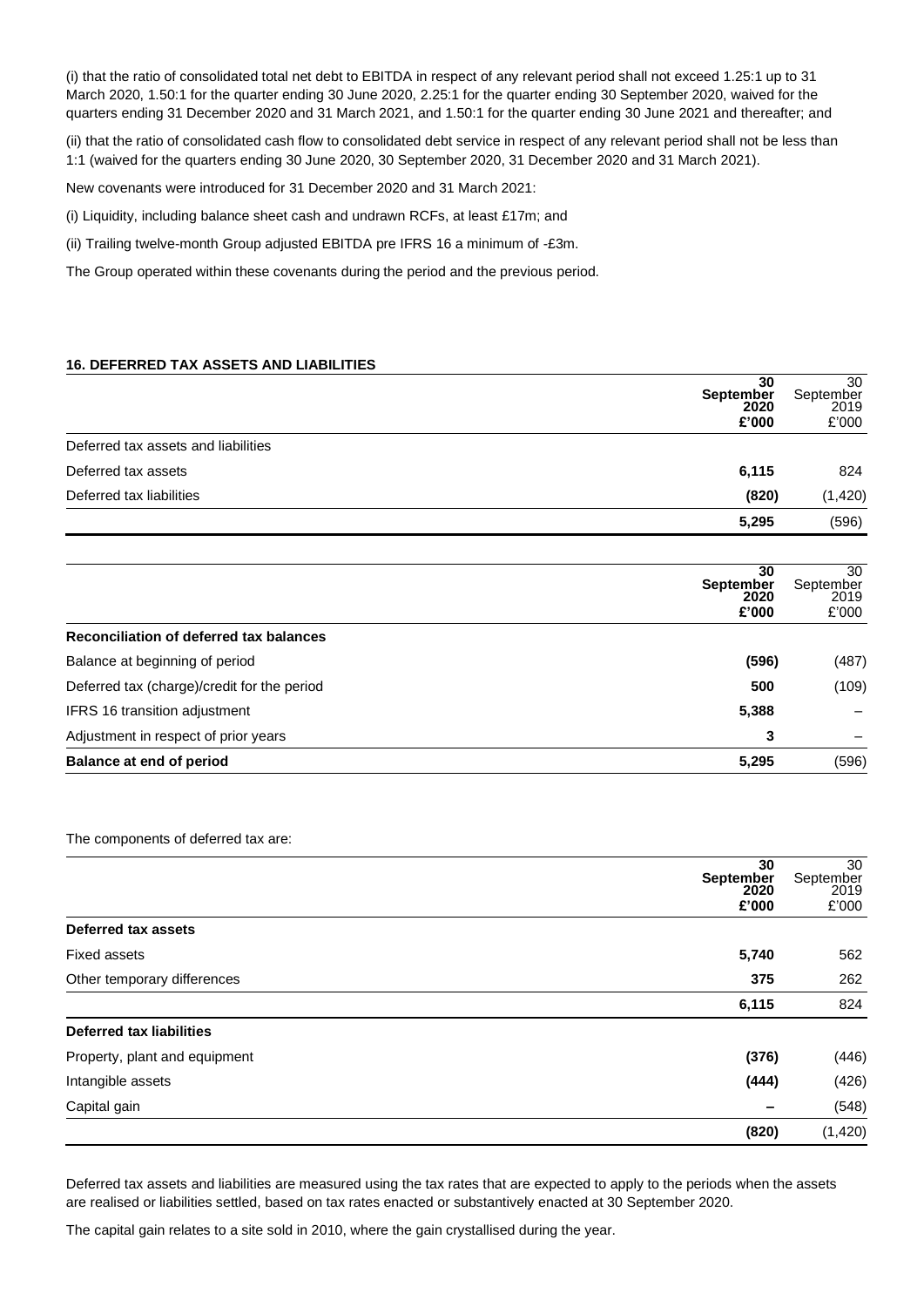# **17. RELATED PARTY TRANSACTIONS**

### **30 September 2020 and 30 September 2019**

During the period, and the previous period, there were no transactions with related parties.

### **18. DIVIDENDS PAID AND PROPOSED**

|                                                                                                   | 30<br><b>September</b> | 30<br>September |
|---------------------------------------------------------------------------------------------------|------------------------|-----------------|
|                                                                                                   | 2020<br>£'000          | 2019<br>£'000   |
| The following dividends were declared and paid by the Group:                                      |                        |                 |
| Final dividend year ended 30 September 2018 – 4.23p per Ordinary share                            |                        | 6,344           |
| Special dividend year ended 30 September 2018 – 4.33p per Ordinary share                          |                        | 6,495           |
| Interim dividend year ended 30 September 2019 - 2.27p per Ordinary share                          |                        | 3,405           |
| Final dividend year ended 30 September 2019 - 5.16p per Ordinary share                            | 7,739                  |                 |
| Special dividend year ended 30 September $2019 - 4.50p$ per Ordinary share                        | 6,750                  |                 |
|                                                                                                   | 14,489                 | 16,244          |
| Proposed for approval by shareholders at AGM (not recognised as a liability at 30 September 2020) |                        |                 |
| Final dividend year ended 30 September 2020 – 0.00p per Ordinary share (2019: 5.16p)              |                        | 7,739           |
| Special dividend year ended 30 September 2020 - 0.00p per Ordinary share (2019: 4.50p)            |                        | 6,750           |

| Stephen Burns                  | Laurence Keen                  |
|--------------------------------|--------------------------------|
| <b>Chief Executive Officer</b> | <b>Chief Financial Officer</b> |
| 14 December 2020               | 14 December 2020               |

## **PRINCIPAL RISKS – EFFECTIVE RISK MANAGEMENT**

#### **Our approach to risk**

When we look at risk, we specifically consider the effects it could have on our business model, our culture and therefore our ability to deliver our long-term strategic.

We consider both short- and long-term risks within a timeframe of up to three years. We consider social, operational, technical, governance and environmental risks, as well as financial risks.

#### **Risk appetite**

This describes the amount of risk we are willing to tolerate as a business. We have a higher appetite for risks accompanying a clear opportunity to deliver on the strategy of the business.

We have a low appetite for, and tolerance of, risks that have a downside only, particularly when they could adversely impact health and safety or our values, culture or business model.

#### **Our risk management process**

The Board is ultimately responsible for ensuring that a robust risk management process is in place and that it is being adhered to. The main steps in this process are:

- Department heads formally review their risks on a six-monthly basis to compile their department risk register. They consider the impact each risk could have on the department and overall business, as well as the mitigating controls in place. They assess the likelihood and impact of each risk.
- The Executive team reviews each departmental risk register. Any risks which are deemed to have a level above our appetite are added to/retained on the Group risk register (GRR) which provides an overview of such risks and how they are being managed. The GRR also includes any risks the Executive team is managing at a Group level. The Executive team determines mitigation plans for review by the Board.
- The Board challenges and agrees the Group's key risk, appetite and mitigation actions twice yearly and uses its findings to finalise the Group's principal risks.
- The principal and emerging risks are taken into account in the Board's consideration of long-term viability as outlined in the viability statement.
- We acknowledge that risks and uncertainties of which we are unaware, or which we currently believe are immaterial, may have an adverse effect on the Group.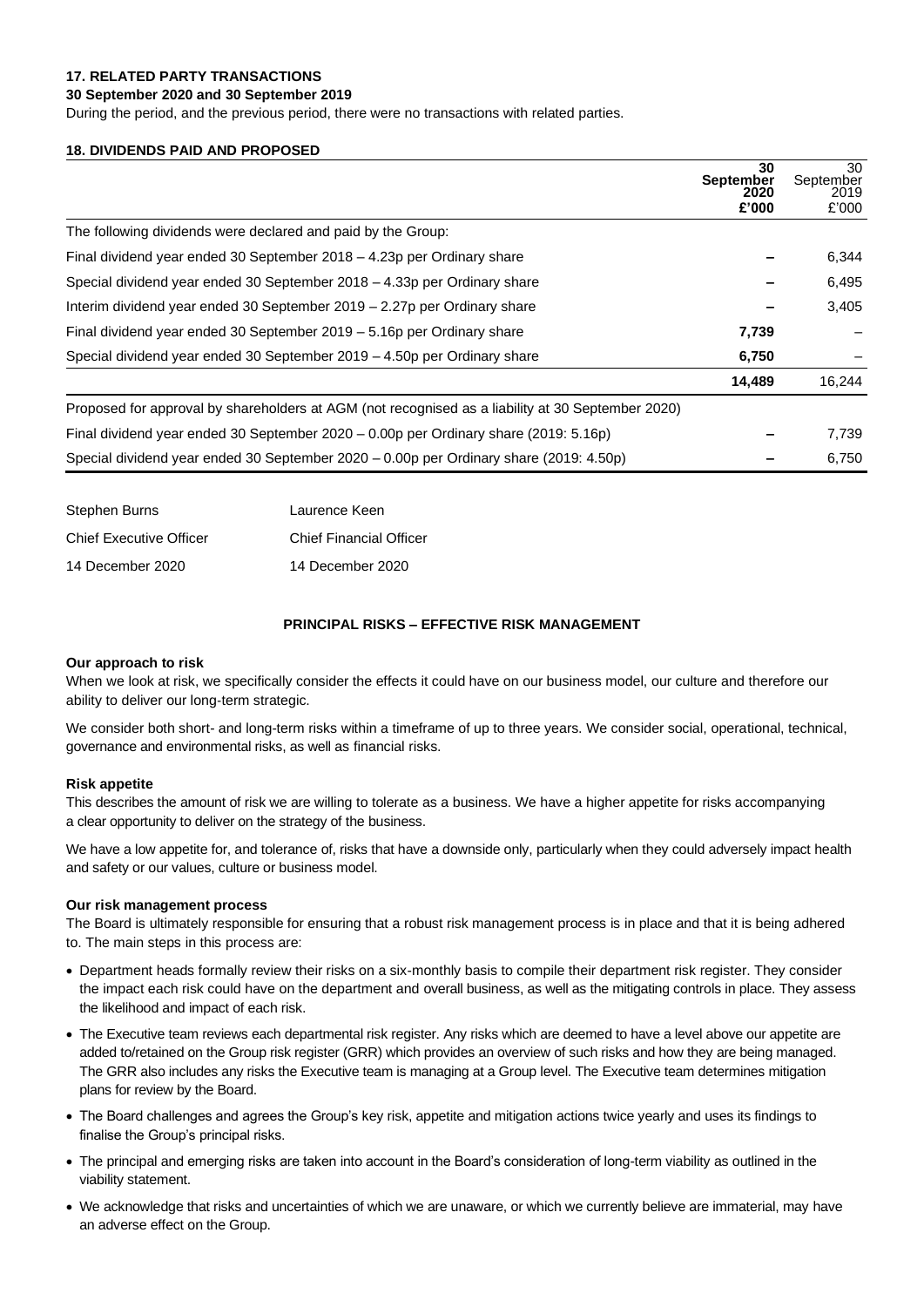# **COVID-19**

The COVID-19 pandemic, the associated lockdown and the closure of our business significantly impacted our financial year. Our colleagues, customers and suppliers have all experienced significant disruption with numerous personal and operational challenges arising. The pandemic and the social and macroeconomic impact it brought has created a risk event for the Group, which has been considered as set out in the viability statement.

In our initial response phase to COVID-19, our priority was to safeguard the health and wellbeing of our colleagues and customers, and to mitigate the closure of our centres. We moved into a resilience phase early in the lockdown period following extensive modelling of the financial impact of COVID-19. It was necessary to impose tighter control over liquidity, which informed our decisions on a series of measures, including the furloughing of colleagues and negotiating payment terms with our suppliers, as well as landlords in regard to rental payments. Resilience will remain central to our risk management focus throughout 2021; however, in readiness for the easing and removal of lockdown restrictions, we are preparing for the recovery phase and, ultimately, new ways of working.

Where the impact of the pandemic has exacerbated a principal risk, we have incorporated a commentary on the COVID-19 mitigation being taken.

Our principal risks are described below, along with a summary of our mitigation activities.

#### **Risk management activities**

Risks are identified via: operational reviews by senior management; internal audits; control environments; our whistleblowing helpline; and independent project analysis.

The internal audit team provides independent assessment of the operation and effectiveness of the risk framework and process in centres, including the effectiveness of the controls, reporting of risks and reliability of checks by management.

We have undertaken an extensive review of the organisation's risk profile to verify that current and emerging risks have been identified and considered by management.

Each risk has been scaled as shown on the risk heat map below:

| <b>Risk type</b>                                                    | <b>Risk and impact</b>                                                                                                                                                                                                                                                                                                                                                                                                                                                                                                                                                                                                                                                                                                                               | <b>Mitigating factors</b>                                                                                                                                                                                                                                                                                                                                                                                                                                                              |
|---------------------------------------------------------------------|------------------------------------------------------------------------------------------------------------------------------------------------------------------------------------------------------------------------------------------------------------------------------------------------------------------------------------------------------------------------------------------------------------------------------------------------------------------------------------------------------------------------------------------------------------------------------------------------------------------------------------------------------------------------------------------------------------------------------------------------------|----------------------------------------------------------------------------------------------------------------------------------------------------------------------------------------------------------------------------------------------------------------------------------------------------------------------------------------------------------------------------------------------------------------------------------------------------------------------------------------|
| <b>FINANCIAL 1</b><br><b>REVENUE RISK</b><br>Increasing             | • Adverse economic<br>conditions may affect<br>Group results.<br>• A decline in spend<br>on discretionary                                                                                                                                                                                                                                                                                                                                                                                                                                                                                                                                                                                                                                            | • An economic contraction is likely, impacting consumer confidence and<br>discretionary income. The Group has the lowest price per game of the<br>branded operators and whilst it would suffer in such a recession, the Board<br>is comfortable that the majority of centre locations are based in high-footfall<br>areas which should stand up to a recessionary decline.                                                                                                             |
| profits.                                                            | leisure activity could<br>lead to a reduction in<br>• Lack of free cash<br>flow may impact on<br>the refurbishment<br>strategy.                                                                                                                                                                                                                                                                                                                                                                                                                                                                                                                                                                                                                      | • Along with appropriate financial modelling and available liquidity, a focus on<br>opening new centres only with appropriate property costs, as well as capital<br>contributions, remains key to the Group's new centre-opening strategy.<br>Recent new openings continue to provide strong returns.<br>• We have an unrelenting focus on service, safety, quality and value, and are<br>continuing to invest in our centres. Plans are developed to mitigate many<br>cost increases. |
|                                                                     | • A prolonged period<br>of uncertainty as a<br>result of the COVID-<br>19 pandemic                                                                                                                                                                                                                                                                                                                                                                                                                                                                                                                                                                                                                                                                   | • During the COVID-19 pandemic and period of closure, management<br>identified and implemented measures to preserve cash, reduce<br>discretionary spend and facilitate reopening expediently to minimise<br>revenue loss, as well as utilising the CJRS.                                                                                                                                                                                                                               |
| could cause<br>significant disruption<br>to business<br>operations. | • We have developed a comprehensive framework of protocols for operating<br>our centres in a COVID-secure way. This framework was developed in line<br>with government guidelines for the wider hospitality and leisure sectors and<br>also includes specific protocols for bowling. We have introduced enhanced<br>cleaning protocols and equipment, capacity limits within each centre and<br>appropriate social distancing measures in all areas of our spacious centres.<br>To provide further confidence and guidance to our customers, we have<br>implemented a comprehensive communication plan ('Have Fun - Play<br>Safe') providing customers with information, videos and FAQs via email, on<br>our website and in the centres themselves. |                                                                                                                                                                                                                                                                                                                                                                                                                                                                                        |
|                                                                     |                                                                                                                                                                                                                                                                                                                                                                                                                                                                                                                                                                                                                                                                                                                                                      |                                                                                                                                                                                                                                                                                                                                                                                                                                                                                        |
| <b>FINANCIAL 2</b>                                                  | • Adversely impacted                                                                                                                                                                                                                                                                                                                                                                                                                                                                                                                                                                                                                                                                                                                                 | • The pandemic has elevated this risk, and financial resilience has therefore                                                                                                                                                                                                                                                                                                                                                                                                          |
| <b>COVENANT</b><br><b>BREACH RISK</b>                               | by a failure to review<br>funding                                                                                                                                                                                                                                                                                                                                                                                                                                                                                                                                                                                                                                                                                                                    | become central to our decision-making and will remain key for the<br>foreseeable future.                                                                                                                                                                                                                                                                                                                                                                                               |
|                                                                     | arrangements when                                                                                                                                                                                                                                                                                                                                                                                                                                                                                                                                                                                                                                                                                                                                    | • Appropriate financial modelling has been undertaken to support the                                                                                                                                                                                                                                                                                                                                                                                                                   |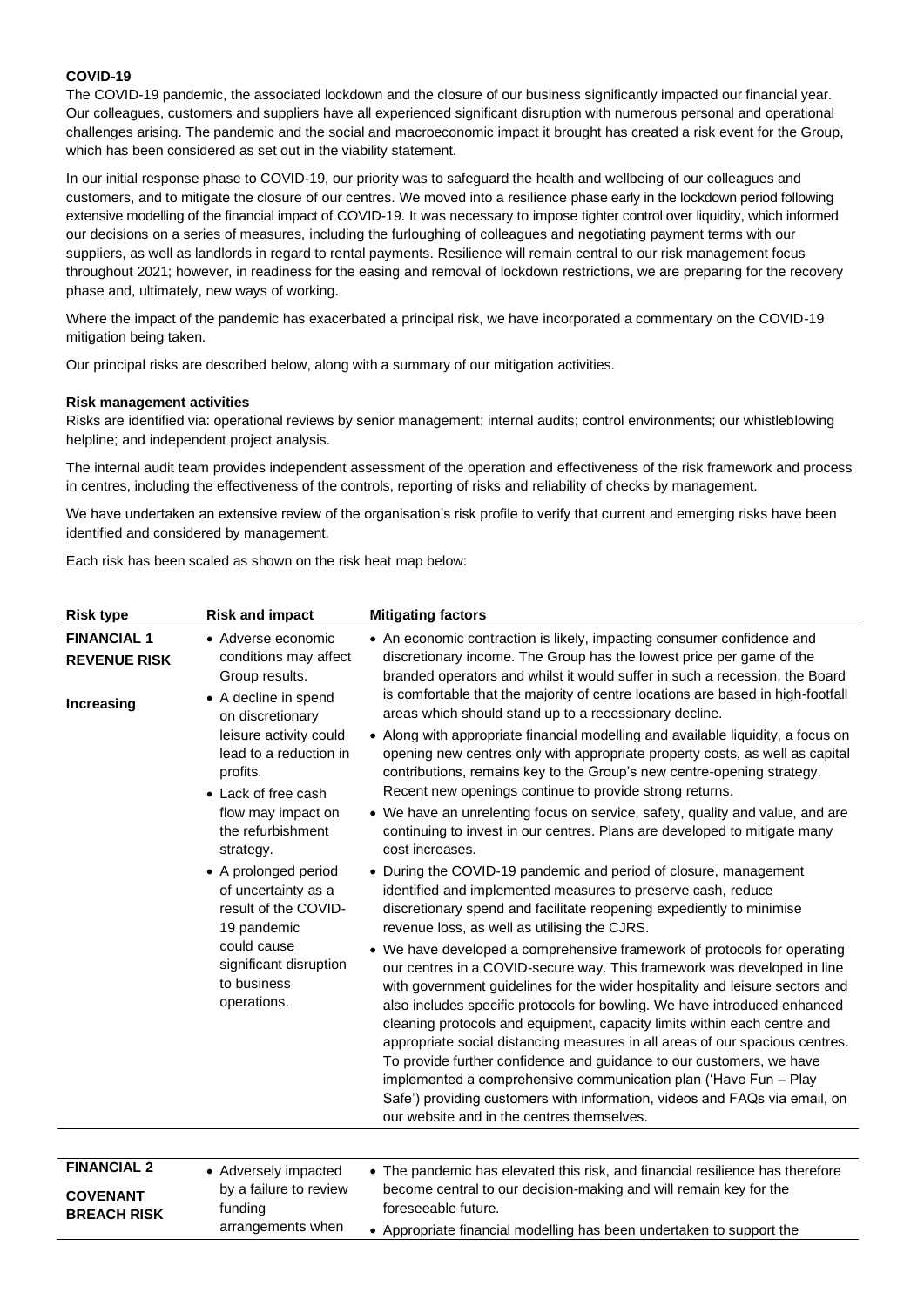| Increasing                         | they become due, or<br>a failure to meet<br>banking covenants.<br>• Covenant breach<br>would result in a<br>review of banking<br>arrangements and<br>potential liquidity<br>issues. | assessment of the business as a going concern. The Group has headroom<br>on the current facility with net debt and cash flow cover below its covenant<br>levels, as shown in the monthly Board packs. We prepare short-term and<br>long-term cash flow, EBITDA and covenant forecasts to ensure risks are<br>identified early. Tight controls exist over the approval for capital<br>expenditure and expenses.<br>• Early in the period of the first lockdown due to the pandemic, the Group<br>was able to access substantial liquidity (£10.5m) through an equity placing<br>and an incremental RCF of £10m through the CLBILS, as well as agree<br>relaxing of various financial covenants (as set out in the Finance Review<br>section of this announcement). The Group has also agreed a one-year<br>extension on its current credit facility.<br>• The Group was able to take advantage of the government support for<br>business through CJRS, business rates holiday and the VAT deferment<br>scheme (for the March 2020 quarter). In addition, the Group worked in<br>partnership with landlords and key suppliers to reduce cash outflow through<br>a mixture of payment waivers and deferrals.<br>• The Directors consider that the combination of events required to lower the<br>profitability of the Group to the point of breaching bank covenants is<br>unlikely, but not implausible. In the event that the Group fails to meet one<br>or more of its covenants, the Directors believe it likely that an agreement<br>could be reached with its lending bank, to waive or amend covenants<br>further. However, no such commitment for further covenant waivers is<br>currently in place with the lending bank. |
|------------------------------------|-------------------------------------------------------------------------------------------------------------------------------------------------------------------------------------|---------------------------------------------------------------------------------------------------------------------------------------------------------------------------------------------------------------------------------------------------------------------------------------------------------------------------------------------------------------------------------------------------------------------------------------------------------------------------------------------------------------------------------------------------------------------------------------------------------------------------------------------------------------------------------------------------------------------------------------------------------------------------------------------------------------------------------------------------------------------------------------------------------------------------------------------------------------------------------------------------------------------------------------------------------------------------------------------------------------------------------------------------------------------------------------------------------------------------------------------------------------------------------------------------------------------------------------------------------------------------------------------------------------------------------------------------------------------------------------------------------------------------------------------------------------------------------------------------------------------------------------------------------------------------------------------------------------------------------|
|                                    |                                                                                                                                                                                     |                                                                                                                                                                                                                                                                                                                                                                                                                                                                                                                                                                                                                                                                                                                                                                                                                                                                                                                                                                                                                                                                                                                                                                                                                                                                                                                                                                                                                                                                                                                                                                                                                                                                                                                                 |
| <b>BREXIT RISK</b>                 | <b>FINANCIAL 3</b><br>• The result of Brexit<br>could cause<br>disruption to<br>business conditions<br>and increase input<br>costs for certain food<br>and drink due to             | • Collaborative relationships with key suppliers, Brakes and Molson Coors, to<br>help identify any potential cost increases under both a 'no deal' Brexit and<br>a continued EU relationship.                                                                                                                                                                                                                                                                                                                                                                                                                                                                                                                                                                                                                                                                                                                                                                                                                                                                                                                                                                                                                                                                                                                                                                                                                                                                                                                                                                                                                                                                                                                                   |
| Unchanged                          |                                                                                                                                                                                     | • The COVID-19 pandemic puts extra financial pressure on the Group's<br>suppliers, however, given their size and liquidity, it is management's belief<br>that all should survive this period.<br>• Minimal fresh ingredients, which are likely to see the largest financial cost                                                                                                                                                                                                                                                                                                                                                                                                                                                                                                                                                                                                                                                                                                                                                                                                                                                                                                                                                                                                                                                                                                                                                                                                                                                                                                                                                                                                                                                |
| additional import<br>costs.        | impact, in the business.<br>• Increased stock holdings on all identified risk lines upon consultation with<br>suppliers.                                                            |                                                                                                                                                                                                                                                                                                                                                                                                                                                                                                                                                                                                                                                                                                                                                                                                                                                                                                                                                                                                                                                                                                                                                                                                                                                                                                                                                                                                                                                                                                                                                                                                                                                                                                                                 |
| <b>OPERATIONAL 1</b>               | • Failure in the stability                                                                                                                                                          | • All core systems (non-cloud based) are backed up to our disaster recovery                                                                                                                                                                                                                                                                                                                                                                                                                                                                                                                                                                                                                                                                                                                                                                                                                                                                                                                                                                                                                                                                                                                                                                                                                                                                                                                                                                                                                                                                                                                                                                                                                                                     |
| <b>CORE SYSTEMS</b><br><b>RISK</b> | or availability of<br>information through<br>IT systems could<br>affect Group<br>business and<br>operations.<br>• Customers not being<br>able to book through                       | centre.<br>• The reservation/CRM systems, provided by a third party, are hosted by<br>Microsoft Azure Cloud for added resilience and performance. This also has<br>full business continuity provision and scalability for peak trading periods.                                                                                                                                                                                                                                                                                                                                                                                                                                                                                                                                                                                                                                                                                                                                                                                                                                                                                                                                                                                                                                                                                                                                                                                                                                                                                                                                                                                                                                                                                 |
| Unchanged                          |                                                                                                                                                                                     | • The reservations system also has an offline mode, so customers could still<br>book but the CCC and online booking facility would be down. A back-up<br>system exists for CCC to take credit card payments offline. A full audit<br>process exists for offline functionality.                                                                                                                                                                                                                                                                                                                                                                                                                                                                                                                                                                                                                                                                                                                                                                                                                                                                                                                                                                                                                                                                                                                                                                                                                                                                                                                                                                                                                                                  |
| website.<br>• Inaccuracy of data   | • The business has migrated to Microsoft365 for added resilience and to<br>ensure that email is always available for communications.                                                |                                                                                                                                                                                                                                                                                                                                                                                                                                                                                                                                                                                                                                                                                                                                                                                                                                                                                                                                                                                                                                                                                                                                                                                                                                                                                                                                                                                                                                                                                                                                                                                                                                                                                                                                 |
|                                    | could lead to<br>incorrect business                                                                                                                                                 | • All technology changes which affect core systems are authorised via<br>change control procedures.                                                                                                                                                                                                                                                                                                                                                                                                                                                                                                                                                                                                                                                                                                                                                                                                                                                                                                                                                                                                                                                                                                                                                                                                                                                                                                                                                                                                                                                                                                                                                                                                                             |
|                                    | decisions being<br>made.                                                                                                                                                            | • The Group undertakes periodic strategic reviews of its core system set up<br>with associated market comparisons of available operating systems to<br>ensure that it has the most appropriate technology in place.                                                                                                                                                                                                                                                                                                                                                                                                                                                                                                                                                                                                                                                                                                                                                                                                                                                                                                                                                                                                                                                                                                                                                                                                                                                                                                                                                                                                                                                                                                             |
| <b>OPERATIONAL 2</b>               | • Operational business                                                                                                                                                              | • The Group has key suppliers in food and drink under contract to tight                                                                                                                                                                                                                                                                                                                                                                                                                                                                                                                                                                                                                                                                                                                                                                                                                                                                                                                                                                                                                                                                                                                                                                                                                                                                                                                                                                                                                                                                                                                                                                                                                                                         |
| <b>SUPPLIER RISK</b>               | failures from key<br>suppliers (non-IT).<br>• Unable to provide<br>customers with a full                                                                                            | service level agreements (SLAs). Other suppliers that know our business<br>could be introduced, if needed, at short notice. Centres hold between 14<br>and 21 days of food, drink and amusement product. Regular reviews and<br>updates are held with external partners to identify any perceived risk and its                                                                                                                                                                                                                                                                                                                                                                                                                                                                                                                                                                                                                                                                                                                                                                                                                                                                                                                                                                                                                                                                                                                                                                                                                                                                                                                                                                                                                  |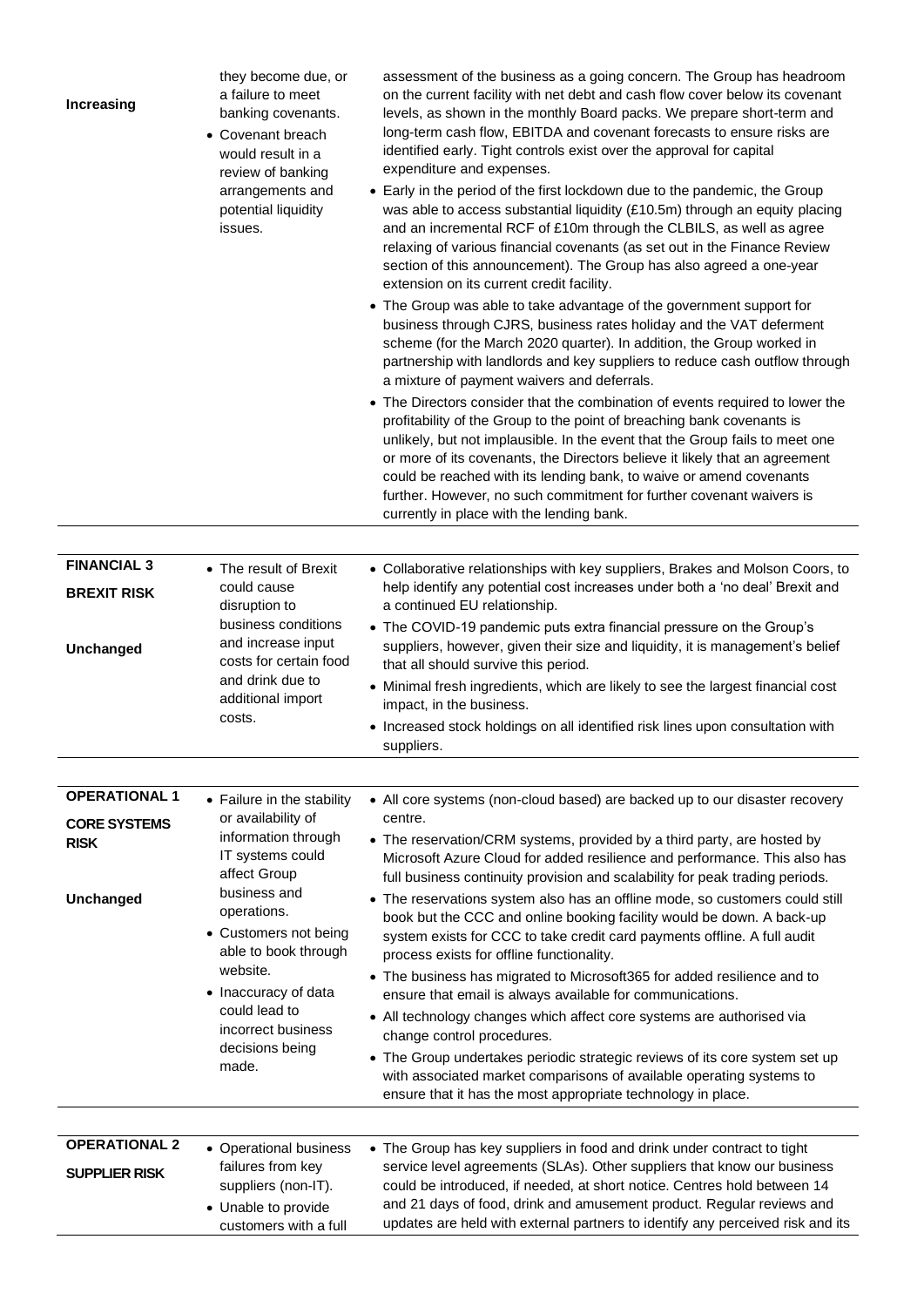| Unchanged                                                                                             | experience.                                                                                                                                                                                                                                | resolution.                                                                                                                                                                                                                                                                                                                                                                                                                                                                                                                                                                                                                                                                                                                                                                                                                                                                   |
|-------------------------------------------------------------------------------------------------------|--------------------------------------------------------------------------------------------------------------------------------------------------------------------------------------------------------------------------------------------|-------------------------------------------------------------------------------------------------------------------------------------------------------------------------------------------------------------------------------------------------------------------------------------------------------------------------------------------------------------------------------------------------------------------------------------------------------------------------------------------------------------------------------------------------------------------------------------------------------------------------------------------------------------------------------------------------------------------------------------------------------------------------------------------------------------------------------------------------------------------------------|
|                                                                                                       |                                                                                                                                                                                                                                            |                                                                                                                                                                                                                                                                                                                                                                                                                                                                                                                                                                                                                                                                                                                                                                                                                                                                               |
| <b>OPERATIONAL 3</b><br><b>AMUSEMENT</b><br><b>SUPPLIER RISK</b><br>Unchanged                         | • Any disruption which<br>affects Group<br>relationship with<br>amusement<br>suppliers.<br>• Customers would be<br>unable to utilise a<br>core offer in the<br>centres.                                                                    | • Regular key supplier meetings between our Head of Amusements, and<br>Namco and Inspired Gaming. There are quarterly meetings between the<br>CEO, CFO and Namco.<br>• Namco is a long-term partner that has a strong UK presence and supports<br>the Group with trials, initiatives and discovery visits.<br>• Namco also has strong liquidity which should allow for a continued<br>relationship post any consumer recession.                                                                                                                                                                                                                                                                                                                                                                                                                                               |
| <b>OPERATIONAL 4</b><br><b>CENTRE</b><br><b>MANAGER</b><br><b>RETENTION RISK</b><br><b>Decreasing</b> | • Loss of key<br>personnel - centre<br>managers.<br>• Lack of direction at<br>centre level with<br>effect on customers.<br>• More difficult to<br>execute business<br>plans and strategy,<br>impacting on<br>revenue and<br>profitability. | • The Group runs centre manager in training (CMIT) and assistant manager<br>in training (AMIT) programmes annually, which identify potential centre<br>talent and develop staff ready for these roles. Centre managers in training<br>run centres, with assistance from the regional support manager as well as<br>experienced centre managers from across the region, when a vacancy<br>needs to be filled at short notice.<br>• The centre manager bonus scheme has been reviewed for FY2021 to<br>ensure it is still a strong recruitment and retention tool. Small amends to<br>make it more attractive include a long-term retention plan, as well as<br>quarterly payouts.<br>• Wellbeing guides were issued across the business during the pandemic, as<br>well as frequent Group Zoom Q&A sessions and updates via our team<br>member app, to ensure team engagement. |
| <b>OPERATIONAL 5</b><br><b>FOOD SAFETY</b><br><b>RISK</b><br>Unchanged                                | • Major food incident<br>including allergen or<br>fresh food issues.<br>• Loss of trade and<br>reputation, potential<br>closure and litigation.                                                                                            | • Food and drink audits are undertaken in all centres based upon learnings<br>of prior year and food incidents seen in other companies, as well as for<br>health, safety and legal compliance. STRIKES training, which includes<br>allergen and intolerance issues, to be reviewed, understood and complied<br>with.<br>• Allergen information has been updated and remains a focus for the centres.<br>This was enhanced further in the new menu, along with an online allergens<br>list. A primary local authority partnership is in place with South<br>Gloucestershire covering health and safety, as well as food safety.                                                                                                                                                                                                                                                |
| <b>TECHNICAL 1</b><br><b>GDPR &amp; CYBER</b><br><b>SECURITY RISK</b><br>Unchanged                    | • Data protection or<br>GDPR breach.<br>• Obtaining all<br>customer email<br>addresses and<br>impact on reputation<br>with customer<br>database. The Group<br>does not hold any<br>customer payment<br>information.                        | • The Group's IT networks are protected by firewalls and secure passwords.<br>Vulnerability scans are frequently run on firewalls to ensure their integrity.<br>• A data protection officer has been in position for 36 months and has<br>attended external courses to continue to build knowledge.<br>• All team members have been briefed via online presentations. A training<br>course on GDPR awareness was created on STRIKES and all team<br>members have to complete pre being able to work on shift.<br>• A cyber security partner is in place to handle any cyber security breaches<br>and will work with the Group on a priority basis - 365x24x7 - if necessary.<br>• Regular penetration testing is conducted through a third-party cyber<br>security company.                                                                                                   |
| <b>REGULATORY 1</b><br><b>COMPLIANCE</b><br><b>RISK</b><br>Unchanged                                  | • Failure to adhere to<br>regulatory<br>requirements such<br>as listing rules,<br>taxation, health and<br>safety, planning<br>regulations and other<br>laws.                                                                               | • Expert opinion is sought where relevant. We run continuous training and<br>development for appropriately qualified staff.<br>• The Board has oversight of the management of regulatory risk and ensures<br>that each member of the Board is aware of their responsibilities.<br>• Compliance documentation for centres to complete for health and safety,<br>and food safety, are updated and circulated twice per year. Adherence to<br>company/legal standards is audited by the internal audit team.                                                                                                                                                                                                                                                                                                                                                                     |